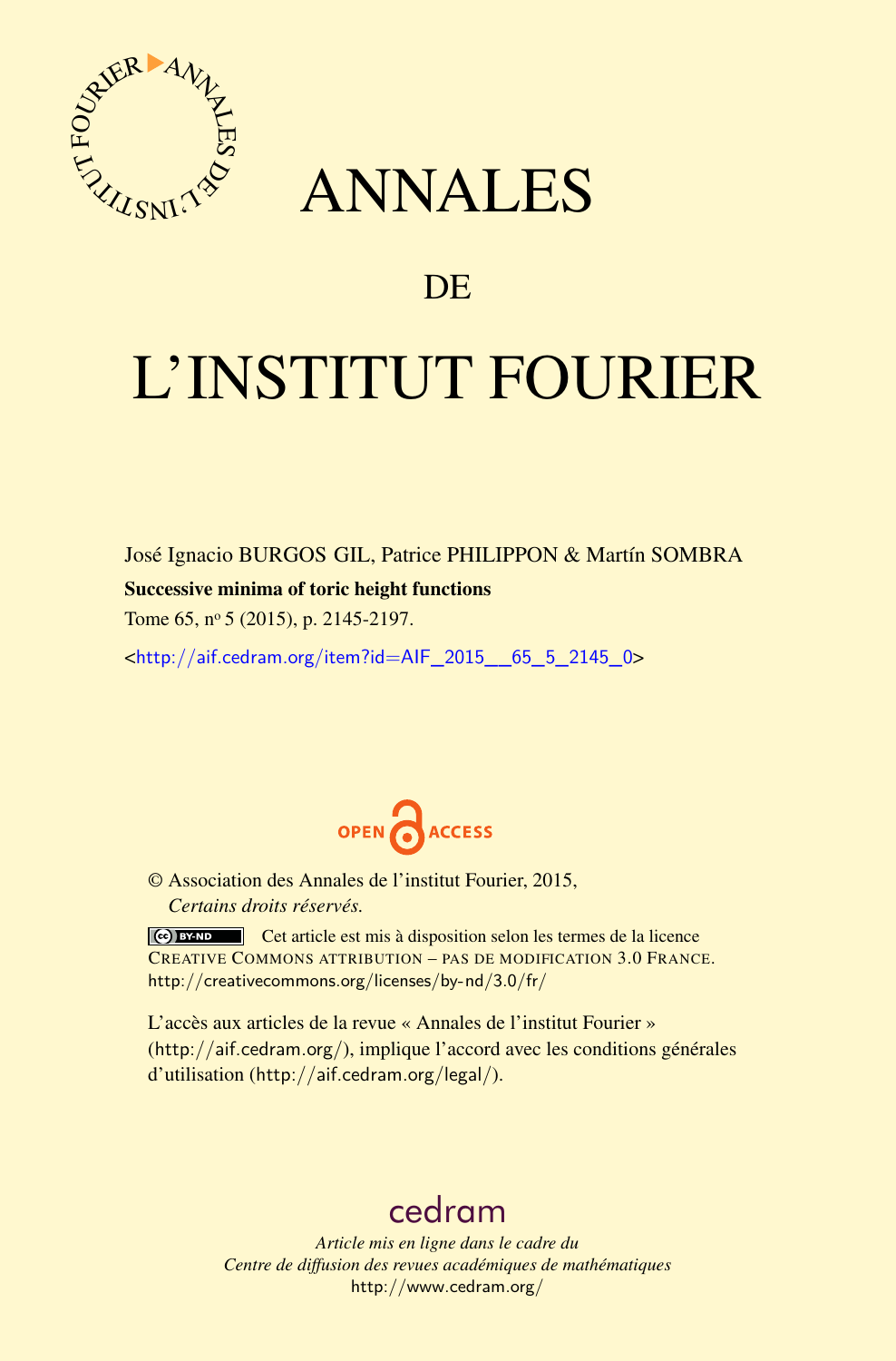#### SUCCESSIVE MINIMA OF TORIC HEIGHT **FUNCTIONS**

#### **by José Ignacio BURGOS GIL, Patrice PHILIPPON & Martín SOMBRA**

ABSTRACT. — Given a toric metrized  $\mathbb R$ -divisor on a toric variety over a global field, we give a formula for the essential minimum of the associated height function. Under suitable positivity conditions, we also give formulae for all the successive minima. We apply these results to the study, in the toric setting, of the relation between the successive minima and other arithmetic invariants like the height and the arithmetic volume. We also apply our formulae to compute the successive minima for several families of examples, including weighted projective spaces, toric bundles and translates of subtori.

Résumé. — Étant donné un R-diviseur torique métrisé d'une variété torique sur un corps global, nous démontrons une formule pour le minimum essentiel de la fonction hauteur associée. Sous des hypothèses de positivité convenables, nous donnons également des formules pour tous les minimums successifs. Nous appliquons ces résultats à l'étude, dans le cadre torique, des relations entre les minimums successifs et d'autres invariants arithmétiques comme la hauteur et le volume arithmétique. Nous appliquons aussi nos formules au calcul des minimums successifs de plusieurs familles d'exemples, incluant les espaces projectifs pondérés, les fibrés toriques et les translatés de sous-tores.

#### **1. Introduction**

The height is a tool that is ubiquitous in Diophantine geometry and approximation. It plays a central rôle in the proof of finiteness results on integral and rational points on curves and Abelian varieties like the theorems of Siegel, Mordell-Weil and Faltings, see for instance [\[19,](#page-52-0) [6\]](#page-52-0). It is also very useful in transcendence theory and in the context of Schmidt's subspace theorem.

Keywords: Height, essential minimum, successive minima, toric variety, toric metrized R-divisor, concave function, Legendre-Fenchel duality. Math. classification: 14G40, 14M25, 52A41.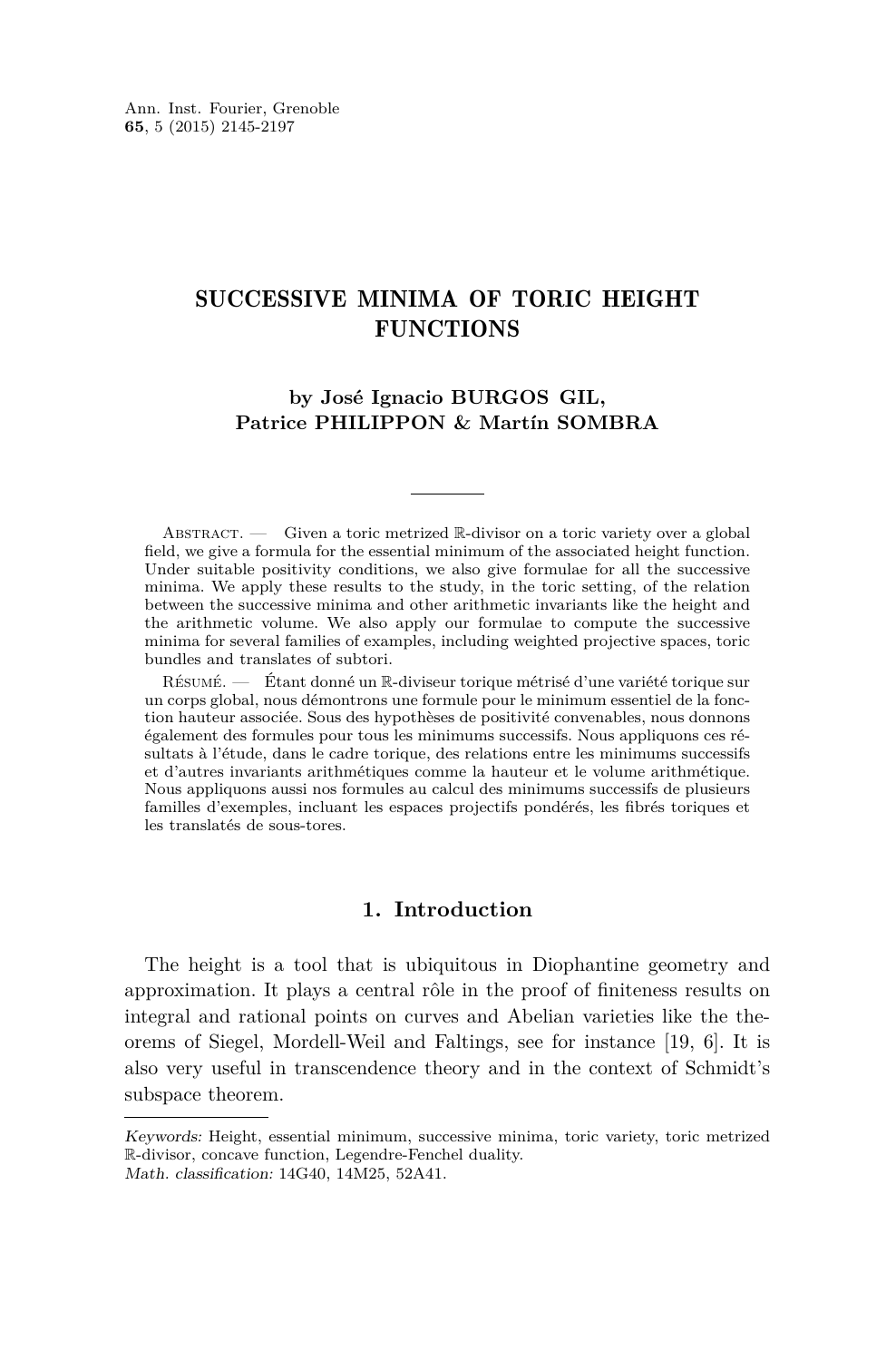Arakelov geometry provides a convenient framework to define and study heights. Let  $K$  be a global field, that is, a field which is either a number field or the function field of a projective curve, and let *X* be an algebraic variety over K of dimension *n*. To an (adelically) metrized R-divisor  $\overline{D}$  on *X* one can associate a real-valued height function

$$
\mathbf{h}_{\overline{D}}\colon X(\overline{\mathbb{K}})\longrightarrow \mathbb{R}
$$

on the set of algebraic points of *X*, see § [3](#page-17-0) for details. It is a generalization of the notion of height of algebraic points of projective varieties considered by Northcott, Weil and others.

Given  $\eta \in \mathbb{R}$ , we denote by  $X(\overline{\mathbb{K}})_{\leq \eta}$  the set of algebraic points  $p \in X(\overline{\mathbb{K}})$ with  $h_{\overline{D}}(p) \leq \eta$ . For  $i = 1, ..., n + 1$ , the *i*-th minimum of *X* with respect to  $\overline{D}$  is defined as

$$
\mu_{\overline{D}}^i(X) = \inf \{ \eta \in \mathbb{R} \mid \dim \left( \overline{X(\overline{\mathbb{K}})_{\leq \eta}} \right) \geqslant n - i + 1 \}.
$$

In particular, the first minimum is the infimum of the real numbers  $\eta$  such that the set  $X(\overline{\mathbb{K}})_{\leq n}$  is dense. It is also called the essential minimum of X with respect to  $\overline{D}$ , and denoted  $\mu_{\overline{D}}^{\text{ess}}$  $rac{\text{ess}}{D}(X)$ .

These successive minima contain important information on the height function. The effective version of the generalized Bogomolov conjecture asks for an explicit lower bound for the essential minimum of certain varieties in terms of geometric and arithmetic data. Such lower bounds have been extensively studied and have several applications in Diophantine geometry and computer algebra, see for instance [\[2,](#page-52-0) [1\]](#page-52-0).

Our aim in this text is to study the successive minima of height functions in the toric setting. Toric objects can be described in combinatorial terms, and their algebro-geometric properties can be expressed and studied in terms of this description. In particular, a proper toric variety *X* of dimension *n* over an arbitrary field is given by a fan  $\Sigma$  on a vector space  $N_{\mathbb{R}} \simeq \mathbb{R}^n$ . Recall that a toric variety is called proper if it is proper as an algebraic variety. In combinatorial terms, this is equivalent to the fan being complete, that is, that the union of its cones covers the whole vector space. A toric R-divisor *D* on a proper toric variety *X* defines a polytope  $\Delta_D$  in the dual space  $M_{\mathbb{R}} := N_{\mathbb{R}}^{\vee}$ . There is a "toric dictionary" that translates algebro-geometric properties of the pair  $(X, D)$  into combinatorial properties of the fan and the polytope.

In [\[11,](#page-52-0) [10\]](#page-52-0), we started a program to extend this toric dictionary to the arithmetic aspects of toric varieties. Suppose that *X* is a proper toric variety over the global field K. Then, to a toric metrized R-divisor  $\overline{D}$  on *X* we associate a family of concave functions on the polytope  $\vartheta_{\overline{D},v} : \Delta_D \to \mathbb{R}$ ,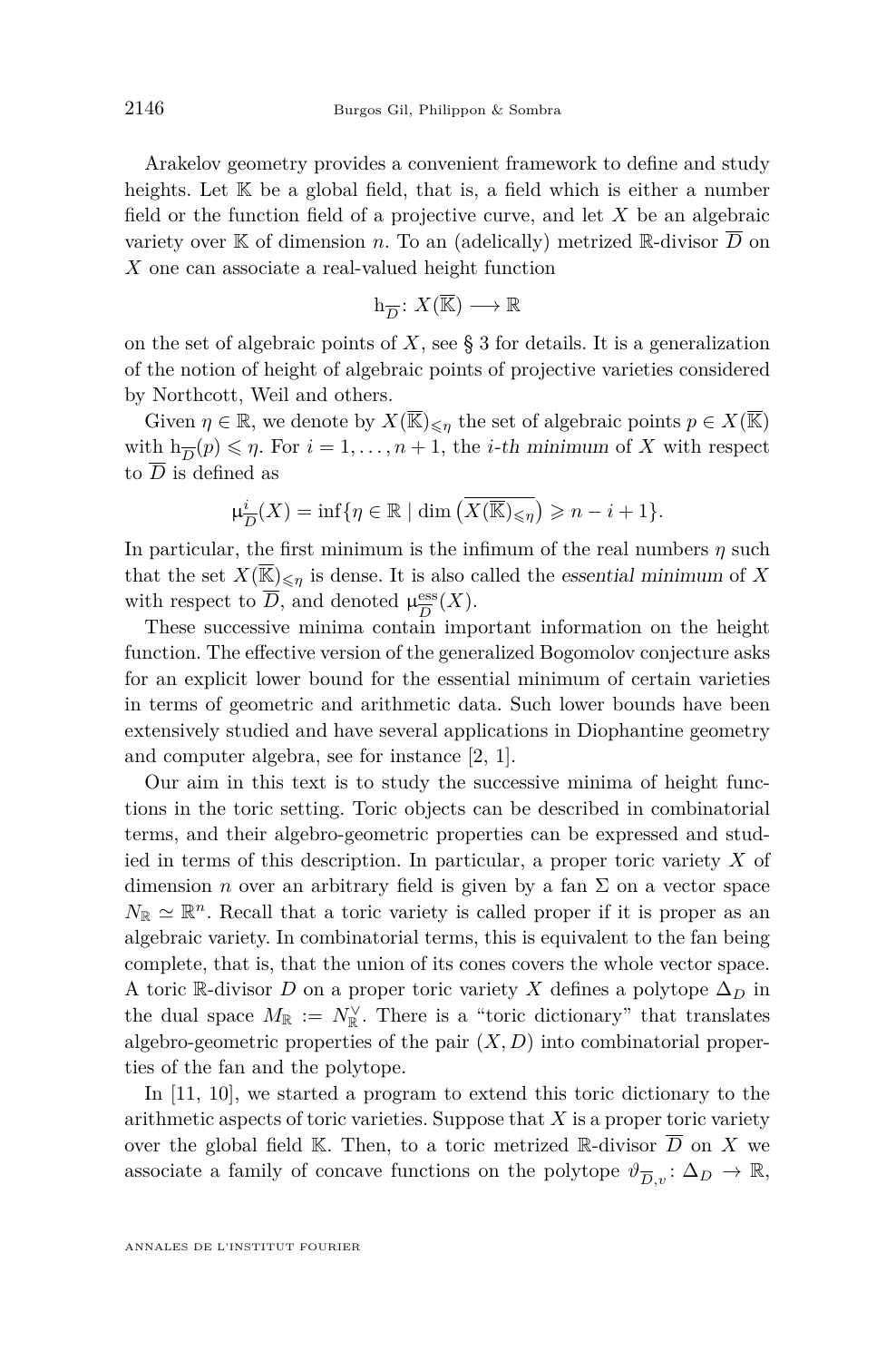<span id="page-3-0"></span>indexed by the places  $\mathfrak{M}_{\mathbb{K}}$  of K. These functions are called the local roof functions of  $\overline{D}$  and they are zero except for a finite set of places. The global roof function  $\vartheta_{\overline{D}}$  is the concave function on  $\Delta_D$  defined as a weighted sum over all places of these local roof functions. The main theme of this program is that the global roof function is the arithmetic analogue of the polytope and encodes a lot of information of the pair  $(X,\overline{D})$ . Among other results, we gave formulae for the height  $h_{\overline{D}}(X)$  and the arithmetic volumes vol $(D)$ and  $\widehat{\text{vol}_{\infty}(\overline{D})}$  in terms of this function.

Our first main result in this text is that the essential minimum of a toric metrized R-divisor is given by the maximum of the global roof function.

THEOREM A (Corollary [3.9\)](#page-25-0). — Let X be a proper toric variety over  $K$ and  $\overline{D}$  a toric metrized  $\mathbb{R}$ -divisor on X. Then

$$
\mu_{\overline{D}}^{\text{ess}}(X) = \max_{x \in \Delta_D} \vartheta_{\overline{D}}(x).
$$

Our second main result is that, under suitable positivity hypothesis on  $\overline{D}$ , not only the essential minimum, but all the succesive minima can be read from the global roof function.

THEOREM B (Theorem [3.16\)](#page-29-0).  $-$  Let X be a proper toric variety over K and  $\overline{D}$  a semipositive toric metrized  $\mathbb{R}$ -divisor on *X* with *D* ample. Then, for  $i = 1, ..., n + 1$ ,

$$
\mu_{\overline{D}}^{i}(X) = \min_{F \in \mathcal{F}(\Delta_D)^{n-i+1}} \max_{x \in F} \vartheta_{\overline{D}}(x),
$$

where  $\mathcal{F}(\Delta_D)^{n-i+1}$  is the set of faces of the polytope  $\Delta_D$  of dimension *n* − *i* + 1.

Whereas there is a considerable amount of work on upper and lower bounds for the essential minimum, there are very few exact computations in the literature. By contrast, Theorems A and B are very concrete and wellsuited for computations. For example, they allow to compute the successive minima of the canonical height on translates of subtori of a projective space as the maximum of a piecewise affine concave function on the polytope (Proposition [5.12\)](#page-47-0). The following example illustrates this computation.

Example. — Let  $C \subset \mathbb{P}^3_0$  be the cubic curve given as the image of the map

$$
\mathbb{P}^1 \longrightarrow \mathbb{P}^3, \quad (t_0 : t_1) \longmapsto \left(t_0^3 : 4 t_0^2 t_1 : \frac{1}{3} t_0 t_1^2 : \frac{1}{2} t_1^3\right)
$$

*.*

Let  $\overline{H}$  be the metrized divisor of  $\mathbb{P}^3$  given by the hyperplane at infinity equipped with the canonical metric, and let  $\overline{D}$  be the restriction of  $\overline{H}$  to *C*.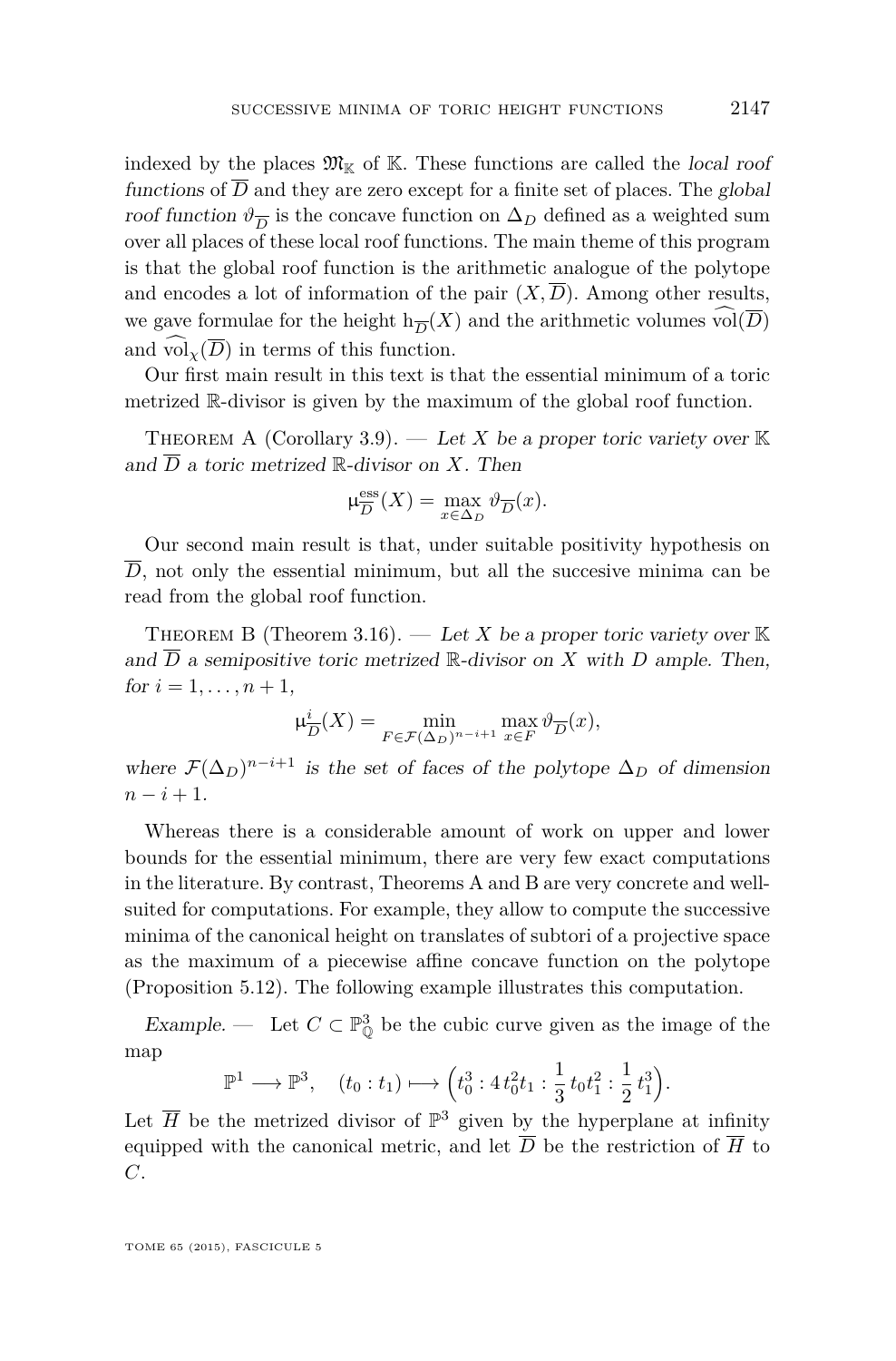Figure 1.1 shows the local roof functions associated to  $\overline{D}$  for each place  $v \in \mathfrak{M}_{0}$ , and Figure 1.2 shows the global roof function. This global roof function is the sum of the local ones, and can be described as the minimal concave piecewise affine function on the interval [0*,* 3] with lattice point values

$$
\vartheta_{\overline{D}}(0) = 0, \qquad \qquad \vartheta_{\overline{D}}(1) = \frac{7}{3}\log(2) + \frac{1}{2}\log(3),
$$
  

$$
\vartheta_{\overline{D}}(2) = \frac{7}{6}\log(2) + \log(3), \qquad \qquad \vartheta_{\overline{D}}(3) = 0.
$$



Figure 1.1. Local roof functions



Figure 1.2. Global roof function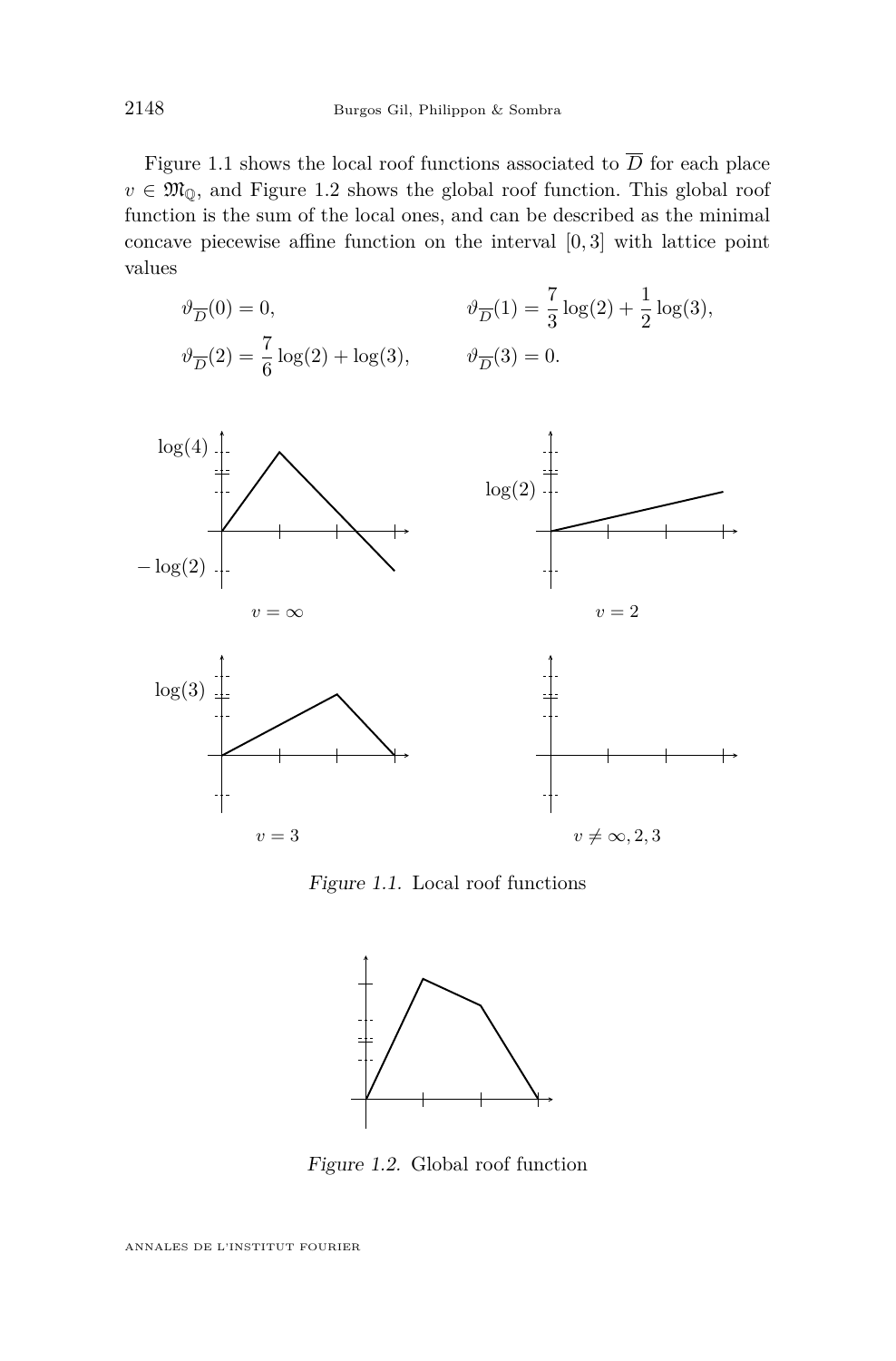<span id="page-5-0"></span>Theorem [B](#page-3-0) then implies that  $\mu_{\overline{D}}^{\text{ess}}$  $\frac{\text{ess}}{D}(C) = \frac{7}{3}\log(2) + \frac{1}{2}\log(3)$  and  $\mu_{\overline{L}}^2$  $\frac{2}{D}(C) =$ 0*.* We refer to § [5.5](#page-46-0) for explanations on how to do this kind of computations.

Our results allow also to compute the successive minima of toric varieties with respect to weighted  $L^p$ -metrics and of translates of subtori of a projective space with the Fubini-Study metric, generalizing the computation of the successive minima of a subtori with the Fubini-Study metric in [\[25\]](#page-53-0). Another nice family of examples is given by toric bundles on a projective space, including Hirzebruch surfaces. We refer the reader to § [5](#page-37-0) for the details and the explicit formulae.

A well-known theorem of Zhang shows that the successive minima of a height function can be estimated in terms of the height and the degree of the variety [\[29,](#page-53-0) [30\]](#page-53-0), This result plays a key rôle in the proof of the Bogomolov conjecture for Abelian varieties and its ulterior developments, including the study of the distribution of Galois orbits of points of small height, see for instance [\[15,](#page-52-0) [28\]](#page-53-0).

[A](#page-3-0)s a direct consequence of Theorems A and [B](#page-3-0) and our previous results in [\[11,](#page-52-0) [10\]](#page-52-0), we obtain a simple proof of Zhang's theorem in the toric case. This approach allows also to prove this result for an arbitrary global field and to relax the positivity hypothesis on the metrized R-divisor.

THEOREM C (Theorem [4.1\)](#page-31-0). — Let *X* be a proper toric variety over  $K$ of dimension *n* and  $\overline{D}$  a semipositive toric metrized R-divisor on X with *D* big. Then

$$
\sum_{i=1}^{n+1} \mu_{\overline{D}}^i(X) \leq \frac{\mathbf{h}_{\overline{D}}(X)}{\deg_D(X)} \leq (n+1)\mu_{\overline{D}}^{\text{ess}}(X).
$$

Using our formulae, we can easily construct examples of semipositive toric metrics on the hyperplane divisor on  $\mathbb{P}^n_{\mathbb{O}}$  showing that almost every configuration of successive minima and height can actually happen.

THEOREM D (Proposition [4.3\)](#page-32-0). — Let  $n \geq 0$  and  $\nu, \mu_1, \ldots, \mu_{n+1} \in \mathbb{R}$ such that

(1.1) 
$$
\mu_1 \geq \cdots \geq \mu_{n+1}
$$
 and  $\sum_{i=1}^{n+1} \mu_i \leq \nu < (n+1)\mu_1$ .

Then there exists a semipositive toric metric on *H*, the hyperplane divisor on  $\mathbb{P}^n_{\mathbb{O}}$ , such that

$$
h_{\overline{H}}(\mathbb{P}^n) = \nu
$$
 and  $\mu_{\overline{H}}^i(\mathbb{P}^n) = \mu_i$  for  $i = 1, ..., n + 1$ .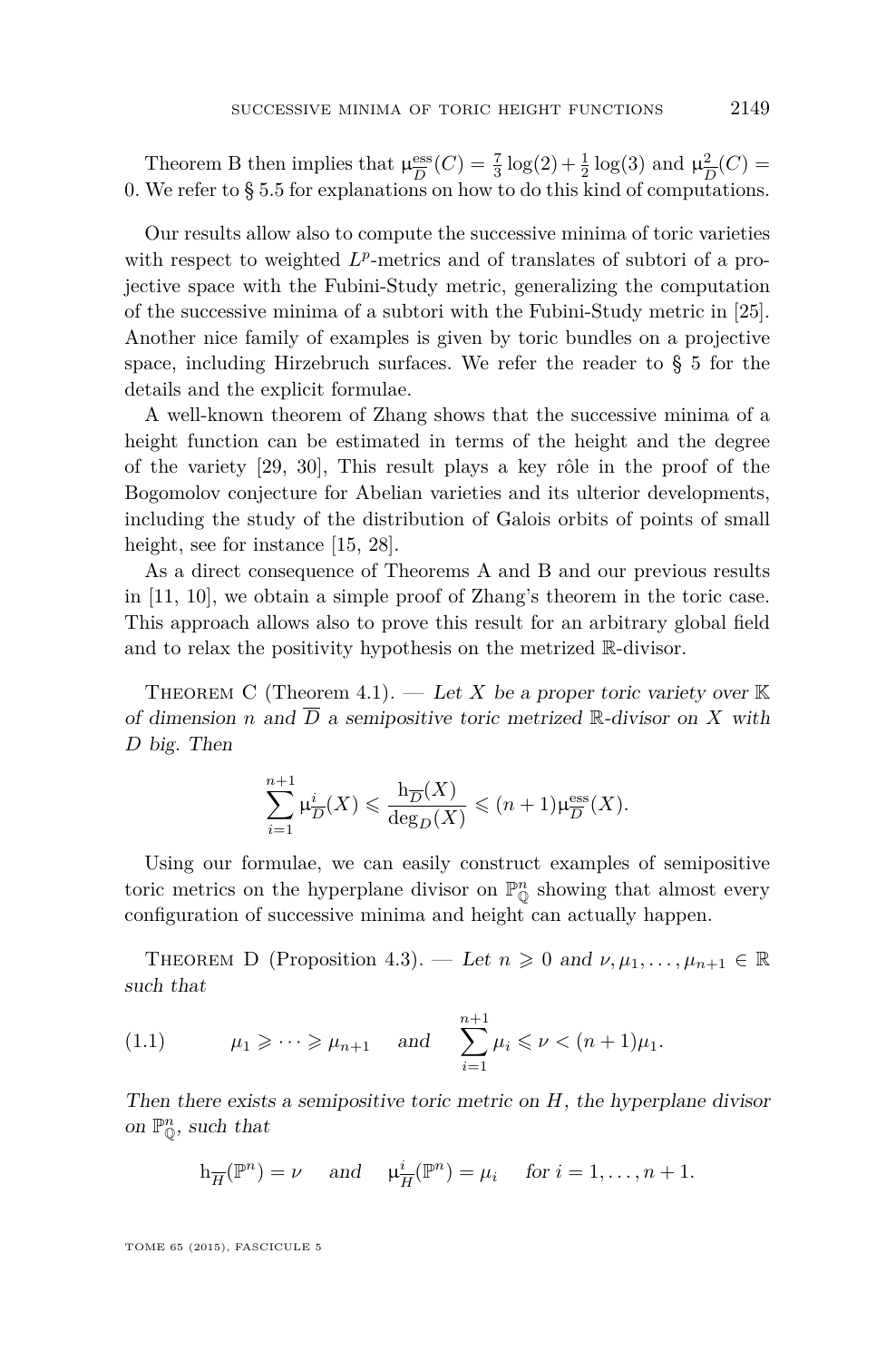The case left aside in [\(1.1\)](#page-5-0) deserves a separate explanation: we show that if, with the hypothesis of Theorem [C,](#page-5-0) we have the equality

$$
\frac{\mathrm{h}_{\overline{D}}(X)}{\mathrm{deg}_D(X)} = (n+1)\mu_{\overline{D}}^{\mathrm{ess}}(X),
$$

then the function  $\vartheta_{\overline{D}}$  is constant and, necessarily,  $\mu_{\overline{I}}^i$  $\frac{i}{D}(X) = \mu_{\overline{D}}^{\text{ess}}$  $\frac{\text{ess}}{D}(X)$  for all *i*, see Corollary E below. This observation is relevant when applying the known equidistribution results on Galois orbits of small points in the toric case.

By replacing the height of the variety by its *χ*-arithmetic volume, Zhang's lower bound for the essential minimum extends to the case when the metrics are not necessarily semipositive: if *X* is a proper variety of dimension *n* over a number field and  $\overline{D}$  is a metrized divisor on *X* with *D* big, then

(1.2) 
$$
\mu_{\overline{D}}^{\text{ess}}(X) \geqslant \frac{\widehat{\text{vol}}_{\chi}(\overline{D})}{(n+1)\,\text{vol}(D)},
$$

see for instance [\[13,](#page-52-0) Lemme 5.1]. This lower bound is a key result in the study of the distribution of the Galois orbits of points of small height. Indeed, all known results in this direction are applicable only when the inequality (1.2) is an equality. This includes the equidistribution theorems of Szpiro, Ullmo and Zhang [\[26\]](#page-53-0), Bilu [\[5\]](#page-52-0), Favre and Rivera-Letelier [\[17\]](#page-52-0), Chambert-Loir [\[12\]](#page-52-0), Baker and Rumely [\[3\]](#page-52-0), Yuan [\[28\]](#page-53-0), Berman and Boucksom [\[4\]](#page-52-0), and Chen [\[14\]](#page-52-0).

In the toric case, we can also derive a simple proof of the inequality (1.2) for arbitrary global fields and toric metrics on a big toric R-divisor. More importantly, we can characterize the cases when equality occurs. The following statement is a direct consequence of Propositions [4.4](#page-33-0) and [4.6.](#page-35-0)

COROLLARY  $E = \text{Let } X$  be a proper toric variety over  $K$  of dimension *n* and  $\overline{D}$  a toric metrized  $\mathbb{R}$ -divisor on *X* with *D* big. Then

$$
\mu_{\overline{D}}^{\text{ess}}(X) \geqslant \frac{\widehat{\text{vol}}_{\chi}(\overline{D})}{(n+1)\,\text{vol}(D)},
$$

with equality if and only if  $\vartheta_{\overline{D}}$  is constant. If this is the case, then  $\mu_{\overline{1}}^i$  $\frac{i}{D}(X) =$  $\mu_{\overline{D}}^{\text{ess}}$  $\frac{\text{ess}}{D}(X)$  for all *i*.

The condition that the roof function is constant is very strong, and it is equivalent to the fact that the *v*-adic metrics in  $\overline{D}$  can be derived from the canonical metric by translation and scaling (Remark [4.8\)](#page-36-0). In particular, these are the only toric metrics to which the equidistribution theorems mentioned above can be applied.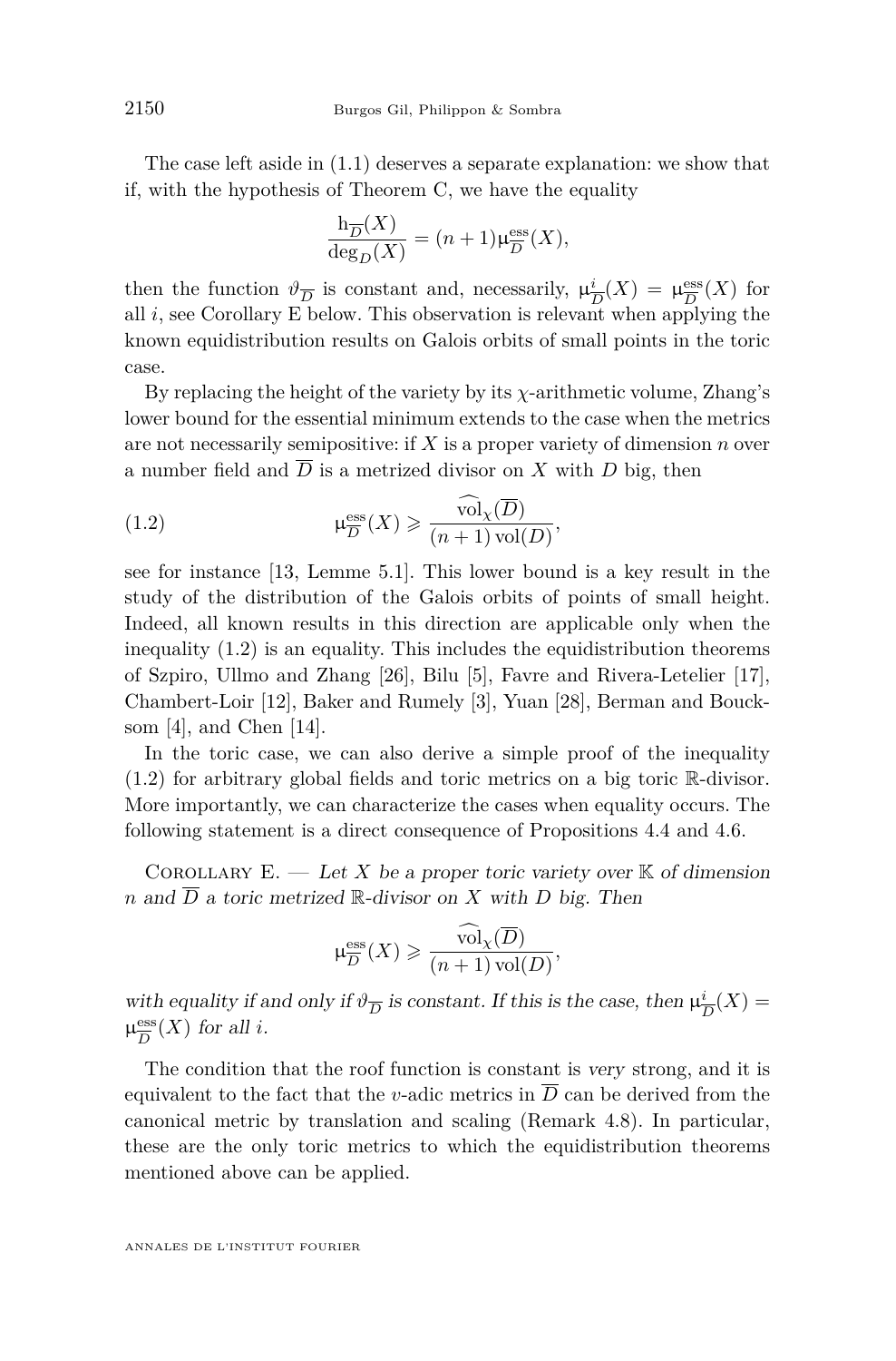In collaboration with Juan Rivera-Letelier, we are currently studying the equidistribution properties of Galois orbits of points of small height in the toric setting. We plan to expose our results in a subsequent paper.

Acknowledgement. — We thank Dominique Bernardi, Pierre Dèbes, Luis Dieulefait and Juan Carlos Naranjo for useful discussions and pointers to the literature.

Part of this work was done while the authors met at the Universitat de Barcelona, the Instituto de Ciencias Matemáticas (Madrid) and the Institut de Mathématiques de Jussieu (Paris).

#### **2. Preliminary results**

In this section we gather some preliminary results on global fields and on convex analysis.

#### **2.1. Global fields**

A global field  $\mathbb K$  is either a number field or the function field of a smooth projective curve over an arbitrary field, equipped with a set of places  $\mathfrak{M}_{\mathbb{K}}$ . Each place  $v \in \mathfrak{M}_{\mathbb{K}}$  is a pair consisting of an absolute value  $|\cdot|_v$  on K and a positive weight  $n_v \in \mathbb{Q}_{>0}$ , defined as follows.

The places of the field of rational numbers  $\mathbb{O}$  consist of the Archimedean and the *p*-adic absolutes values, normalized in the standard way, and with all weights equal to 1. For the function field  $K(C)$  of a smooth projective curve *C* over a field *k*, the set of places is indexed by the closed points of *C*. For each closed point  $v_0 \in C$ , we consider the absolute value and weight given, for  $\alpha \in K(C)^{\times}$ , by

$$
|\alpha|_{v_0} = c_k^{-\text{ord}_v(\alpha)}, \quad n_{v_0} = [k(v_0) : k],
$$

where  $\text{ord}_{v_0}(\alpha)$  denotes the order of  $\alpha$  in the discrete valuation ring  $\mathcal{O}_{C,v_0}$ and

$$
c_k = \begin{cases} e & \text{if } \# k = \infty, \\ \# k & \text{if } \# k < \infty. \end{cases}
$$

Let  $\mathbb{K}_0$  denote either  $\mathbb{Q}$  or  $K(C)$ , and let  $\mathbb{K}$  be a finite extension of  $\mathbb{K}_0$ . The set of places of K is then formed by the pairs  $v = (|\cdot|_v, n_v)$  where  $|\cdot|_v$ is an absolute value on  $\mathbb K$  extending an absolute value  $|\cdot|_{v_0}$  on  $\mathbb K_0$  and

(2.1) 
$$
n_v = \frac{[\mathbb{K}_v : \mathbb{K}_{0,v_0}]}{[\mathbb{K} : \mathbb{K}_0]} n_{v_0},
$$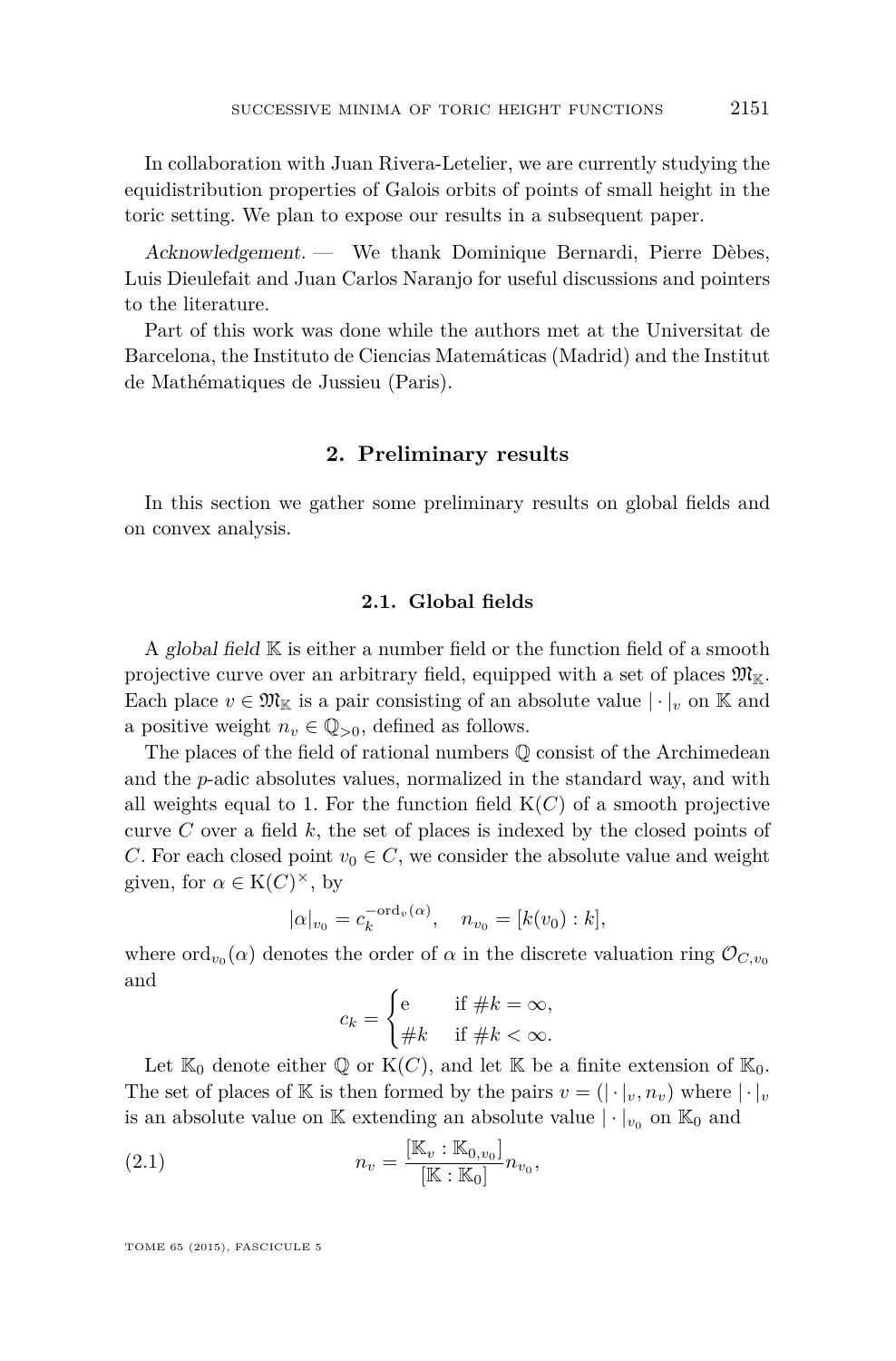<span id="page-8-0"></span>where  $\mathbb{K}_v$  denotes the completion of  $\mathbb{K}$  with respect to  $|\cdot|_v$ , and similarly for  $\mathbb{K}_{0,v_0}$ . By [\[20,](#page-53-0) Proposition XII.6.1], the weight  $n_v$  can be also written as

(2.2) 
$$
n_v = \frac{e(v/v_0)f(v/v_0)}{[\mathbb{K} : \mathbb{K}_0]} n_{v_0},
$$

where  $e(v/v_0)$  is the ramification degree and  $f(v/v_0)$  is the residual degree of *v* over  $v_0$ . Therefore, the notion of global field in this paper is compatible with that in [\[11,](#page-52-0) Definition 1.5.12].

In the function field case, the extension  $K/K_0$  corresponds to a dominant morphism  $B \to C$  of smooth projective curves and  $\mathbb{K} = \mathcal{K}(B)$ . However, the set of places of  $K$  depends on the extension and not just on the field  $K$ .

Given  $v \in \mathfrak{M}_{\mathbb{K}}$  and  $v_0 \in \mathfrak{M}_{\mathbb{K}_0}$ , we write  $v \mid v_0$  whenever  $\vert \cdot \vert_v$  extends  $|\cdot|_{v_0}.$  The set of places of  $\mathbb K$  satisfies, for all  $v_0\in \mathfrak{M}_{\mathbb K_0},$ 

$$
\sum_{v|v_0} n_v = n_{v_0}
$$

and the product formula

$$
\prod_{v \in \mathfrak{M}_{\mathbb{K}}} |\alpha|_v^{n_v} = 1 \quad \text{ for all } \alpha \in \mathbb{K}^\times.
$$

Both properties are well-known in the case of number fields. In the function field case, the equality (2.3) follows from the projection formula [\[21,](#page-53-0) Proposition 9.2.11], whereas the product formula for  $K$  follows from  $(2.3)$ and the product formula for  $\mathbb{K}_0$ .

We will first construct finite extensions of  $K$  of arbitrary degree that are totally split over a given set of places. To this end, we need the following consequence of Hilbert's irreducibility theorem.

LEMMA 2.1. — Let  $f(x) \in K[x]$  be a separable polynomial of positive degree,  $S \subset \mathfrak{M}_{\mathbb{K}}$  a finite subset of places of  $\mathbb{K}$  and  $(\varepsilon_v)_{v \in S}$  a collection of positive real numbers. Then there exists an element  $c \in \mathbb{K}$  such that the polynomial  $f(x) + c$  is irreducible in  $\mathbb{K}[x]$  and  $|c|_v < \varepsilon_v$  for all  $v \in S$ .

Proof. — We want to use Hilbert's irreducibility theorem for fields with a product formula in [\[16,](#page-52-0) Theorem 3.4]. To this end, we need to show that any global field satisfies its hypothesis. The first hypothesis is that the field is either of characteristic zero or imperfect of positive characteristic. Since, if char( $\mathbb{K}$ ) > 0, then  $\mathbb{K}$  is the function field of a curve over a field of positive characteristic and so it is not perfect. Thus, this hypothesis holds for global fields. The second one is a density hypothesis that, when  $K$  is a number field, follows from the strong approximation theorem and, when K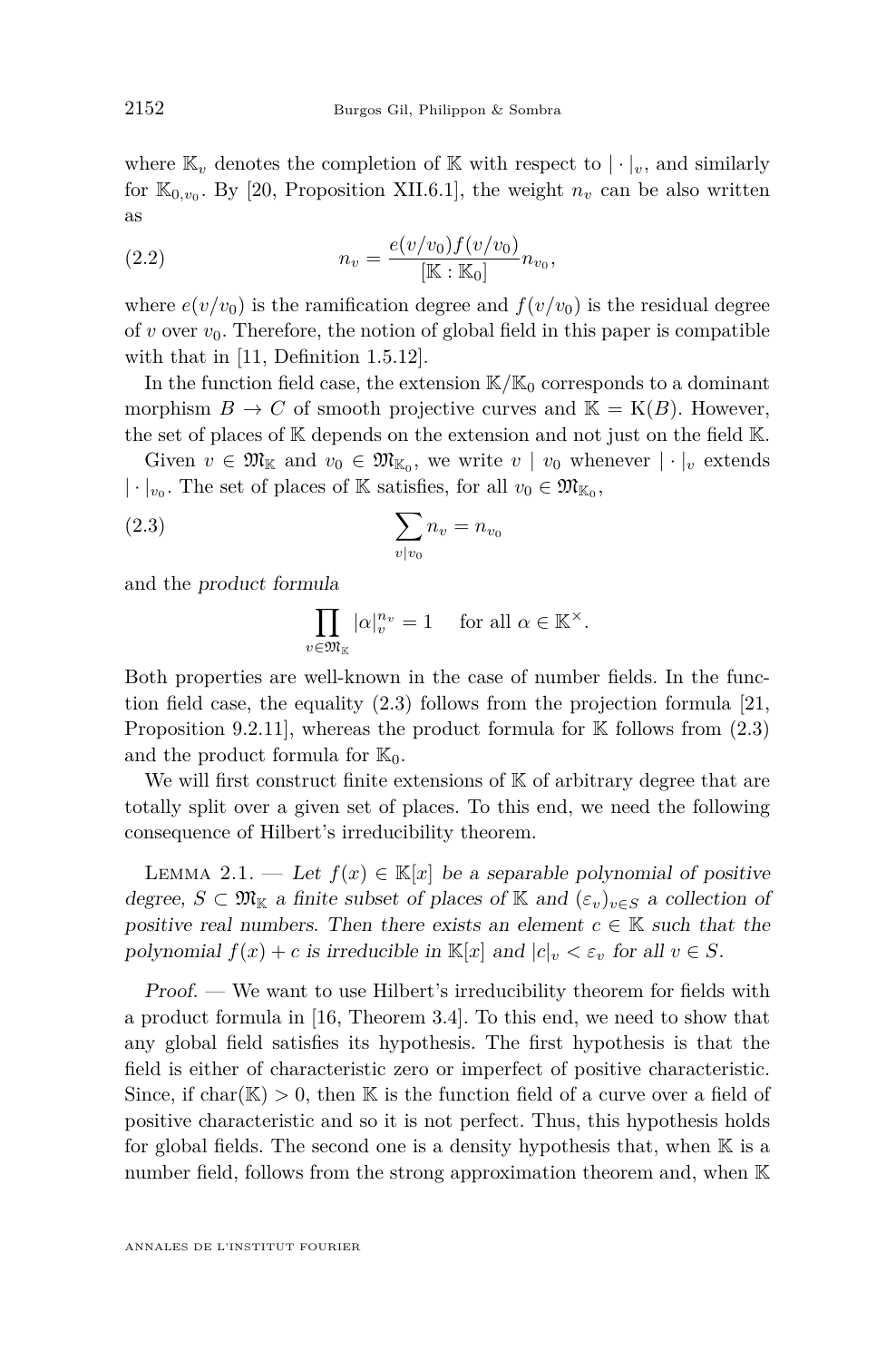<span id="page-9-0"></span>is a function field, follows from the Riemann-Roch theorem for curves over an arbitrary field given in [\[21,](#page-53-0) Theorem 7.3.17].

Consider the polynomial

$$
F(x, y) = f(x) + y \in \mathbb{K}[x, y].
$$

Being irreducible in  $\mathbb{K}[x, y]$  and of positive degree in x, it is also irreducible in  $\mathbb{K}(y)[x]$ . Then [\[16,](#page-52-0) Theorem 3.4] implies that there exists  $c \in \mathbb{K}$  such that  $F(x, c) = f(x) + c$  is irreducible in  $\mathbb{K}[x]$  and  $|c|_v \leq \varepsilon_v$  for all  $v \in S$  as stated.  $\Box$ 

LEMMA 2.2. — Let  $d \geq 1$  be an integer and  $S \subset \mathfrak{M}_{\mathbb{K}}$  a finite subset of places of K. There exists an extension L*/*K of degree *d* such that, for all  $v \in S$ , there are *d* different extensions of the absolute value  $|\cdot|_v$  to L.

Proof. — Let  $\beta_1, \ldots, \beta_d \in \mathbb{K}$  such that  $\beta_i \neq \beta_j$  for  $i \neq j$ . Set  $f(x) =$  $\prod_{j=1}^{d} (x - \beta_i) \in \mathbb{K}[x]$ , which is a separable polynomial of positive degree. For  $v \in S$ , put

$$
\varepsilon_v = \left(\frac{1}{4} \min_{i \neq j} |\beta_i - \beta_j|_v\right)^d.
$$

By Lemma [2.1,](#page-8-0) there is an element  $c \in \mathbb{K}$  such that  $f(x) + c$  is irreducible and  $|c|_v < \varepsilon_v$  for  $v \in S$ . Set

$$
\mathbb{L} = \mathbb{K}[x]/(f(x) + c).
$$

Since  $f(x)$  is monic of degree *d*, so is  $f(x) + c$ . Denote by  $\alpha_1, \ldots, \alpha_d$  the roots of  $f(x) + c$  in an algebraic closure of K. For  $v \in S$  and  $i \in \{1, \ldots, d\}$ we have that  $|f(\beta_i) + c|_{v} = |c|_{v}$ , from which it follows that there exists an index  $\sigma(v, i) \in \{1, \ldots, d\}$  satisfying

$$
(2.4) \qquad |\alpha_{\sigma(v,i)} - \beta_i|_v \leqslant |c|_v^{1/d} < \varepsilon_v^{1/d}.
$$

By the choice of  $\varepsilon_v$ , we deduce that  $\sigma(v, i) \neq \sigma(v, j)$  for  $i \neq j$ , and so  $\sigma(v, \cdot)$ is a bijection. Let  $\tau(v, \cdot)$  denote the inverse bijection. Then, using (2.4) and the definition of  $\varepsilon_v$ , we obtain, for  $i \in \{1, ..., d\}$  and  $j \neq i$ ,

$$
(2.5) \quad |\alpha_i - \alpha_j|_v > |\beta_{\tau(v,i)} - \beta_{\tau(v,j)}|_v - 2\varepsilon_v^{1/d} \geq 2\varepsilon_v^{1/d} > 2|\alpha_i - \beta_{\tau(v,i)}|_v.
$$

This implies that  $f(x) + c$  is separable. Moreover, the inequality (2.5) also implies that, for each  $i \in \{1, ..., d\}$ , we have  $\mathbb{K}_v(\alpha_i) = \mathbb{K}_v(\beta_{\tau(v,i)}) = \mathbb{K}_v$ . If *v* is non-Archimedean, this follows from Krasner's lemma [\[22,](#page-53-0) page 152]. If *v* is Archimedean, we only need to see that, if  $\mathbb{K}_v = \mathbb{R}$ , then  $\mathbb{K}_v(\alpha_i) = \mathbb{R}$ . Assume that, on the contrary,  $\mathbb{K}_v(\alpha_i) = \mathbb{C}$ . Since the coefficients of  $f(x) + c$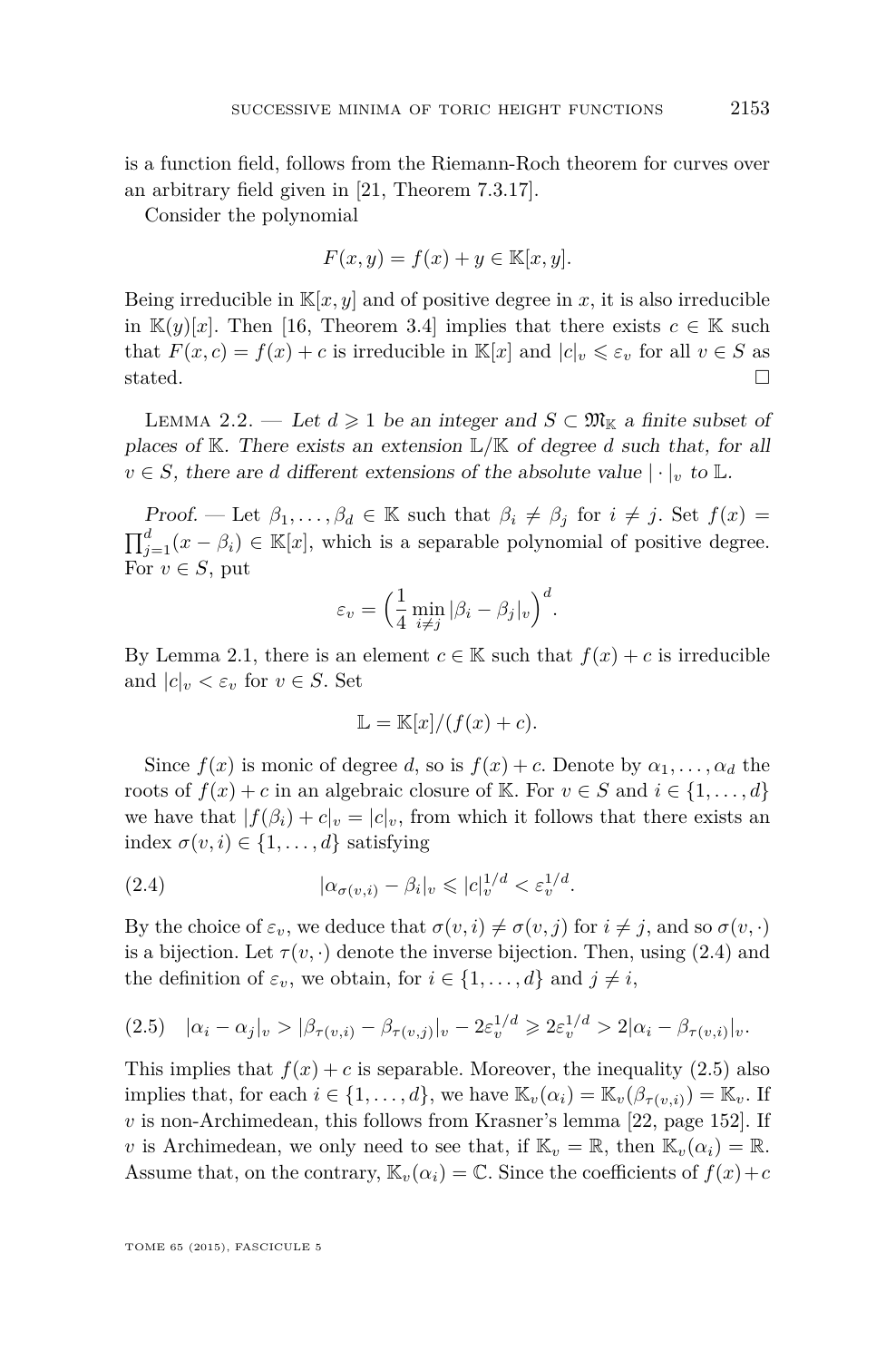<span id="page-10-0"></span>are real, there is  $j \neq i$  such that  $\alpha_j$  is the complex conjugate of  $\alpha_i$ . By hypothesis,  $\beta_{\tau(n,i)} \in \mathbb{K}_v = \mathbb{R}$  and so

$$
|\alpha_j - \alpha_i|_v \leq 2|\alpha_i - \beta_{\tau(v,i)}|_v < \min_{\substack{1 \leq j \leq d \\ j \neq i}} |\alpha_i - \alpha_j|_v,
$$

which is a contradiction.

Thus, for all  $v \in S$ , the polynomial  $f(x) + c$  splits completely in  $\mathbb{K}_v[x]$ . Then, by [\[22,](#page-53-0) Proposition 8.2], this implies that there are *d* distinct places of the extension  $\mathbb{L} = \mathbb{K}[x]/(f(x) + c)$  over *v*, completing the proof.

Let  $\mathbb{G}_m$  be the multiplicative group over  $\mathbb{K}$  and  $\mathbb{T}\simeq \mathbb{G}_m^n$  a split torus of dimension *n* over K. Let  $N = \text{Hom}(\mathbb{G}_m, \mathbb{T})$  be the lattice of cocharacters of  $\mathbb{T}$  and write  $N_{\mathbb{R}} = N \otimes \mathbb{R}$ . We fix a splitting  $\mathbb{T} \simeq \mathbb{G}_m^n$ , which induces isomorphisms  $\mathbb{T}(\mathbb{K}) \simeq (\mathbb{K}^{\times})^n$  and  $N_{\mathbb{R}} \simeq \mathbb{R}^n$ . Given elements  $x \in \mathbb{T}(\mathbb{K})$ and  $u \in N_{\mathbb{R}}$ , we denote by  $x_i$  and  $u_i$ ,  $i = 1, \ldots, n$ , the components of the image of *x* and *u* under the previous isomorphisms. Consider the space  $\bigoplus_{v \in \mathfrak{M}_{\mathbb{K}}} N_{\mathbb{R}}$  with the norm given by

$$
||(u_v)_v|| = \sum_{v \in \mathfrak{M}_{\mathbb{K}}} n_v \sum_{i=1}^n |u_{v,i}|.
$$

The induced topology is called the  $L^1$ -topology. It does not depend on the choice of the splitting of  $\mathbb{T}$ . We denote by  $H_{\mathbb{K}} \subset \bigoplus_{v \in \mathfrak{M}_{\mathbb{K}}} N_{\mathbb{R}}$  the subspace defined by

(2.6) 
$$
H_{\mathbb{K}} = \left\{ (u_v)_v \in \bigoplus_{v \in \mathfrak{M}_{\mathbb{K}}} N_{\mathbb{R}} \middle| \sum_v n_v u_v = 0 \right\}
$$

with the induced  $L^1$ -topology.

For each  $v \in \mathfrak{M}_{\mathbb{K}}$ , there is a map val<sub>v</sub>:  $\mathbb{T}(\mathbb{K}) \to N_{\mathbb{R}}$ , given, in the fixed splitting, by

(2.7) 
$$
\text{val}_{v}(x_{1},...,x_{n}) = (-\log |x_{1}|_{v},...,-\log |x_{n}|_{v}).
$$

This map does not depend on the choice of the splitting. By the product formula, we can define a map val:  $\mathbb{T}(\mathbb{K}) \to H_{\mathbb{K}}$  as

$$
\mathrm{val}(x)=(\mathrm{val}_v(x))_{v\in \mathfrak{M}_{\mathbb{K}}}.
$$

This is a group homomorphism, and so it can be extended to a map

val: 
$$
\mathbb{T}(\mathbb{K}) \otimes \mathbb{Q} \to H_{\mathbb{K}}
$$
.

Dirichlet's unit theorem does not hold for general global fields. Nevertheless, the following result, that in the case of number fields is a consequence of Dirichlet's unit theorem, is true in general.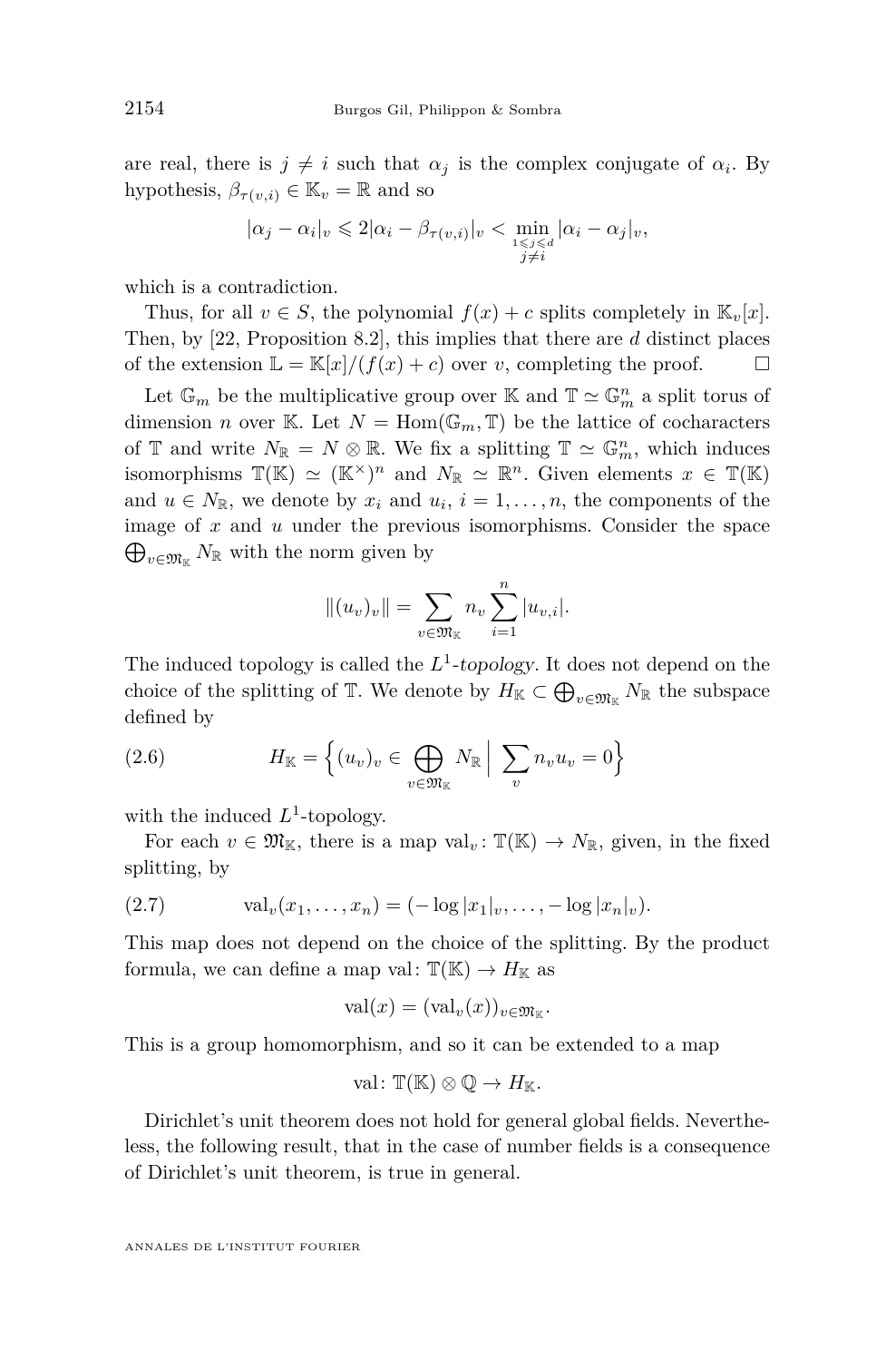<span id="page-11-0"></span>LEMMA 2.3. — The set val( $\mathbb{T}(\mathbb{K}) \otimes \mathbb{Q}$ ) is dense in  $H_{\mathbb{K}}$  with respect to the  $L^1$ -topology.

Proof. — Since the torus is split, working component-wise, it is enough to treat the case  $n = 1$ . Thus  $\mathbb{T}(\mathbb{K}) = \mathbb{K}^{\times}$ .

First suppose that  $K$  is a number field or the function field of a curve over a finite field. For each finite subset  $S \subset \mathfrak{M}_{\mathbb{K}}$  we put

$$
H_{\mathbb{K},S} = \{ (u_v)_{v \in \mathfrak{M}_{\mathbb{K}}} \in H_{\mathbb{K}} \mid u_v = 0 \text{ for } v \notin S \},\
$$

$$
\mathbb{K}_S = \{ \alpha \in \mathbb{K} \mid |\alpha|_v = 1 \text{ for } v \notin S \} \subset \mathbb{K}^\times.
$$

Dirichlet *S*-unit theorem [\[27,](#page-53-0) Chapter IV, § 4, Theorem 9] states that val( $\mathbb{K}_S$ ) is a lattice in  $H_{\mathbb{K},S}$ . Let  $u \in H_{\mathbb{K}}$ . Then there exists a finite subset *S* such that  $u \in H_{K,S}$ . Let  $\varepsilon > 0$ . By the density of rational numbers, we can find an element  $u' \in \text{val}(\mathbb{K}_S \otimes \mathbb{Q}) \subset H_{\mathbb{K},S}$  with  $||u - u'|| < \varepsilon$ , proving the lemma in this case.

Now let  $B \to C$  be a dominant morphism of smooth projective curves over an infinite field k and set  $\mathbb{K} = \mathcal{K}(B)$  with the induced structure of global field. In this case, Dirichlet *S*-unit theorem may not hold and the lemma is a consequence of the Riemann-Roch theorem.

Let  $(u_v)_v \in H_{\mathbb{K}}$  and  $\varepsilon > 0$ . We have to show that there is an element  $x \in \mathbb{K}^{\times} \otimes \mathbb{Q}$  such that

$$
||(u_v)_v - \text{val}(x)|| < \varepsilon.
$$

Since  $\mathbb{Q}$  is dense in  $\mathbb{R}$ , we may assume without loss of generality that  $u_v \in \mathbb{Q}$ for all  $v \in \mathfrak{M}_{\mathbb{K}}$ . Since there is a finite subset *S* such that  $u \in H_{\mathbb{K},S}$ , we can choose an integer  $q \geq 1$  such that  $qu_v \in \mathbb{Z}$  for all  $v \in \mathfrak{M}_{\mathbb{K}}$ .

Recall that the set of places of K is indexed by the set of closed points of *B*. With notation as in [\(2.2\)](#page-8-0), we consider the Weil divisor on *B* given by

$$
D = \sum_{v \in \mathfrak{M}_{\mathbb{K}}} e(v/v_0)qu_v[v].
$$

By the definition of the weights  $n<sub>v</sub>$  and the product formula,

$$
\deg(D) = \sum_{v \in \mathfrak{M}_{\mathbb{K}}} e(v/v_0)qu_v[k(v):k] = q[\mathbb{K}:\mathbb{K}_0] \sum_{v \in \mathfrak{M}_{\mathbb{K}}} n_v u_v = 0.
$$

Let *E* be an effective Weil divisor on *B* with  $deg(E) = r \geq g(B)$ , where  $g(B)$  is the genus of *B*, and choose an integer

$$
l > \frac{2r}{\varepsilon q[\mathbb{K} : \mathbb{K}_0]}.
$$

Since  $deg(1D + E) = l deg(D) + deg(E) = r \geq g(B)$ , by the Riemann-Roch theorem [\[21,](#page-53-0) Theorem 7.3.17] we can find an element  $\alpha \in \mathbb{K}^{\times}$  and an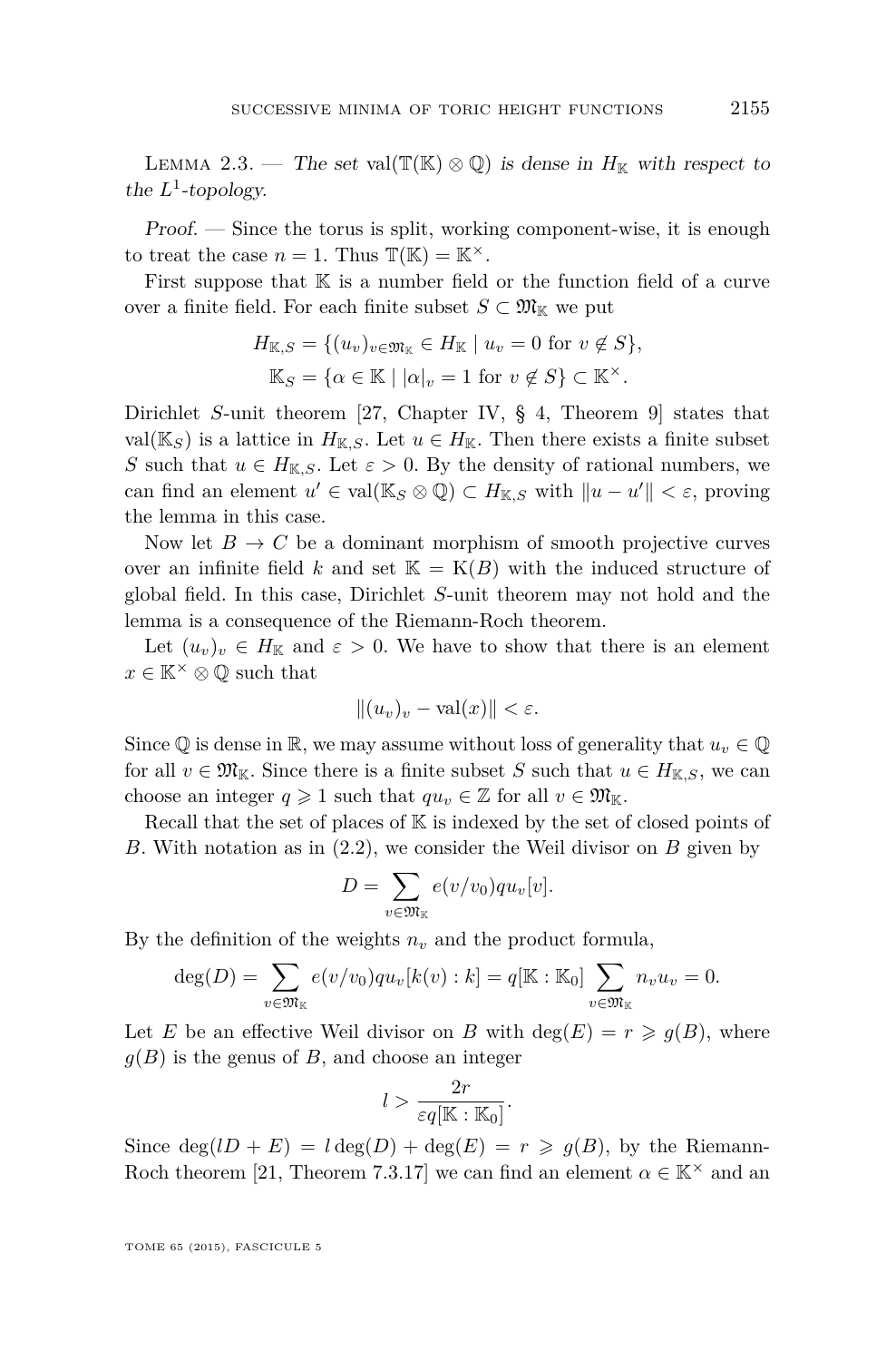<span id="page-12-0"></span>effective divisor  $E'$  on  $B$  with  $deg(E') = r$  such that

(2.8) *lD* + *E* = *E* <sup>0</sup> + div(*α*)*.*

Writing  $E' - E = \sum_{v} a_v[v]$ , the equation (2.8) reads

(2.9) 
$$
a_v = e(v/v_0)lqu_v - \text{ord}_v(\alpha) = e(v/v_0)lq(u_v - \frac{1}{lq}\text{val}_v(\alpha)) \quad \text{for all } v.
$$

Put  $x = \alpha^{\frac{1}{l_q}} = \alpha \otimes \frac{1}{l_q} \in \mathbb{K}^\times \otimes \mathbb{Q}$ . Using that *E* and *E'* are effective divisors of degree *r*, we deduce that

$$
\sum_{v \in \mathfrak{M}_{\mathbb{K}}} [k(v) : k] |a_v| \leqslant \deg(E) + \deg(E') = 2r
$$

and, using (2.9),

$$
||(u_v)_v - \text{val}(x)|| = \left\| (u_v)_v - \frac{1}{lq} \text{val}(\alpha) \right\| = \frac{1}{lq} \left\| \left( \frac{a_v}{e(v/v_0)} \right)_v \right\|
$$
  

$$
= \frac{1}{lq[\mathbb{K} : \mathbb{K}_0]} \sum_{v \in \mathfrak{M}_{\mathbb{K}}} [k(v) : k] |a_v| \leq \frac{2r}{lq[\mathbb{K} : \mathbb{K}_0]} < \varepsilon,
$$

obtaining the result.

Remark 2.4. — The space  $H_{\mathbb{K}}$  has another natural topology, the direct sum topology. A subset  $U \subset H_{\mathbb{K}}$  is open for the direct sum topology if and only if its intersections with all the subsets  $H_{K,S}$  are open. The direct sum topology is finer than the  $L^1$ -topology. In fact, a sequence  $(u_j)_{j\geqslant 1}$  of elements of  $H_{\mathbb{K}}$  converges to  $u \in H_{\mathbb{K}}$  in the direct sum topology if and only it converges in the  $L^1$ -topology and there is a finite subset  $S \subset \mathfrak{M}_{\mathbb{K}}$  such that  $u_j \in H_{K,S}$  for all  $j \geqslant 1$ .

The proof of Lemma [2.3](#page-11-0) for number fields and function fields over a finite field shows the stronger result that the set val( $\mathbb{T}(\mathbb{K})\otimes\mathbb{Q}$ ) is dense in  $H_{\mathbb{K}}$  for the direct sum topology. By contrast, the proof of Lemma [2.3](#page-11-0) for general function fields only shows density for the  $L^1$ -topology because we have no control on the support of the divisor  $E'$  in the equation  $(2.8)$ .

Although the  $L^1$ -topology is coarser than the direct sum topology, the next result shows that it will be enough for our purposes.

LEMMA 2.5. — Let  $\Psi: N_{\mathbb{R}} \to \mathbb{R}$  be a continuous function with  $\Psi(0) = 0$ and Lipschitz at 0. Let  $(\psi_v)_{v \in \mathfrak{M}_{\mathbb{K}}}$  be a collection of continuous functions on  $N_{\mathbb{R}}$  such that there is a finite subset  $S \subset \mathfrak{M}_{\mathbb{K}}$  with  $\psi_v = \Psi$  for  $v \notin S$ . Then the map  $\bigoplus_{v \in \mathfrak{M}_{\mathbb{K}}} N_{\mathbb{R}} \to \mathbb{R}$  given by

$$
(u_v)_v \longmapsto \sum_{v \in \mathfrak{M}_{\mathbb{K}}} n_v \psi_v(u_v)
$$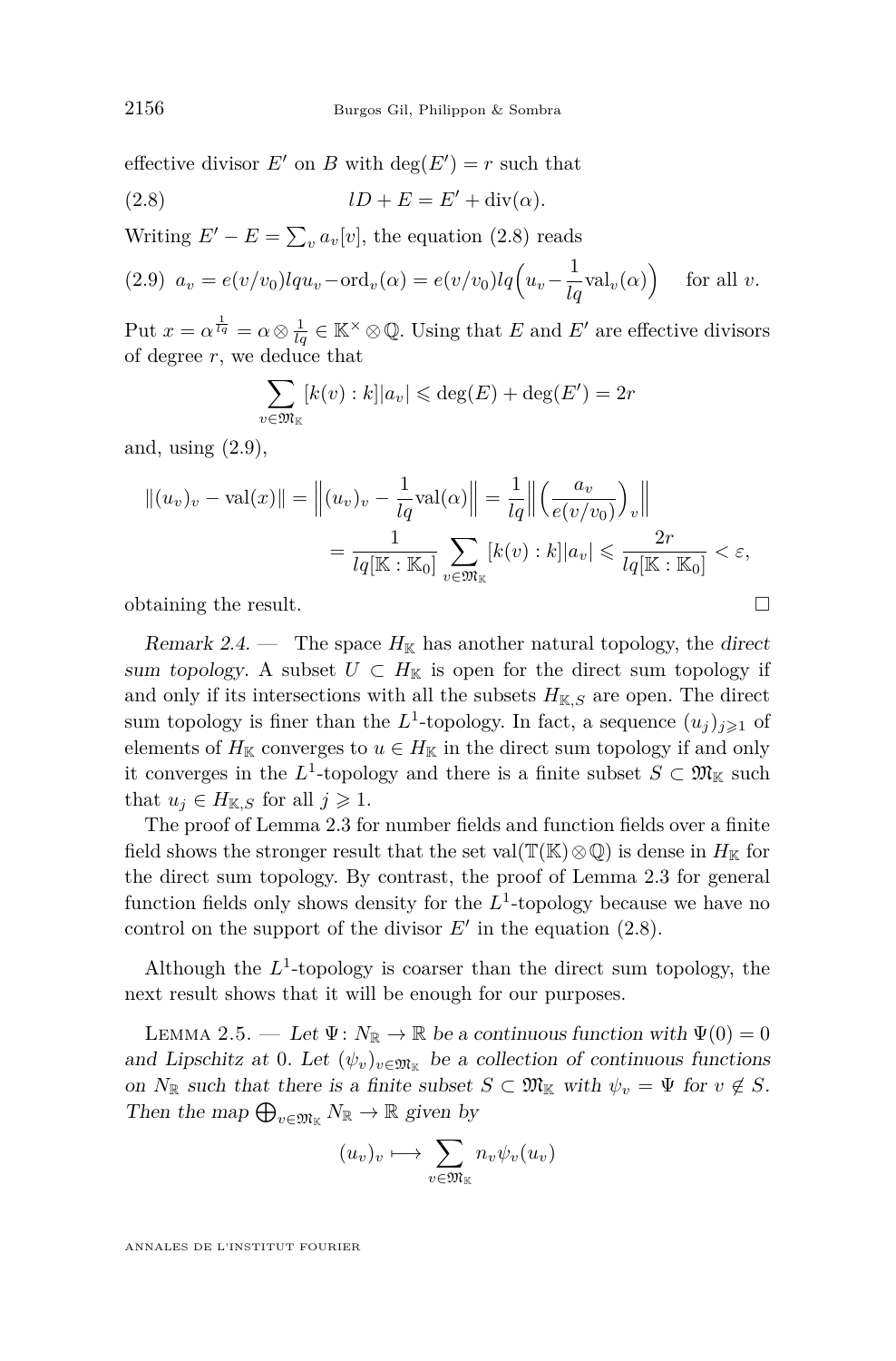is continuous with respect to the  $L^1$ -topology.

Proof. — First note that the function in the lemma is well-defined because the sum only involves a finite number of nonzero terms. Within this proof, we will indistinctly denote by  $\|\cdot\|$  the  $L^1$ -norm on  $N_{\mathbb{R}} \simeq \mathbb{R}^r$  or on  $\bigoplus_{v} N_{\mathbb R}.$ 

Since  $\Psi$  is Lipschitz at 0, there are constants  $B > 0$  and  $\varepsilon_0 > 0$  such that, for  $u' \in N_{\mathbb{R}}$  with  $||u'|| \leq \varepsilon_0$ ,

$$
|\Psi(u')| \leqslant B||u'||,
$$

Fix  $(u_v)_v \in \bigoplus_{v} N_{\mathbb{R}}$  and  $\varepsilon > 0$ . Write

$$
S'=S\cup\{v\in\mathfrak{M}_{\mathbb{K}}\mid u_v\neq 0\}.
$$

Since  $\psi_v$  is continuous in  $u_v$ , we can choose  $0 < \delta < \min(\varepsilon/2B, \varepsilon_0)$  such that, for all  $v \in S'$ ,

$$
n_v \|u_v - u'_v\| < \delta \Longrightarrow n_v |\psi_v(u_v) - \psi_v(u'_v)| < \frac{\varepsilon}{2\#S'}.
$$

 $\text{If } \|(u'_v)_v - (u_v)_v\| < \delta \text{ then } n_v\|u_v - u'_v\| < \delta \text{ for all } v \in \mathfrak{M}_{\mathbb{K}}\text{, and}$  $\sum_{v \notin S'} n_v \|u'_v\| < \delta$ . Therefore

$$
\left| \sum_{v \in \mathfrak{M}_{\mathbb{K}}} n_v \psi_v(u'_v) - \sum_{v \in \mathfrak{M}_{\mathbb{K}}} n_v \psi_v(u_v) \right|
$$
  
\$\leqslant \sum\_{v \in S'} n\_v |\psi\_v(u'\_v) - \psi\_v(u\_v)| + \sum\_{v \notin S'} n\_v |\Psi(u'\_v)|\$  
\$\leqslant \sum\_{v \in S'} \frac{\varepsilon}{2\#S'} + B \sum\_{v \notin S'} n\_v ||u'\_v|| < \frac{\varepsilon}{2} + B\delta < \varepsilon\$.

This shows the continuity at the point  $(u_v)_v$ . Since this point is arbitrary we obtain the lemma.  $\Box$ 

#### **2.2. Concavification of functions**

We next introduce the concavification of a function and study its basic properties.

DEFINITION 2.6. — Let  $f: N_{\mathbb{R}} \to \mathbb{R}$  be a function. The concavification of f, denoted conc $(f)$ , is the smallest concave function on  $N_{\mathbb{R}}$  that is bounded below by *f*.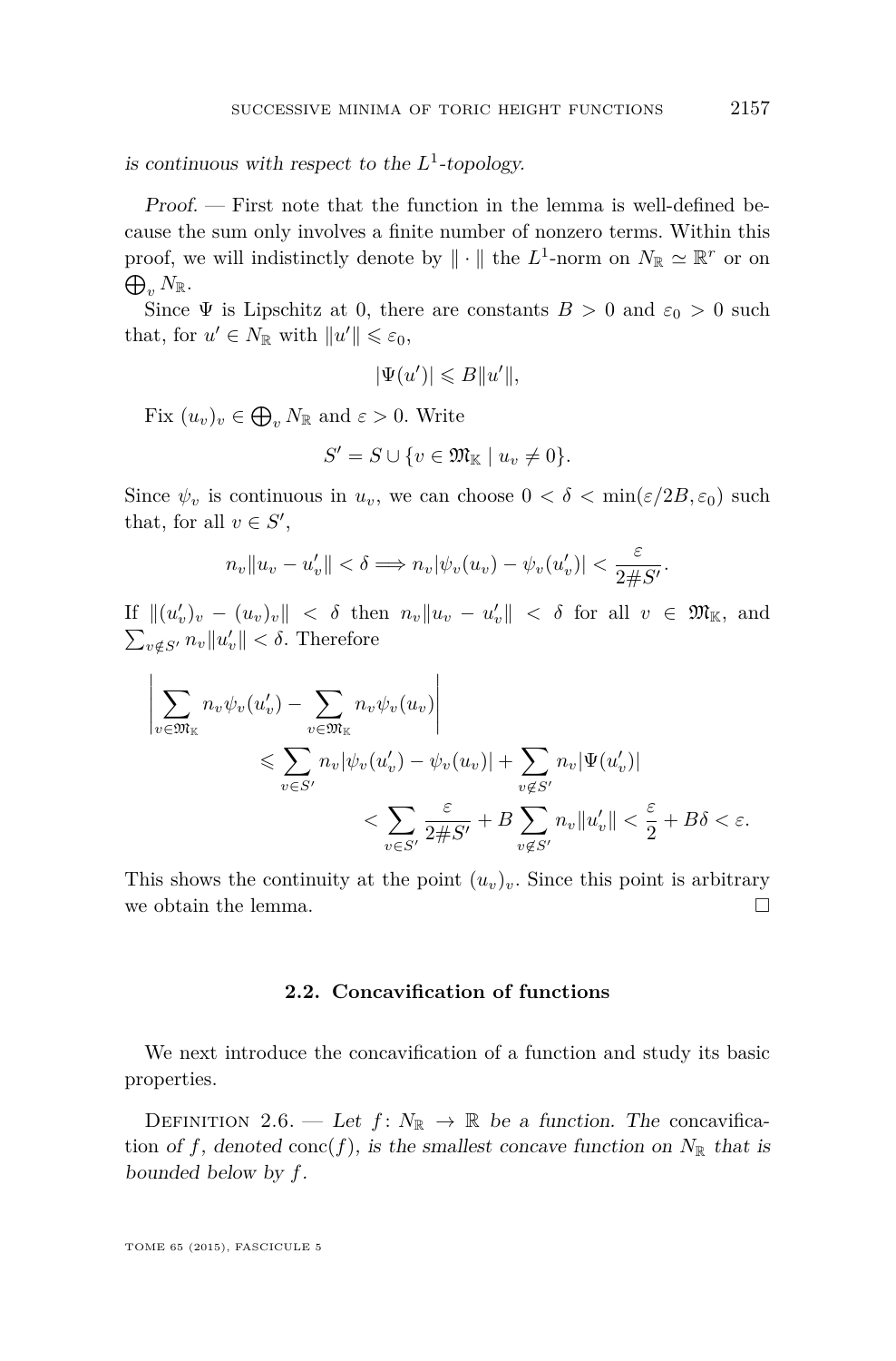<span id="page-14-0"></span>The concavification of a function may not exists but if it exists, it is unique. Recall from [\[10,](#page-52-0) Definition A.1] that the stability set of the function *f* is the subset of  $M_{\mathbb{R}}$  given by

(2.10) 
$$
\text{stab}(f) = \{x \in M_{\mathbb{R}} \mid x - f \text{ is bounded below}\}.
$$

LEMMA 2.7. — Let  $f: N_{\mathbb{R}} \to \mathbb{R}$  be a function. Then conc $(f)$  exists if and only if  $stab(f) \neq \emptyset$ . If this is the case, then for  $u \in N_{\mathbb{R}}$ ,

$$
conc(f)(u) = \sup \sum_{j=1}^{\ell} \nu_j f(u_j),
$$

where the supremum is over all expressions of *u* as a convex combination of points of  $N_{\mathbb{R}}$ , that is, all expressions of the form  $u = \sum_{j=1}^{\ell} \nu_j u_j$  with  $\ell \in \mathbb{N}, \nu_j \geqslant 0$  for all  $j, \sum_{j=1}^{\ell} \nu_j = 1$  and  $u_j \in N_{\mathbb{R}}$ .

Proof. — Clearly,  $\text{conc}(f)$  exists if and only if there exists a concave function  $g: N_{\mathbb{R}} \to \mathbb{R}$  with  $f \leq g$ .

Assume that  $stab(f) \neq \emptyset$ . Let  $x \in stab(f)$ . Then, there exists  $c \in \mathbb{R}$ such that  $f(u) \leq \langle x, u \rangle + c$  for all  $u \in N_{\mathbb{R}}$ . Since the function  $\langle x, u \rangle + c$  is concave, we deduce that  $\text{conc}(f)$  exists. Conversely, assume that  $\text{conc}(f)$ exists. Since conc(*f*) is concave, stab(conc(*f*))  $\neq \emptyset$ . Therefore stab(*f*) ⊃ stab(conc( $f$ )) is not empty.

The expression for  $conc(f)(u)$  follows from [\[24,](#page-53-0) Theorem 5.3], see loc. cit. page 36.  $\Box$ 

If the function *f* is locally bounded below, we can assume that the numbers  $\nu_i$  of the previous lemma are rational numbers.

LEMMA 2.8. — Let  $f: N_{\mathbb{R}} \to \mathbb{R}$  be a function such that  $stab(f) \neq \emptyset$  and which is locally bounded below. Then, for  $u \in N_{\mathbb{R}}$ ,

$$
conc(f)(u) = \sup \frac{1}{d} \sum_{j=1}^{d} f(u_j),
$$

where the supremum is over all expressions of the form  $u = \frac{1}{d} \sum_{j=1}^{d} u_j$  with  $u_j \in N_{\mathbb{R}}$ .

Proof. — By Lemma 2.7, it is clear that

$$
conc(f)(u) \geqslant \sup \frac{1}{d} \sum_{j=1}^{d} f(u_j).
$$

Thus, we only need to show the other inequality. Let  $\varepsilon > 0$ . By Lemma 2.7 we can find a convex combination  $u = \sum_{j=1}^{k} \nu_j u_j$  with  $\nu_j > 0$  for all *j* and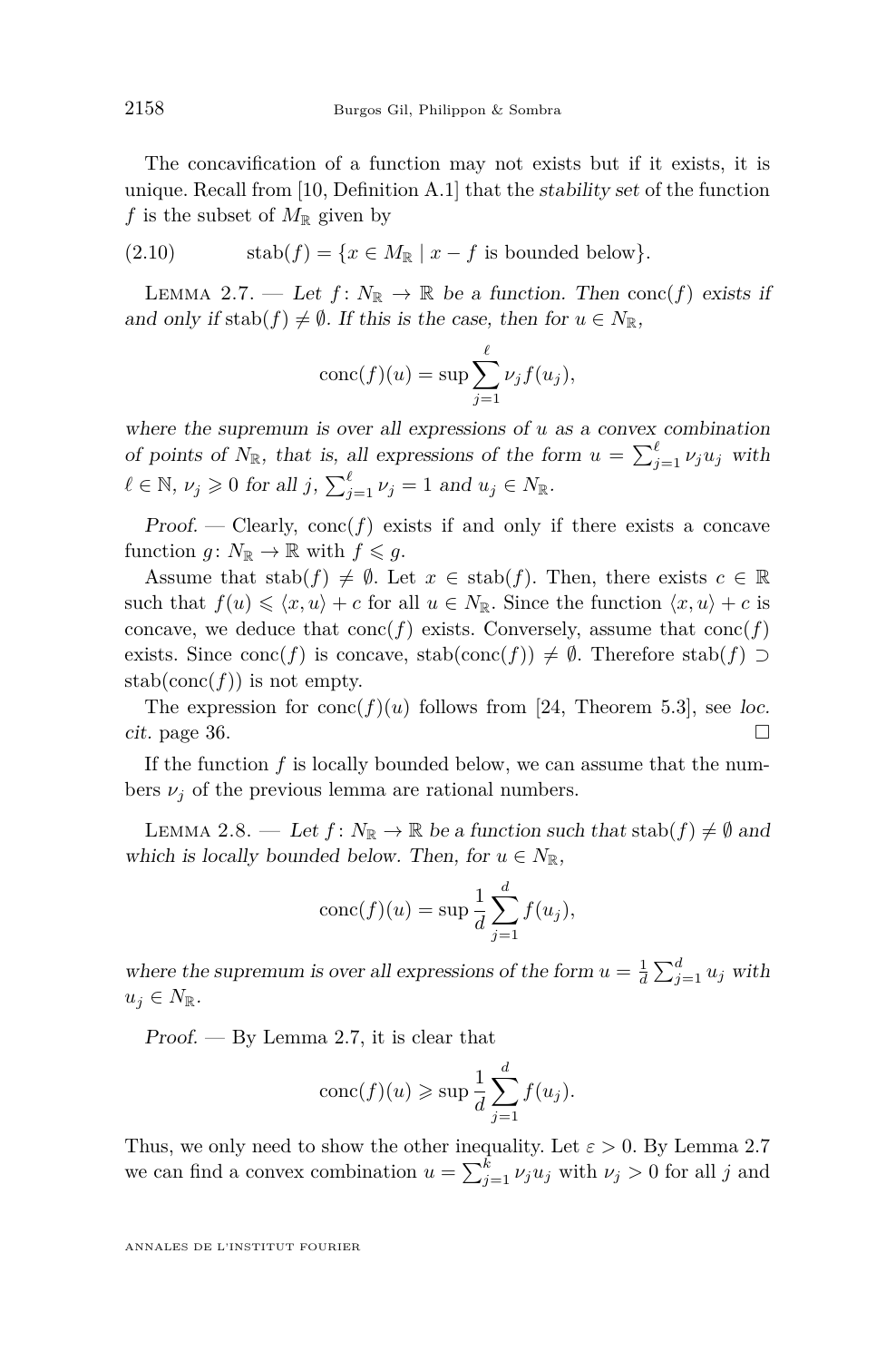$$
\sum_{j=1}^{\ell} \nu_j = 1 \text{ such that}
$$
  
(2.11) 
$$
\text{conc}(f)(u) \leqslant \sum_{j=1}^{k} \nu_j f(u_j) + \varepsilon/2.
$$

Fix an isomorphism  $N_{\mathbb{R}} \simeq \mathbb{R}^n$  and consider the associated  $L^1$ -norm, that we denote by  $\|\cdot\|$ . Since  $\text{stab}(f) \neq \emptyset$  and *f* is locally bounded below, the function  $|f|$  is bounded on compact subsets. Therefore, there is a constant  $B > 0$  such that  $|f(v)| \le B$  for all  $v \in N_{\mathbb{R}}$  with  $||v|| \le 2 \sum_{j=1}^{k} ||u_j||$ . In particular,  $|f(u_i)| \leq B$ .

Set  $\eta = \min\left\{\frac{\varepsilon}{4kB}, \nu_1, \ldots, \nu_k\right\} > 0$  and choose integers  $d \geq 1$  and  $a_j \geq 1$ ,  $j = 1, \ldots, k$ , such that

$$
\frac{\eta}{2} < \nu_j - \frac{a_j}{d} < \eta.
$$

Put

$$
a_{k+1} = d - \sum_{j=1}^{k} a_j
$$
,  $u_{k+1} = \frac{d}{a_{k+1}} \left( u - \sum_{j=1}^{k} \frac{a_j}{d} u_j \right)$ ,

so that  $\sum_{j=1}^{k+1} \frac{a_j}{d} = 1$  and  $\sum_{j=1}^{k+1} \frac{a_j}{d} u_j = u$  holds. Moreover, the inequalities in (2.12) imply that  $\frac{k\eta}{2} < \frac{a_{k+1}}{d} < k\eta$  and

$$
||u_{k+1}|| \le ||\frac{d}{a_{k+1}} \left( u - \sum_{j=1}^k \frac{a_j}{d} u_j \right) || \le \frac{2}{k\eta} \eta \sum_{j=1}^k ||u_j|| \le 2 \sum_{j=1}^k ||u_j||.
$$

Thus  $|f(u_{k+1})| \leq B$ . Now we compute

$$
\left| \sum_{j=1}^{k} \nu_j f(u_j) - \sum_{j=1}^{k+1} \frac{a_j}{d} f(u_j) \right| \leqslant \left| \sum_{j=1}^{k} \left( \nu_j - \frac{a_j}{d} \right) f(u_j) - \frac{a_{k+1}}{d} f(u_{k+1}) \right|
$$
  

$$
\leqslant \eta k + \eta k \leqslant \varepsilon/2.
$$

Combining this with (2.11),

$$
conc(f)(u) \le \frac{1}{d} \sum_{j=1}^{k+1} a_j f(u_j) + \varepsilon,
$$

which proves the result.  $\Box$ 

Remark 2.9. — In the previous lemma, the hypothesis that *f* is locally bounded below is necessary because there exist non-concave functions that satisfy the concavity condition for rational convex combinations. For instance, a discontinuous  $\mathbb{Q}$ -linear function from  $\mathbb{R}$  to  $\mathbb{R}$  is not concave because it is not continuous, but it satisfies the concavity condition for rational combinations because it is Q-linear.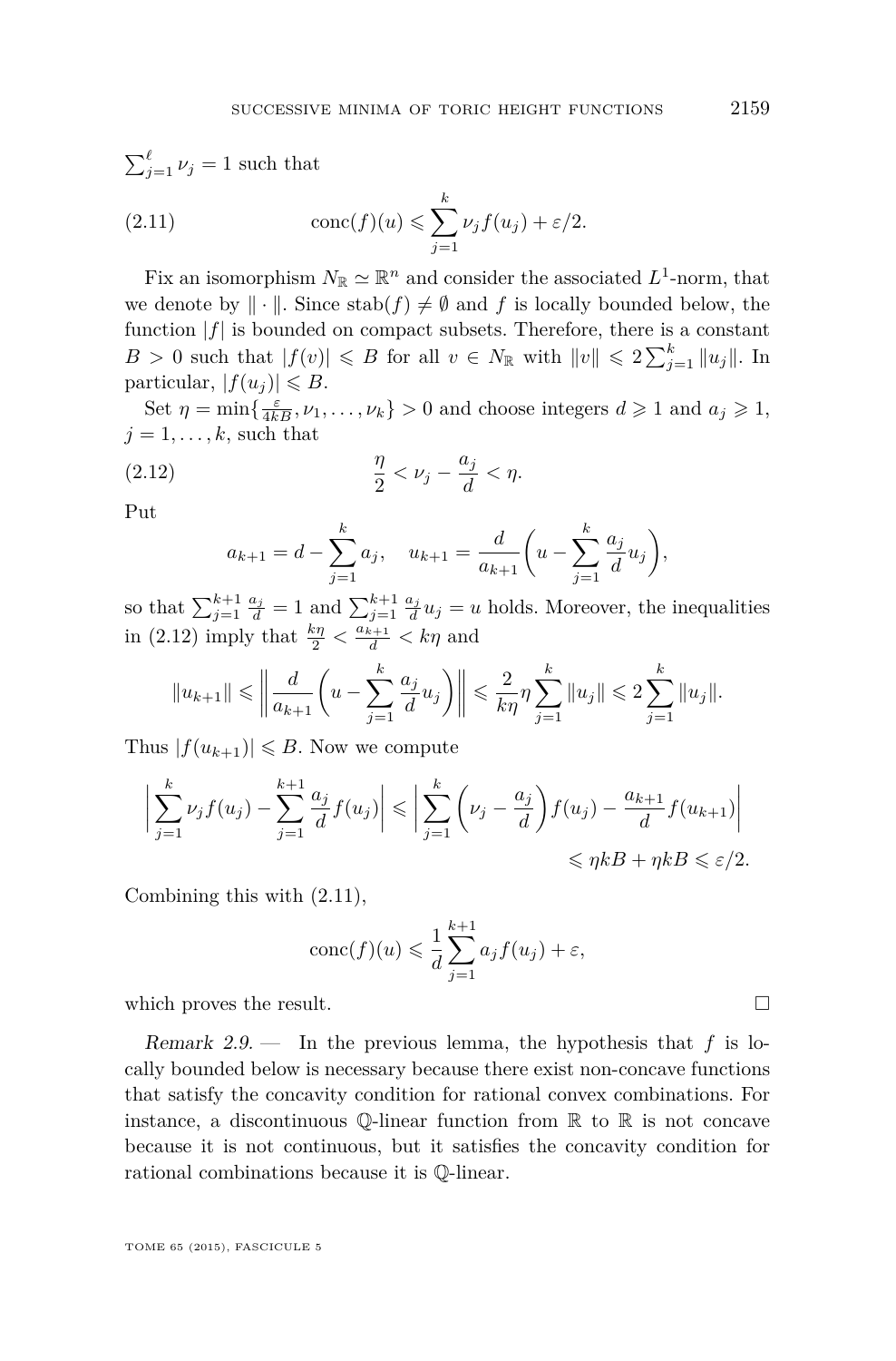<span id="page-16-0"></span>The condition of being locally bounded below is trivially satisfied if *f* is continuous.

The next result gives a criterion for the stability set of a conic function to be nonempty and, a fortiori, for the existence of its concavification.

LEMMA 2.10. — Let  $\Psi: N_{\mathbb{R}} \to \mathbb{R}$  be a conic function. Then stab $(\Psi) \neq \emptyset$ if and only if, for all collections of points  $u_j \in N_{\mathbb{R}}$ ,  $j = 1, \ldots, \ell$ , such that  $\sum_{j=1}^{\ell} u_j = 0$ , we have

$$
\sum_{j=1}^{\ell} \Psi(u_j) \leq 0.
$$

Proof. — Suppose that, for all zero-sum families of points  $u_j \in N_{\mathbb{R}}$ ,  $j = 1, \ldots, \ell$ , the inequality (2.13) holds. For  $u \in N_{\mathbb{R}}$ , set

(2.14) 
$$
\Phi(u) = \sup \sum_{j=1}^{\ell} \Psi(w_j) \in \mathbb{R} \cup \{\infty\},
$$

where the supremum is over all  $w_j \in N_{\mathbb{R}}$ ,  $j = 1, \ldots, \ell$ , such that  $u = \sum_j w_j$ . By (2.13) applied to the points  $-u$  and  $w_j$ ,  $j = 1, \ldots, \ell$ ,

$$
\sum_{j=1}^{\ell} \Psi(w_j) \leqslant -\Psi(-u)
$$

and so the supremum in  $(2.14)$  is finite. Hence,  $(2.14)$  defines a conic function  $\Phi: N_{\mathbb{R}} \to \mathbb{R}$ . By construction,  $\Phi$  is concave and  $\Phi \geq \Psi$ . Hence,  $stab(\Psi) \supset$  stab $(\Phi) \neq \emptyset$ .

Conversely, assume that  $stab(\Psi) \neq \emptyset$ . Let  $x \in stab(\Psi)$ . Since  $\Psi$  is conic, we have  $\Psi(u) \leq \langle x, u \rangle$ . Thus

$$
\sum_{j=1}^{\ell} \Psi(u_j) \leqslant \sum_{j=1}^{\ell} \langle x, u_j \rangle = 0.
$$

LEMMA 2.11. — Let  $f: N_{\mathbb{R}} \to \mathbb{R}$  be a function with stab(f)  $\neq \emptyset$  and *g*:  $N_{\mathbb{R}} \to \mathbb{R}$  another function with  $|f - g|$  bounded. Then stab(g)  $\neq \emptyset$  and  $|\text{conc}(f) - \text{conc}(g)|$  is bounded.

Proof. — If  $|f - g|$  is bounded, then  $stab(f) = stab(g)$ , which gives the first statement. Since  $|f - g|$  is bounded we can choose  $B > 0$  such that  $|f(u) - g(u)| \le B$  for all  $u \in N_{\mathbb{R}}$ . Fix a point  $u \in N_{\mathbb{R}}$  and consider a convex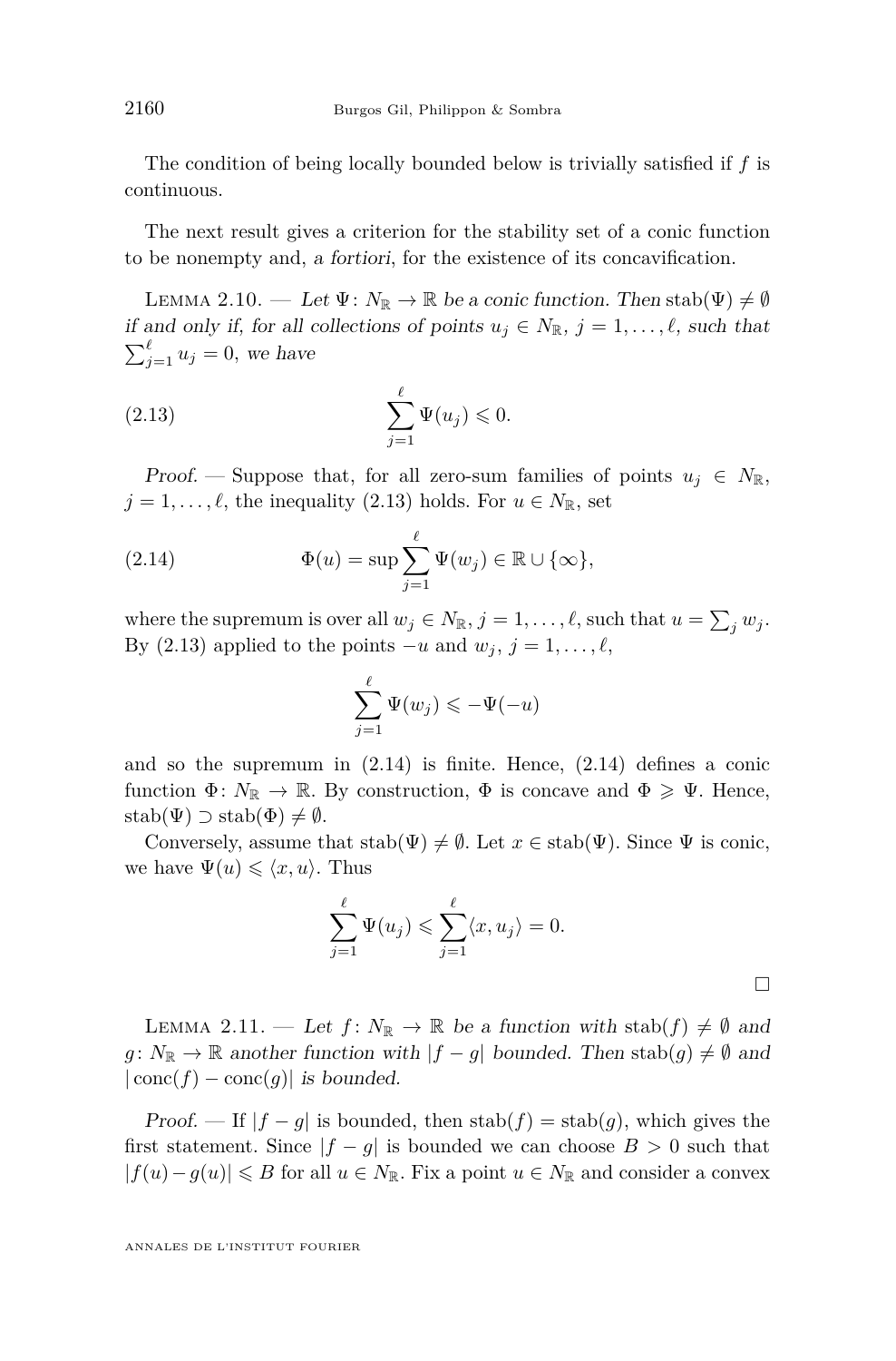<span id="page-17-0"></span>combination of points of  $N_{\mathbb{R}}$ 

$$
u = \sum_{j=1}^{\ell} \nu_j u_j.
$$

Then

$$
\sum_{j=1}^{\ell} \nu_j f(u_j) - \text{conc}(g)(u) \le \sum_{j=1}^{\ell} \nu_j f(u_j) - \sum_{j=1}^{\ell} \nu_j g(u_j) \le B.
$$

Since this is true for any convex combination as above, we deduce

$$
conc(f)(u) - conc(g)(u) \leq B.
$$

By symmetry  $\text{conc}(g)(u) - \text{conc}(f)(u) \leq B$  and the second statement fol- $\Box$ 

#### **3. Successive minima of toric metrized** R**-divisors**

In this section, we give the formulae for the successive minima of the height function associated to a toric metrized R-divisor on a proper toric variety over a global field. We will use the notations and results in [\[11,](#page-52-0) [10\]](#page-52-0) although, for the convenience of the reader, we recall below some of them.

Let  $K$  be a global field as in the previous section and  $X$  a variety over K, that is, a reduced and irreducible separated scheme of finite type over K. The elements of  $X(\mathbb{K})$  will be called the algebraic points of X. For each place  $v \in \mathfrak{M}_{\mathbb{K}}$ , we denote by  $X_v^{\text{an}}$  the *v*-adic analytification of X. If *v* is Archimedean, this is a complex space (equipped with an anti-linear involution if  $\mathbb{K}_v \simeq \mathbb{R}$ ) and, if *v* is non-Archimedean, it is a Berkovich space.

Given a (quasi-algebraic) metrized  $\mathbb R$ -divisor  $\overline{D}$  on  $X$  as in [\[10,](#page-52-0) Definition 3.3], we consider the associated height function

$$
\mathbf{h}_{\overline{D}}\colon X(\overline{\mathbb{K}})\to \mathbb{R}
$$

defined as follows.

For each  $p \in X(\overline{\mathbb{K}})$  choose a function  $f \in K(X)_{\mathbb{R}}^{\times} = K(X)^{\times} \otimes \mathbb{R}$  such that  $p \notin |D - \text{div}(f)|$ , the support of  $D - \text{div}(f)$ . For instance, when *D* is a Cartier divisor, we can take *f* as a local equation of *D* at *p*.

Choose a finite extension  $\mathbb F$  of  $\mathbb K$  such that  $p \in X(\mathbb F)$ . To f, we can associate a metrized  $\mathbb{R}$ -divisor  $\widehat{\text{div}}(f)$  and we consider the metrized  $\mathbb{R}$ divisor  $\overline{D}$  −  $\widehat{\text{div}}(f)$  on *X*. For simplicity, we also denote by  $\overline{D}$  −  $\widehat{\text{div}}(f)$  the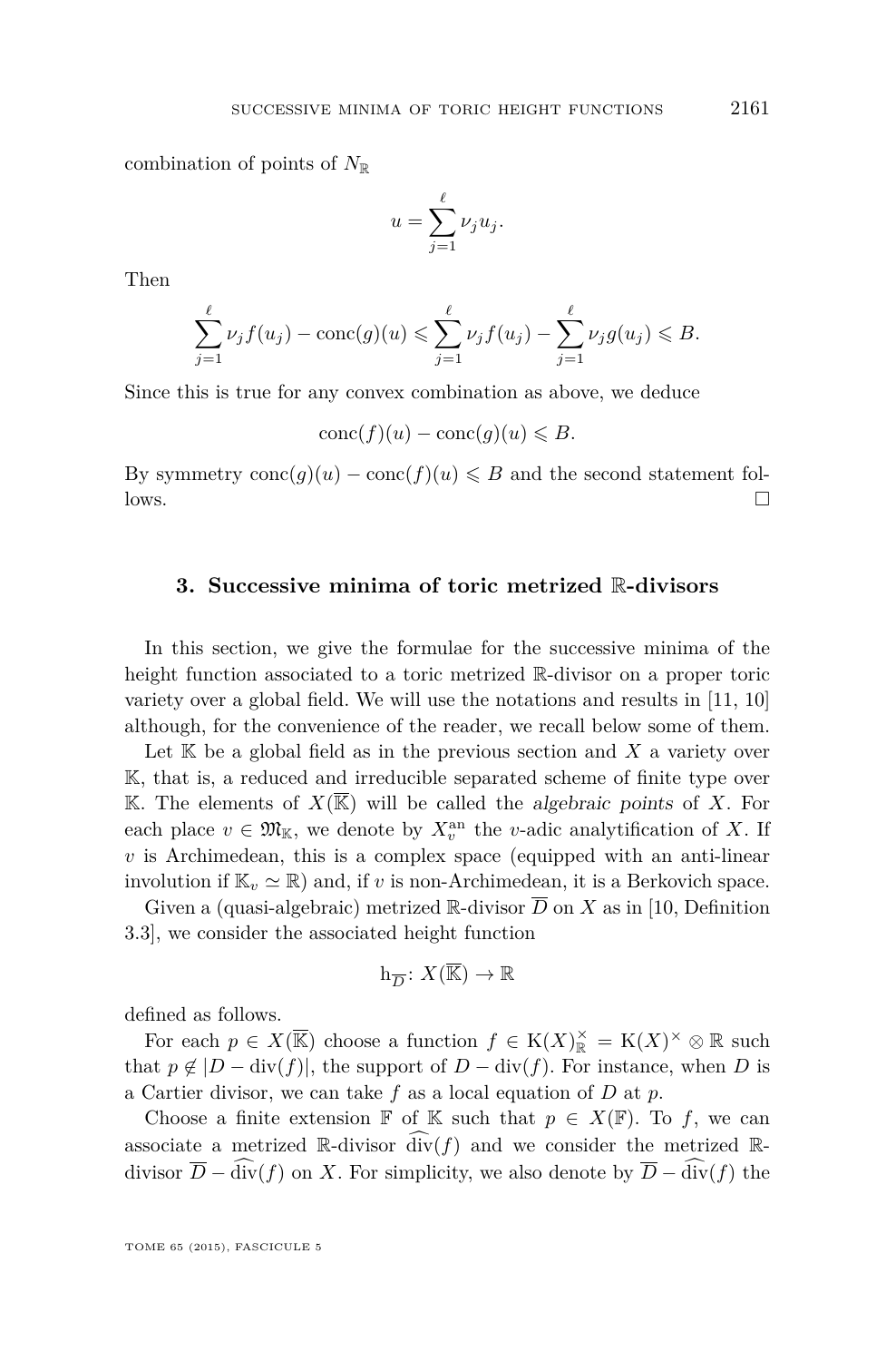<span id="page-18-0"></span>metrized R-divisor on  $X_{\mathbb{F}}$  obtained by base change. To each place  $w \in \mathfrak{M}_{\mathbb{F}}$ is associated a *w*-adic Green function

$$
g_{\overline{D} - \widehat{\mathrm{div}}(f),w} : (X_{\mathbb{F}}^{\mathrm{an}})_{w} \setminus |D - \mathrm{div}(f)| \to \mathbb{R},
$$

see [\[10,](#page-52-0) Definitions 3.3 and 3.4]. For instance, if *D* is a metrized Cartier divisor on *X* and  $p \notin |D|$ , we have that  $g_{\overline{D},w}(p) = -\log ||s_D(p)||_w$  with  $s_D$ the canonical rational section of the line bundle  $\mathcal{O}(D)$  and  $\|\cdot\|_w$  the *w*-adic metric on  $\mathcal{O}(D)_{w}^{\text{an}}$  obtained from the extension of  $\overline{D}$  on  $X_{\mathbb{F}}$  by base change. We denote by  $\iota_w \colon X(\mathbb{F}) \to (X_{\mathbb{F}})_w^{\text{an}}$  the inclusion of the F-rational points of *X* into the *v*-adic analytification.

DEFINITION 3.1. — With the previous notations, the height of  $p$  with respect to  $\overline{D}$  is given by

$$
\mathbf{h}_{\overline{D}}(p) = \sum_{w \in \mathfrak{M}_{\mathbb{F}}} n_w g_{\overline{D} - \widehat{\mathrm{div}}(f), w}(\iota_w(p)).
$$

The height is independent of the choice of the rational function *f* and of the extension F.

Remark 3.2. — This definition is the natural extension to metrized Rdivisor of the height functions of points from Arakelov geometry as in [\[7,](#page-52-0) [30,](#page-53-0) [18,](#page-52-0) [12,](#page-52-0) [11\]](#page-52-0). Observe that, to define the height of cycles of arbitrary dimension in [\[11\]](#page-52-0), we need the variety to be proper and the metrics to be DSP, but these conditions are not needed in the case of points. The reason is that Definition 3.1 is equivalent to first restricting the metrized divisor to the point and then computing the height of the point with respect to this restriction, together with the observation that a point is proper and that every metric on a point is semipositive.

DEFINITION 3.3. — Let X be a variety over K and  $W \subset X$  a locally closed subset. For  $\eta \in \mathbb{R}$ , consider the subset of algebraic points of *W* given by

$$
W(\overline{\mathbb{K}})_{\leqslant \eta}=\{p\in W(\overline{\mathbb{K}})\mid \mathbf{h}_{\overline{D}}(p)\leqslant \eta\}.
$$

Let  $d = \dim(W)$ . For  $i = 1, \ldots, d + 1$ , the *i*-th successive minimum of *W* with respect to  $\overline{D}$  is defined as

$$
\mu_{\overline{D}}^i(W) = \inf \{ \eta \in \mathbb{R} \mid \dim \left( W(\overline{\mathbb{K}})_{\leq \eta} \right) \geq d - i + 1 \}.
$$

We set  $\mu_{\overline{D}}^{\text{abs}}$  $\frac{\text{abs}}{D}(W) = \mu \frac{d+1}{D}$  $\frac{d+1}{D}(W)$  and  $\mu_{\overline{D}}^{\text{ess}}$  $\frac{\text{ess}}{D}(W) = \mu_{\overline{I}}^1$  $\frac{1}{D}(W)$  for the absolute minimum and the essential minimum of *W* with respect to  $\overline{D}$ , respectively.

Clearly,

(3.1) 
$$
\mu_{\overline{D}}^{\text{ess}}(W) = \mu_{\overline{D}}^{\perp}(W) \geq \mu_{\overline{D}}^2(X) \geq \cdots \geq \mu_{\overline{D}}^{d+1}(W) = \mu_{\overline{D}}^{\text{abs}}(W).
$$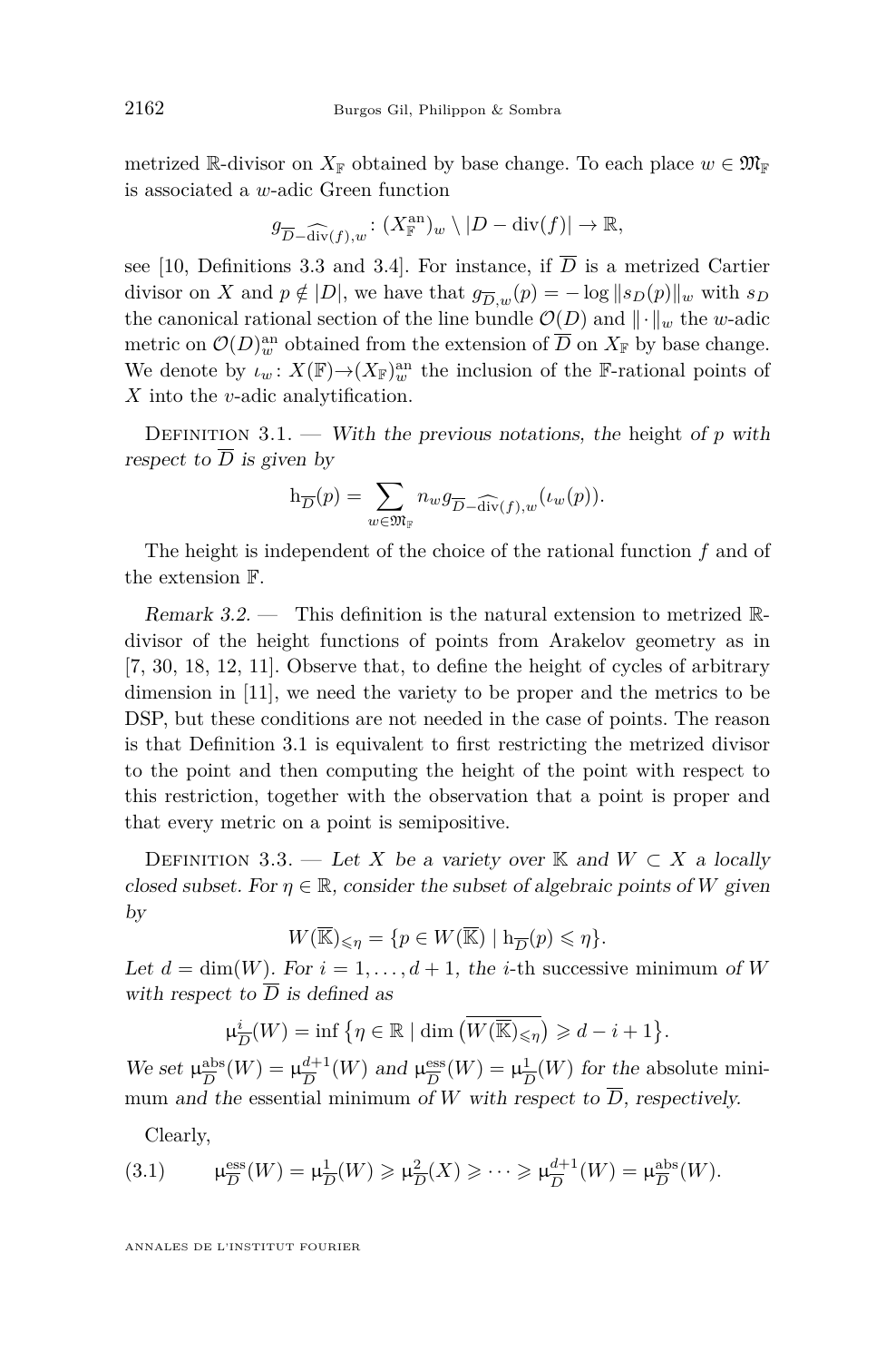<span id="page-19-0"></span>The following result shows that the successive minima are stable with respect to finite maps.

PROPOSITION 3.4. — Let  $f: X \to Y$  be a dominant morphism of varieties over  $K$  and  $\overline{D}$  a metrized  $\mathbb R$ -divisor on  $Y$ .

- (1) If f is generically finite then  $\mu_{\epsilon}^{\text{ess}}$  $\lim_{f^*\overline{D}}(X) = \mu_{\overline{D}}^{\text{ess}}$  $rac{\text{ess}}{D}(Y)$ .
- (2) If *f* is finite then  $\mu^i$  $\frac{i}{f^*\overline{D}}(X) = \mu \frac{i}{D}$  $\frac{i}{D}(Y)$  for  $i = 1, ..., dim(Y) + 1$ .

*Proof.* — For  $p \in X(\overline{\mathbb{K}})$ , the equality  $h_{f^*\overline{D}}(p) = h_{\overline{D}}(f(p))$  holds, see [\[11,](#page-52-0) Theorem  $1.5.11(2)$  and Remark [3.2.](#page-18-0) It follows that, for any real number *η*, we have  $X(\overline{\mathbb{K}})_{\leqslant \eta} = f^{-1}Y(\overline{\mathbb{K}})_{\leqslant \eta}$ .

We first prove (2). Being finite, the morphism *f* is proper and, since it is dominant, it is also surjective. Hence  $Y(\overline{\mathbb{K}})_{\leq \eta} = f(X(\overline{\mathbb{K}})_{\leq \eta})$ .

Now let  $1 \leq i \leq \dim(Y) + 1$  and suppose that  $\mu_i^i$  $f_{f^*\overline{D}}(X) > \eta$ . Then there exists a closed subset  $V \subset X$  of dimension bounded by  $n - i + 1$ and containing  $X(\overline{\mathbb{K}})_{\leq n}$ . The image  $f(V)$  is a closed subset of dimension bounded by  $n-i+1$  and containing  $Y(\overline{\mathbb{K}})_{\leq \eta}$ . Hence,  $\mu^i_{\overline{\eta}}$  $\frac{i}{D}(Y) > \eta$  and, since this holds for all real numbers below the  $i$ -th minimum of  $X$ , it follows that  $\mu^i$  $\frac{i}{f^*\overline{D}}(X) \leqslant \mu^i_{\overline{B}}$  $\frac{\imath}{D}(Y).$ 

Conversely, suppose that  $\mu_{\overline{i}}^i$  $\frac{i}{D}(Y) > \eta$  and let  $W \subset Y$  be a closed subset of dimension bounded by  $n - i + 1$  which contains  $Y(\overline{\mathbb{K}})_{\leq n}$ . Since f is finite, the preimage  $f^{-1}(W)$  is a closed subset of dimension bounded by  $n - i + 1$  which contains  $X(\overline{\mathbb{K}})_{\leqslant \eta}$ . Hence,  $\mu_i^i$  $f^i_{f^*\overline{D}}(X) > \eta$  and we conclude that  $\mu^i_j$  $\frac{i}{f^*\overline{D}}(X) = \mu^i_{\overline{I}}$  $\frac{i}{D}(Y).$ 

The statement (1) follows from (2) by restricting *f* to open dense subsets of  $X$  and  $Y$  where it is finite.

We now specialize to the toric case. Let  $\mathbb{T} \simeq \mathbb{G}_m^n$  be a split torus of dimension *n* over K. Let  $N = \text{Hom}(\mathbb{G}_m, \mathbb{T})$  be the lattice of cocharacters of  $\mathbb{T}, M = \text{Hom}(\mathbb{T}, \mathbb{G}_m) = N^{\vee}$  the lattice of characters, and write  $N_{\mathbb{R}} = N \otimes \mathbb{R}$ and  $M_{\mathbb{R}} = M \otimes \mathbb{R}$ .

Let X be a proper toric variety over  $\mathbb K$  with torus  $\mathbb T$ , described by a complete fan  $\Sigma$  on  $N_{\mathbb{R}}$ . Recall that, to each cone  $\sigma \in \Sigma$  correspond an open affine subset  $X_{\sigma}$  and an orbit  $O(\sigma)$ . In particular, for  $\sigma = \{0\}$  we obtain the principal open subset  $X_0$  that, in this case, agrees with the orbit  $O(0)$ . It is canonically isomorphic to the split torus  $T$  that acts on the toric variety *X*. The action of  $\mathbb{T}$  on *X* will be denoted by  $(t, p) \mapsto t \cdot p$ .

A toric R-divisor on *X* is an R-divisor invariant under the action of T. Such a divisor D defines a function  $\Psi_D: N_{\mathbb{R}} \to \mathbb{R}$  whose restriction to each cone of the fan  $\Sigma$  is linear, and which is called a "virtual support function".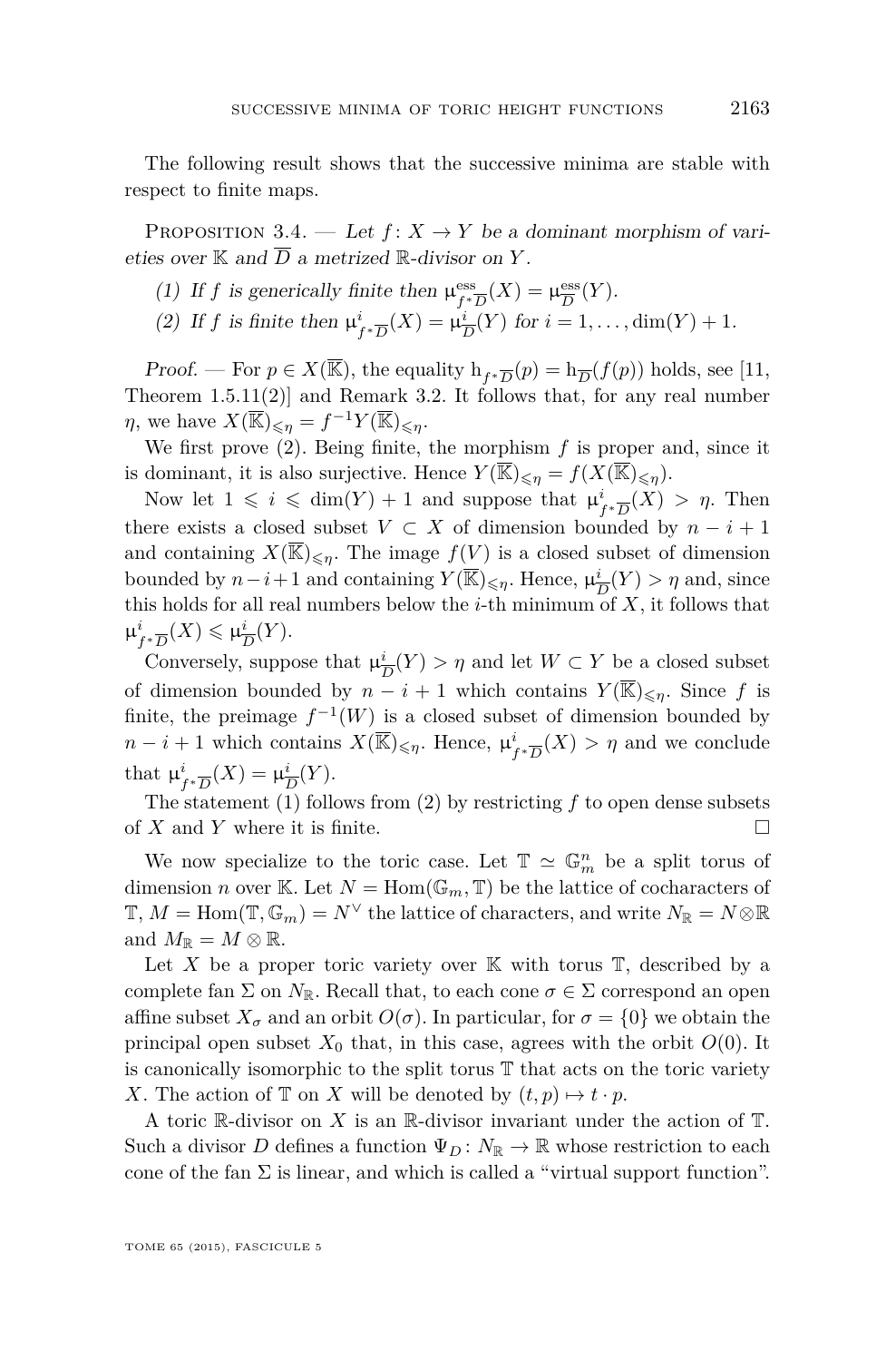<span id="page-20-0"></span>The toric R-divisor *D* is nef if and only if Ψ*<sup>D</sup>* is concave. One can also associate to *D* the subset  $\Delta_D \subset M_{\mathbb{R}}$  given as  $\Delta_D = \text{stab}(\Psi_D)$ , the stability set of  $\Psi_D$  as in [\(2.10\)](#page-14-0). If *D* is pseudo-effective,  $\Delta_D$  is a polytope and, otherwise, it is the empty set.

For each place  $v \in \mathfrak{M}_{\mathbb{K}}$ , we associate to the torus  $\mathbb{T}$  an analytic space  $\mathbb{T}^\text{an}_v$  and we denote by  $\mathbb{S}^\text{an}_v$  its compact subtorus. In the Archimedean case, it is isomorphic to  $(S^1)^n$ . In the non-Archimedean case, it is a compact analytic group, see [\[11,](#page-52-0) § 4.2] for a description. Then, a metrized R-divisor  $\overline{D}$  on *X* is toric if *D* is a toric R-divisor and its *v*-adic Green function  $g_{\overline{D}}$ . is invariant with respect to the action of  $\mathbb{S}_v^{\text{an}}$  or, equivalently, if its *v*-adic metric  $\|\cdot\|_v$  is invariant with respect to the action of  $\mathbb{S}_v^{\text{an}}$ , for all *v*.

A toric metrized  $\mathbb R$ -divisor  $\overline{D}$  on  $X$  defines an adelic family of continuous functions  $\psi_{\overline{D}_v}: N_{\mathbb{R}} \to \mathbb{R}$  indexed by the places of K. For  $v \in \mathfrak{M}_{\mathbb{K}}$ , this function is given, for  $p \in \mathbb{T}_v^{\text{an}}$ , by

(3.2) 
$$
\psi_{\overline{D},v}(\text{val}_v(p)) = \log ||s_D(p)||_v,
$$

where val<sub>v</sub> is the valuation map in  $(2.7)$  and  $s<sub>D</sub>$  is the canonical rational R-section of *D* as in [\[10,](#page-52-0) § 3].

The family of functions associated to  $\overline{D}$  satisfies that, for all  $v \in \mathfrak{M}_{\mathbb{K}}$ , the function  $|\psi_{\overline{D}v} - \Psi_D|$  is bounded and, for all *v* except for a finite number,  $\psi_{D,v}^- = \Psi_D$ . In particular, the stability set of  $\psi_{D,v}^-$  coincides with  $\Delta_D$ . The toric metrized R-divisor  $\overline{D}$  is semipositive if and only if  $\psi_{\overline{D},v}$  is concave for all *v*.

Example 3.5.  $\qquad$  Let X be a proper toric variety over K and D a toric R-divisor on *X*. The canonical metric on *D* is the metric defined, for each  $v \in \mathfrak{M}_{\mathbb{K}}$  and  $p \in \mathbb{T}_v^{\text{an}}$ , by

$$
\log ||s_D(p)||_{\text{can},v} = \Psi_D(\text{val}_v(p)),
$$

see [\[11,](#page-52-0) Proposition-Definition 4.3.15]. We denote the resulting toric metrized R-divisor by  $\overline{D}^{\text{can}}$ . In this case,  $\psi_{\overline{D}^{\text{can}}$ ,  $v = \Psi_D$  for all *v*. In particular,  $\overline{D}^{\text{can}}$  is semipositive if and only if *D* is nef.

For each  $v \in \mathfrak{M}_{\mathbb{K}}$ , we consider the local roof function  $\vartheta_{\overline{D}_v} : \Delta_D \to \mathbb{R}$ that is given, for  $x \in \Delta_D$ , by

$$
\vartheta_{\overline{D},v}(x) = \psi_{\overline{D},v}^{\vee}(x) = \inf_{u \in N_{\mathbb{R}}} (\langle x, u \rangle - \psi_{\overline{D},v}(u)).
$$

When  $\psi_{\overline{D},v}$  is concave, the function  $\vartheta_{\overline{D},v}$  coincides with the Legendre-Fenchel dual of  $\psi_{\overline{D},v}$ . This gives an adelic family of continuous concave functions on  $\Delta_D$  which are zero except for a finite number of places.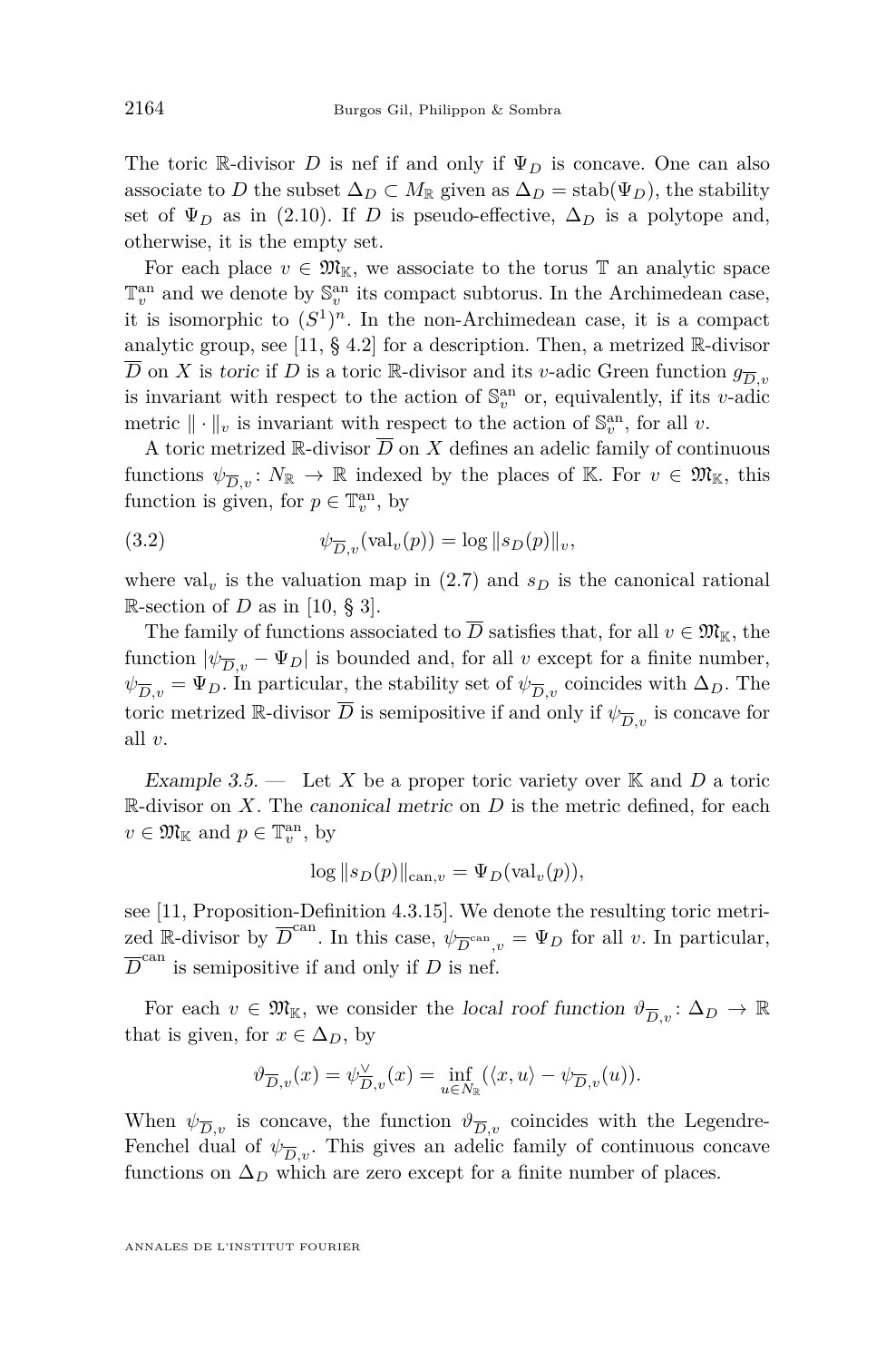<span id="page-21-0"></span>The global roof function  $\vartheta_{\overline{D}}\colon \Delta_D\to \mathbb{R}$  is defined as the weighted sum

$$
\vartheta_{\overline{D}} = \sum_{v \in \mathfrak{M}_{\mathbb{K}}} n_v \vartheta_{\overline{D}, v}.
$$

As it is customary in convex analysis, we can also consider  $\vartheta_{\overline{D}}$  as a function from the whole of  $M_{\mathbb{R}}$  to the extended real line  $\mathbb{R} \cup \{-\infty\}$  by writing  $\vartheta_{\overline{D}}(x) = -\infty$  for  $x \notin \Delta$ . With this convention, *D* is not pseudo-effective if and only if  $\vartheta_{\overline{D}} \equiv -\infty$  on  $M_{\mathbb{R}}$ .

In the case of toric varieties, the height of an algebraic point can be expressed in terms of the family of functions  $\{\psi_{\overline{D},v}\}_{v \in \mathfrak{M}_{\mathbb{K}}}$ . Let *p* be an algebraic point in the principal open subset  $X_0$ . Since  $D$  is a toric  $\mathbb{R}$ divisor,  $p$  is not in the support of  $D$ . Choose a finite extension  $\mathbb F$  of  $\mathbb K$  such that  $p \in X_0(\mathbb{F})$ . For simplicity, we will also denote by  $\overline{D}$  the toric metrized  $\mathbb{R}$ -divisor on  $X_{\mathbb{F}}$  obtained by base change. Then, by the definition of the height and the definition of these functions in  $(3.2)$ ,

(3.3) 
$$
h_{\overline{D}}(p) = -\sum_{w \in \mathfrak{M}_{\mathbb{F}}} n_w \log ||s_D(p)||_w
$$

$$
= -\sum_{w \in \mathfrak{M}_{\mathbb{F}}} n_w \psi_{\overline{D},w} (\text{val}_w(p)) = -\sum_{v \in \mathfrak{M}_{\mathbb{K}}} \sum_{w|v} n_w \psi_{\overline{D},v} (\text{val}_w(p)),
$$

since  $\psi_{\overline{D},w} = \psi_{\overline{D},v}$  for all  $w \mid v$  [\[11,](#page-52-0) Proposition 4.3.8].

The following is the key technical result to study successive minima of toric varieties.

THEOREM 3.6. — Let *X* be a proper toric variety over K and  $\overline{D}$  a toric metrized R-divisor on *X*. Then

$$
\mu_{\overline{D}}^{\text{abs}}(X_0) = \max_{x \in M_{\mathbb{R}}} \vartheta_{\overline{D}}(x).
$$

Proof. — We first show that

(3.4) 
$$
\mu_{\overline{D}}^{\text{abs}}(X_0) \ge \max_{x \in M_{\mathbb{R}}} \vartheta_{\overline{D}}(x).
$$

For shorthand we write  $\Psi = \Psi_D$ ,  $\Delta = \Delta_D$ ,  $\psi_v = \psi_{\overline{D},v}$  and  $\vartheta_v = \vartheta_{\overline{D},v}$ . Let *p* be an algebraic point of  $X_0$  and choose a finite extension  $\mathbb F$  of  $\mathbb K$  such that  $p \in X_0(\mathbb{F})$ . We have  $\sum_{w \in \mathfrak{M}_{\mathbb{F}}} n_w \text{val}_w(p) = 0$  and recall that, for each  $w \in \mathfrak{M}_{\mathbb{F}}$  and  $x \in \Delta$ ,

$$
\vartheta_w(x) = \inf_{u \in N_{\mathbb{R}}} (\langle x, u \rangle - \psi_w(u)).
$$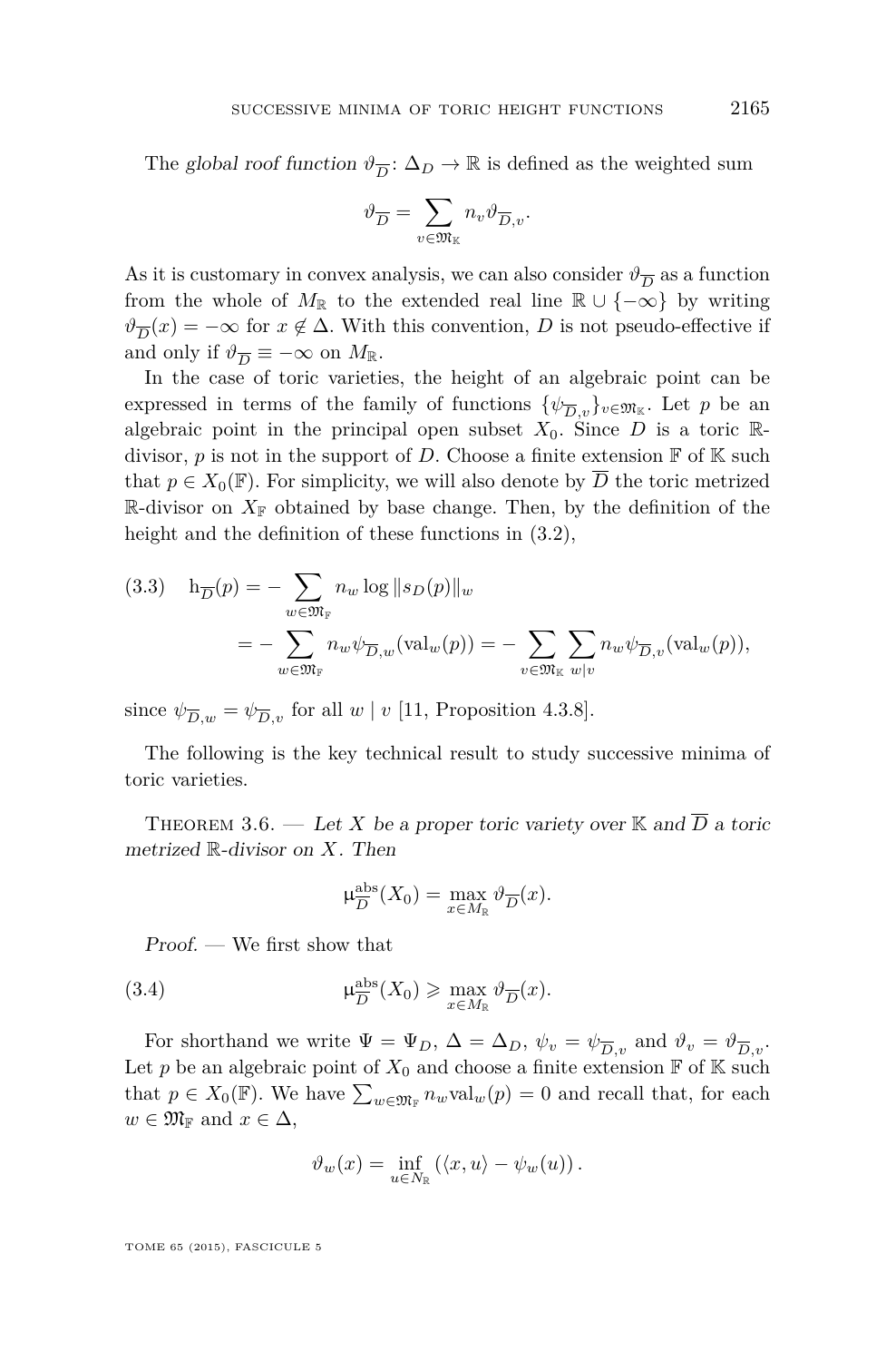Hence, by [\(3.3\)](#page-21-0), for any  $x \in \Delta$ ,

$$
h_{\overline{D}}(p) = -\sum_{w} n_{w} \psi_{w}(\text{val}_{w}(p))
$$
  
= 
$$
\sum_{w} n_{w} (\langle x, \text{val}_{w}(p) \rangle - \psi_{w}(\text{val}_{w}(p)))
$$
  

$$
\geq \sum_{w} n_{w} \vartheta_{w}(x)
$$
  
= 
$$
\vartheta_{\overline{D}}(x).
$$

We conclude that  $\mu_{\overline{D}}^{\text{abs}}$  $\frac{a}{D}$ **D** $(X_0) \ge \theta \frac{a}{D}(x)$  for all  $x \in \Delta$ . Since  $\mu_{\overline{D}}^{\text{abs}}$  $\frac{\text{abs}}{D}(X_0) \geqslant -\infty =$  $\vartheta_{\overline{D}}(x)$  for all  $x \notin \Delta$ , we obtain the inequality [\(3.4\)](#page-21-0).

We now prove

(3.5) 
$$
\mu_{\overline{D}}^{\text{abs}}(X_0) \leq \max_{x \in M_{\mathbb{R}}} \vartheta_{\overline{D}}(x).
$$

Let *S* be a nonempty subset of places  $v \in \mathfrak{M}_{\mathbb{K}}$  that contains all Archimedean places and all places *v* such that  $\psi_v \neq \Psi$ . In particular, *S* contains all the places where  $\vartheta_v \not\equiv 0$ .

Suppose first that *D* is pseudo-effective. By [\[10,](#page-52-0) Proposition 4.9(2)], this is equivalent to the fact that  $\Delta \neq \emptyset$ . By Lemma [2.7,](#page-14-0) this implies that conc $(\psi_v)$  exists for all *v*.

Let  $x_0 \in \Delta$  such that  $\vartheta_{\overline{D}}(x_0) = \max_{x \in \Delta} \vartheta_{\overline{D}}(x)$ . By [\[24,](#page-53-0) Theorem 23.8],

$$
0 \in \sum_{v \in S} n_v \partial \vartheta_v(x_0).
$$

Choose a collection  $u_v \in N_{\mathbb{R}}$ ,  $v \in S$ , such that

$$
u_v \in \partial \vartheta_v(x_0)
$$
 and  $\sum_{v \in S} n_v u_v = 0.$ 

For  $v \notin S$  put  $u_v = 0$ . Since  $\vartheta_v = \psi_v^{\vee} = \text{conc}(\psi_v)^{\vee}$  and  $\text{conc}(\psi_v)$  is concave,

(3.6) 
$$
\vartheta_v(x_0) = \langle x_0, u_v \rangle - \text{conc}(\psi_v)(u_v).
$$

Let  $\varepsilon > 0$ . Using Lemma [2.8,](#page-14-0) we deduce that there exists  $d \geq 1$  and, for all  $v \in S$ , there exists  $u_{v,j} \in N_{\mathbb{R}}$ ,  $j = 1, \ldots, d$ , such that

$$
\frac{1}{d}\sum_{j=1}^d u_{v,j} = u_v \quad \text{and} \quad \text{conc}(\psi_v)(u_v) \leq \frac{1}{d}\sum_{j=1}^d \psi_v(u_{v,j}) + \frac{\varepsilon}{2\sum_{v\in S}n_v}.
$$

For  $v \notin S$ , put  $u_{v,j} = 0$ ,  $j = 1, \ldots, d$ . Since for  $v \notin S$  we have  $\psi_v = \Psi$  and hence  $\psi_v(0) = \text{conc}(\psi_v)(0) = 0$ , we deduce

(3.7) 
$$
\sum_{v \in \mathfrak{M}_{\mathbb{K}}} \sum_{j=1}^d \frac{n_v}{d} \psi_v(u_{v,j}) \geqslant \sum_{v \in \mathfrak{M}_{\mathbb{K}}} n_v \operatorname{conc}(\psi_v)(u_v) - \frac{\varepsilon}{2}.
$$

<span id="page-22-0"></span>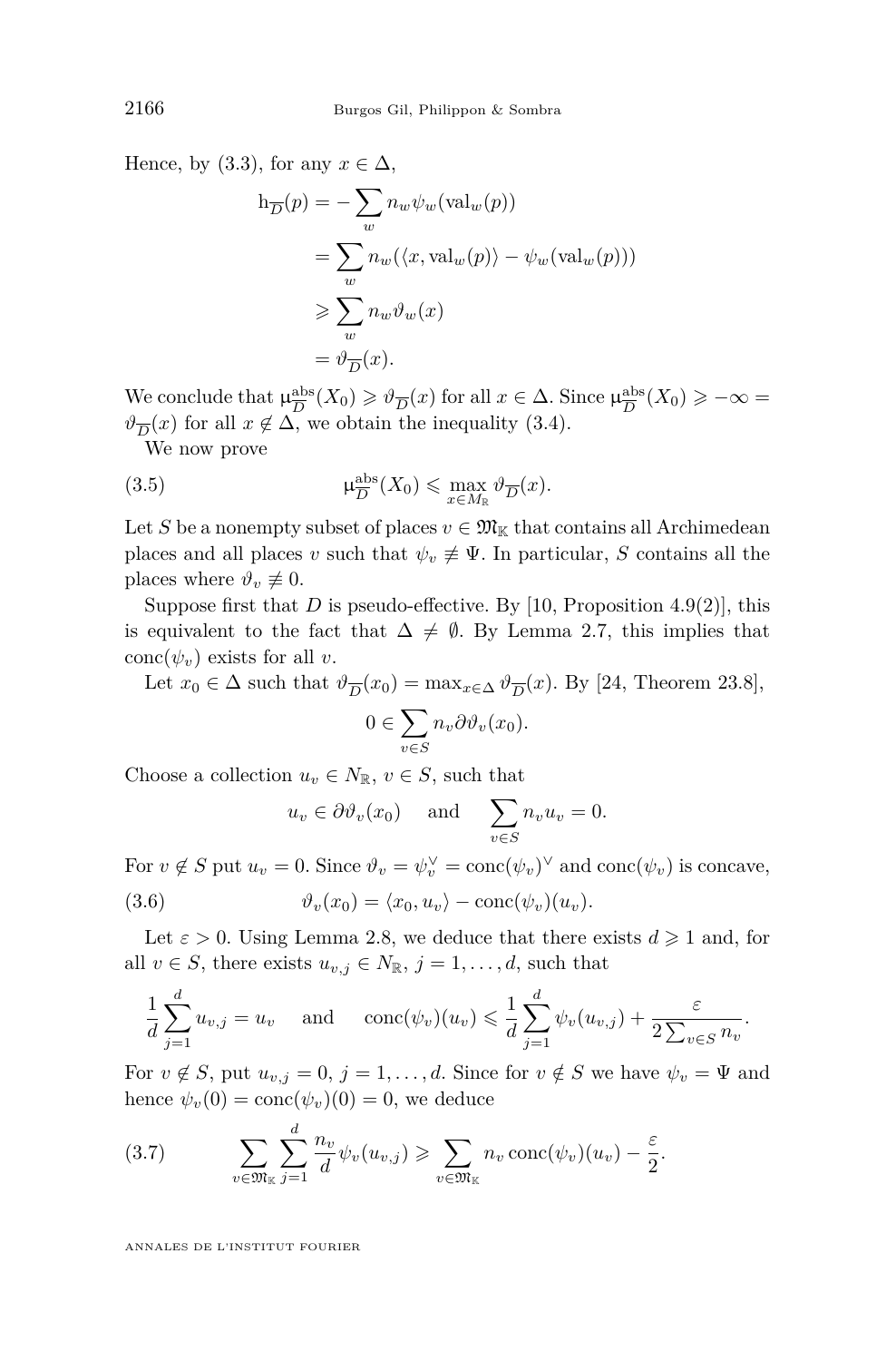Let F*/*K be an extension of degree *d* such that all places in *S* split com-pletely, as given by Lemma [2.2.](#page-9-0) For each  $v \in S$  and  $w \in \mathfrak{M}_{\mathbb{F}}$  such that  $w | v$ , we have  $n_w = n_v/d$ . We number the places above a given place  $v \in S$ and write them as  $w(v, j)$ ,  $j = 1, \ldots, d$ .

Let  $p = \alpha^r = \alpha \otimes r \in \mathbb{T}(\mathbb{F}) \otimes \mathbb{Q}$  with  $\alpha \in \mathbb{T}(\mathbb{F})$  and  $r \in \mathbb{Q}$ . Such an element may be viewed as a point of T defined over some radical extension of F. Hence,  $val_w(p) = rval_w(\alpha)$  is the common value at p of the valuation maps associated to the places of this extension over *w*.

Recall that  $H_{\mathbb{F}} \subset \bigoplus_{w \in \mathfrak{M}_{\mathbb{F}}} N_{\mathbb{R}}$  is the hyperplane defined by the equation

$$
\sum_{w \in \mathfrak{M}_{\mathbb{F}}} n_w z_w = 0
$$

as in [\(2.6\)](#page-10-0).

The functions  $\Psi$  and  $\psi_v$  satisfy the hypothesis of Lemma [2.5.](#page-12-0) Hence, we deduce from Lemmas [2.3](#page-11-0) and [2.5](#page-12-0) that there exists  $p = \alpha \otimes r \in \mathbb{T}(\mathbb{F}) \otimes \mathbb{Q}$ with  $\alpha \in \mathbb{T}(\mathbb{F})$  and  $r \in \mathbb{Q}$  such that  $\text{val}_w(p) = 0$  for w above  $v \notin S$ , with val<sub>*w*(*v,j*)</sub>(*p*) sufficiently close to  $u_{v,j}$  for all  $v \in S$  and  $j = 1, \ldots, d$ . Therefore

(3.8) 
$$
\sum_{w \in \mathfrak{M}_{\mathbb{F}}} n_w \psi_w(\text{val}_w(p)) \geqslant \sum_{v \in \mathfrak{M}_{\mathbb{K}}} \sum_{j=1}^d \frac{n_v}{d} \psi_v(u_{v,j}) - \frac{\varepsilon}{2}.
$$

From [\(3.7\)](#page-22-0) and (3.8), we deduce that

$$
\mathrm{h}_{\overline{D}}(p) = -\sum_{w \in \mathfrak{M}_{\mathbb{F}}} n_w \psi_w(\mathrm{val}_w(p)) \leqslant -\sum_{v \in \mathfrak{M}_{\mathbb{K}}} n_v \operatorname{conc}(\psi_v)(u_v) + \varepsilon.
$$

Using  $\sum_{v \in \mathfrak{M}_{\mathbb{K}}} n_v u_v = 0$  and [\(3.6\)](#page-22-0), we obtain

$$
\mathrm{h}_{\overline{D}}(p) \leqslant \sum_{v \in \mathfrak{M}_{\mathbb{K}}} n_v(\langle x_0, u_v \rangle - \mathrm{conc}(\psi_v)(u_v)) + \varepsilon = \vartheta_{\overline{D}}(x_0) + \varepsilon.
$$

From this, we deduce that  $\mu_{\overline{D}}^{\text{abs}}$  $\frac{\partial}{\partial D}(X_0) \le \max_{x \in M_{\mathbb{R}}} \vartheta_{\overline{D}}(x) + \varepsilon$  for all  $\varepsilon > 0$ proving the inequality [\(3.5\)](#page-22-0) in the case when *D* is pseudo-effective.

If *D* is not pseudo-effective, then  $stab(\Psi) = \emptyset$  and  $\max_{x \in M_{\mathbb{R}}} \vartheta_{\overline{D}}(x) =$  $-\infty$ . By Lemma [2.10,](#page-16-0) there exist  $u_j \in N_{\mathbb{R}}$ ,  $j = 1, \ldots, \ell$ , such that

$$
\sum_{j=1}^{\ell} u_j = 0
$$
 and  $\sum_{j=1}^{\ell} \Psi(u_j) > 0.$ 

Using Lemmas [2.5](#page-12-0) and [2.3,](#page-11-0) there exists  $p = \alpha \otimes r \in \mathbb{T}(\mathbb{K}) \otimes \mathbb{Q}$  such that

$$
\eta := \sum_{v \in \mathfrak{M}_{\mathbb{K}}} n_v \Psi(\text{val}_v(p)) > 0.
$$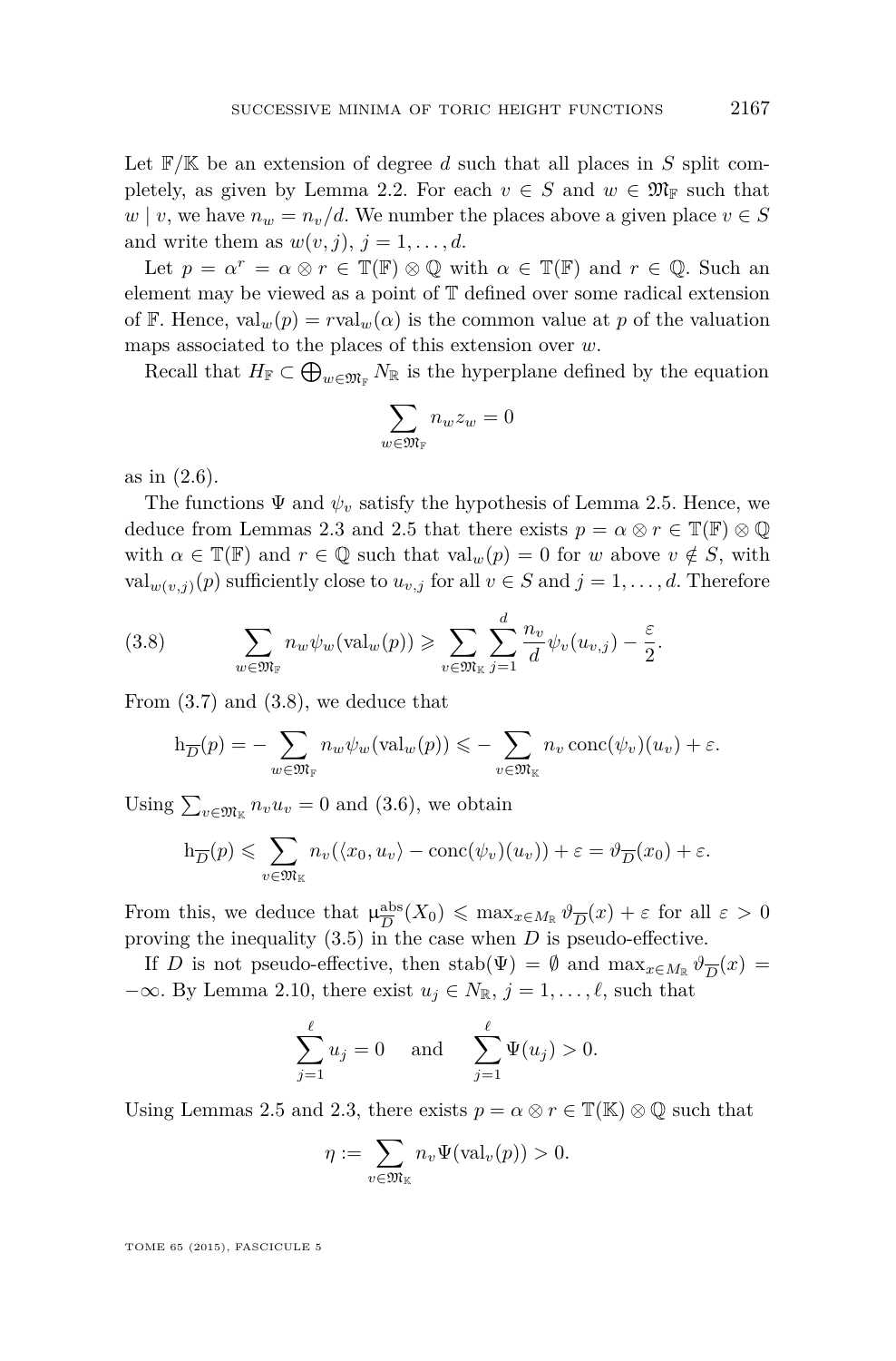<span id="page-24-0"></span>For  $l \geq 1$  such that  $lr \in \mathbb{N}$ , we view  $p_l := \alpha \otimes lr$  as a point of  $\mathbb{T}(\mathbb{K})$ . Then

$$
h_{\overline{D}^{\mathrm{can}}}(p_l) = \sum_{v \in \mathfrak{M}_{\mathbb{K}}} -n_v \Psi(\mathrm{val}_v(p_l)) = l \sum_{v \in \mathfrak{M}_{\mathbb{K}}} -n_v \Psi(\mathrm{val}_v(p)) = -l\eta,
$$

where  $\overline{D}^{\text{can}}$  denotes the R-divisor  $D$  equipped with the canonical metric as in Example [3.5.](#page-20-0) Since the difference between the functions  $h_{\overline{D}}^{\text{can}}$  and  $h_{\overline{D}}$ is bounded, it follows that  $\lim_{l\to\infty}$   $h_{\overline{D}}(p_l) = -\infty$ . Hence  $\mu_{\overline{D}}^{\text{abs}}$  $\frac{\text{abs}}{D}(X_0) = -\infty,$ which completes the proof.

COROLLARY 3.7. — Let X be a proper toric variety over  $\mathbb K$  and  $\overline{D}$  a toric metrized R-divisor on *X*. Then  $\mu_{\overline{D}}^{\text{abs}}$  $\frac{abs}{D}(X_0) > -\infty$  *if and only if D* is pseudo-effective.

Proof. — By [\[10,](#page-52-0) Proposition 4.9(2)], *D* is pseudo-effective if and only if  $\Delta$  is not empty. The result follows then from Theorem [3.6.](#page-21-0)

The next lemma shows that the successive minima of a toric variety with respect to a toric metrized R-divisor can be computed in terms of the absolute minima of the orbits under the action of T.

LEMMA 3.8.  $-$  Let X be a proper toric variety over  $\mathbb K$  of dimension *n* and  $\overline{D}$  a toric metrized  $\mathbb{R}$ -divisor on X.

(1) Let *σ* ∈ Σ. Then  $μ_1^i$  $\frac{i}{D}(O(\sigma)) = \mu_{\overline{D}}^{\text{abs}}$  $\frac{\text{abs}}{D}(O(\sigma))$  for  $i = 1, \ldots, \text{dim}(O(\sigma)) +$ 1.

(2) For 
$$
i = 1, ..., n + 1
$$
,

$$
\mu_{\overline{D}}^{i}(X) = \min_{\sigma \in \Sigma^{\leq i-1}} \mu_{\overline{D}}^{\text{abs}}(O(\sigma)),
$$

where  $\Sigma^{\leq i-1}$  denotes the set of cones of  $\Sigma$  of dimension  $\leq i-1$ .

Proof. — We first prove (1). Let  $\mathbb{T}(\overline{\mathbb{K}})_{\text{tors}}$  denote the subgroup of torsion points of the group of algebraic points of T. Under the identification  $\mathbb{T}(\overline{\mathbb{K}}) = \text{Hom}(M, \overline{\mathbb{K}}^{\times})$ , this subgroup corresponds to  $\text{Hom}(M, \mu_{\infty})$ , the homomorphisms from *M* to the group of roots of unity. This implies that, if  $t \in \mathbb{T}(\overline{\mathbb{K}})_{\text{tors}}$  and  $p \in X(\overline{\mathbb{K}})$ , then  $h_{\overline{D}}(t \cdot p) = h_{\overline{D}}(p)$ .

Now let  $\varepsilon > 0$  and choose an algebraic point *p* of the orbit  $O(\sigma)$  such that  $h_{\overline{D}}(p) \leqslant \mu_{\overline{D}}^{\text{abs}}$  $\frac{a}{D}$ <sup>b</sup> $(O(\sigma)) + \varepsilon$ . Then,  $\mathbb{T}(\overline{\mathbb{K}})_{\text{tors}} \cdot p$  is a dense subset of algebraic points of  $O(\sigma)$  of the same height as *p*. Hence,

$$
\mu_{\overline{D}}^{\text{ess}}(O(\sigma)) \leqslant \mu_{\overline{D}}^{\text{abs}}(O(\sigma)) + \varepsilon.
$$

We deduce that  $\mu_{\overline{D}}^{\text{ess}}$  $\frac{\text{ess}}{D}(O(\sigma)) \leq \mu_{\overline{D}}^{\text{abs}}$  $\frac{\text{abs}}{D}(O(\sigma))$ . If follows that the chain of in-equalities in [\(3.1\)](#page-18-0), applied to the variety  $O(\sigma)$ , shrinks to the equalities in the statement.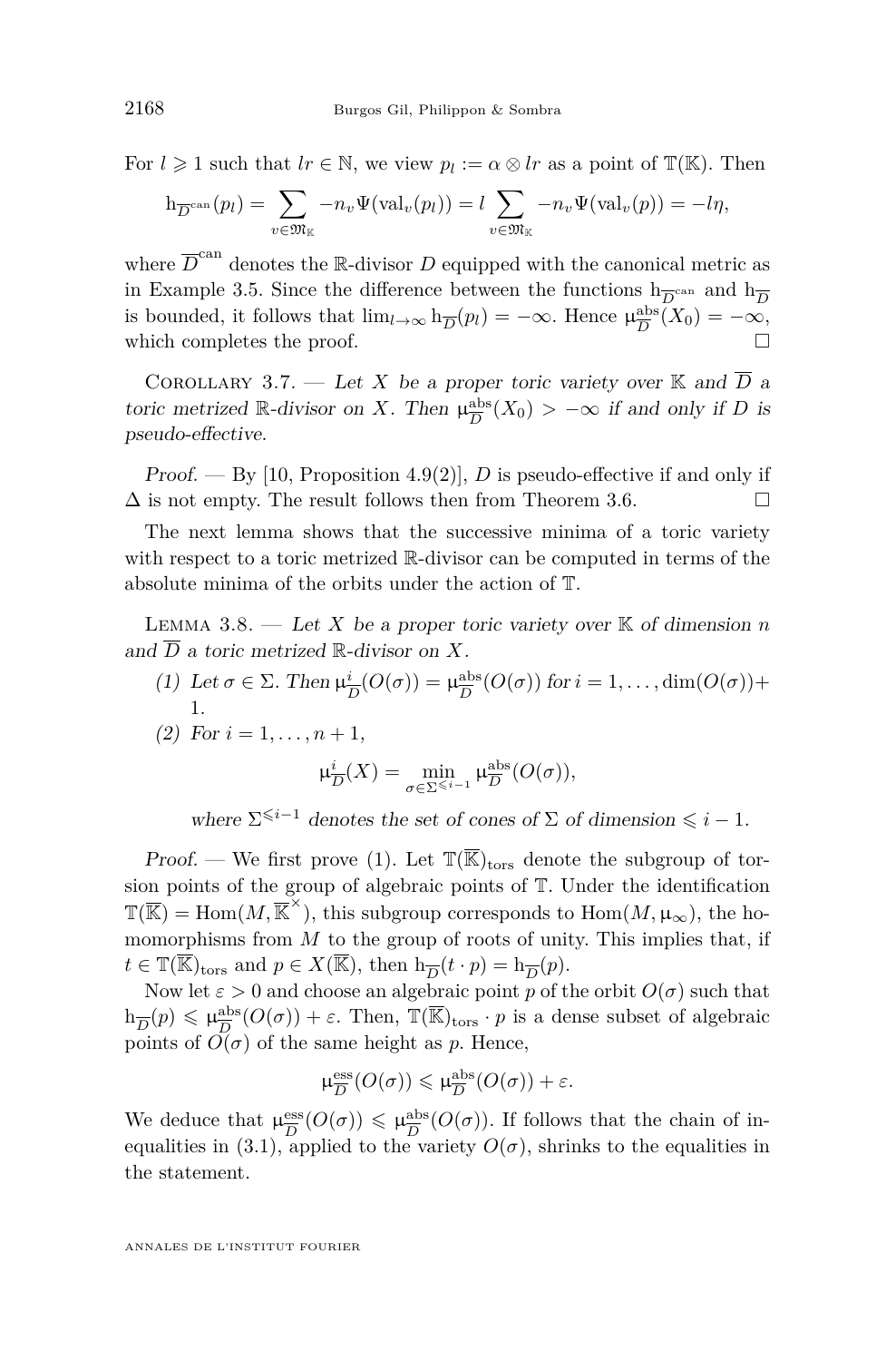<span id="page-25-0"></span>Now we consider [\(2\)](#page-24-0). Let  $\sigma \in \Sigma^{\leq i-1}$ . Then,  $O(\sigma)$  is of dimension  $\geq$  $n-i+1$  and so

$$
\mu_{\overline{D}}^{i}(X) \leq \mu_{\overline{D}}^{\text{ess}}(O(\sigma)).
$$

Using [\(1\)](#page-24-0), we deduce that  $\mu_{\bar{i}}^i$  $\frac{i}{D}(X) \leqslant \min_{\sigma \in \Sigma^{\leqslant i-1}} \mu_{\overline{D}}^{\text{abs}}$  $rac{\text{abs}}{D}(O(\sigma)).$ 

For the reverse inequality, observe that, for a cone  $\sigma \in \Sigma$  of dimension  $\geq i$ , the orbit  $O(\sigma)$  is of dimension  $\leq n-i$ . Using the decomposition of X into orbits, we deduce that

$$
\mu_{\overline{D}}^{i}(X) = \mu_{\overline{D}}^{i}\left(X \setminus \bigcup_{\sigma \in \Sigma^{\geq i}} O(\sigma)\right) = \mu_{\overline{D}}^{i}\left(\bigcup_{\sigma \in \Sigma^{\leq i-1}} O(\sigma)\right).
$$

Hence,

$$
\mu_{\overline{D}}^i(X) \geqslant \mu_{\overline{D}}^{\text{abs}}\Big(\bigcup_{\sigma \in \Sigma^{\leqslant i-1}} O(\sigma)\Big) = \min_{\sigma \in \Sigma^{\leqslant i-1}} \mu_{\overline{D}}^{\text{abs}}(O(\sigma)),
$$

which proves the result.  $\Box$ 

Theorem [A](#page-3-0) in the introduction is a direct consequence of the previous results.

COROLLARY 3.9. — Let *X* be a proper toric variety over K and  $\overline{D}$  a toric metrized R-divisor on *X*. Then

$$
\mu_{\overline{D}}^{\text{ess}}(X) = \max_{x \in M_{\mathbb{R}}} \vartheta_{\overline{D}}(x).
$$

Proof. — From Lemma  $3.8(2)$  and Theorem [3.6](#page-21-0) we obtain

$$
\mu_{\overline{D}}^{\text{ess}}(X) = \mu_{\overline{D}}^{\text{abs}}(X_0) = \max_{x \in M_{\mathbb{R}}} \vartheta_{\overline{D}}(x).
$$

Using this result, we can deduce some relations between the essential minimum and the positivity properties of  $\overline{D}$  in the toric setting.

COROLLARY 3.10. — Let X be a proper toric variety over  $K$  of dimension *n* and  $\overline{D}$  a toric metrized R-divisor on *X*. Then

(1)  $\overline{D}$  is pseudo-effective if and only if  $\mu_{\overline{D}}^{\text{ess}}$  $\frac{\text{ess}}{D}(X) \geqslant 0;$ 

(2)  $\overline{D}$  is big if and only if  $\dim(\Delta_D) = n$  and  $\mu_{\overline{D}}^{\text{ess}}$  $\frac{\text{ess}}{D}(X) > 0.$ 

*Proof.* — This follows from Corollary 3.9 and [\[10,](#page-52-0) Theorem 2(3,4)].  $\Box$ 

It is possible to reformulate Corollary 3.9 to give a formula for the essential minimum in terms of the functions  $\psi_{\overline{D},v}$  that is useful when computing the essential minimum in concrete situations as those considered in § [5.](#page-37-0)

 $\Box$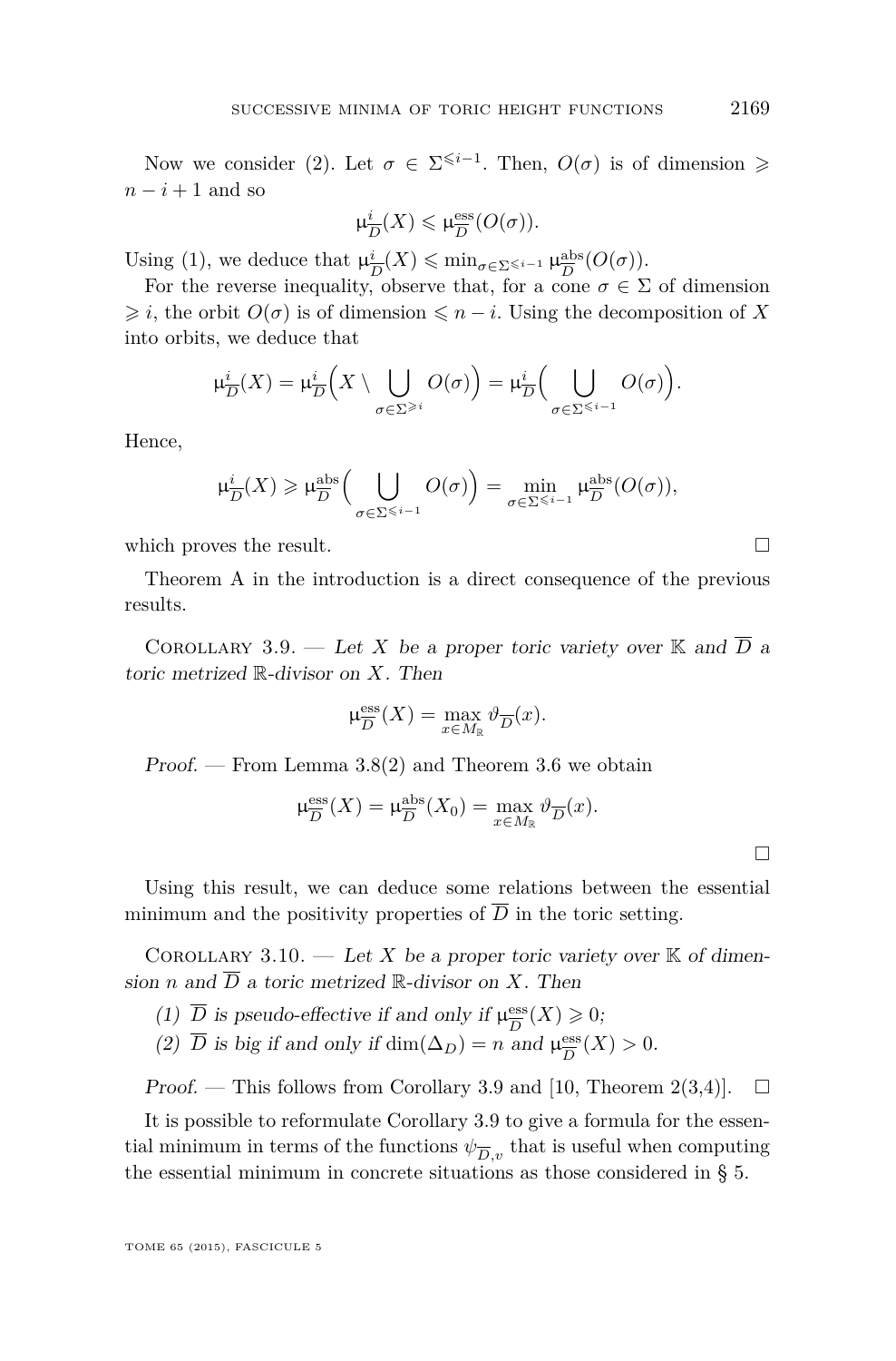<span id="page-26-0"></span>For convenience we recall the definition of sup-convolution of two concave functions [\[11,](#page-52-0) § 2.3]. Let  $\Delta \subset M_{\mathbb{R}}$  be a polytope and  $\psi_1$ ,  $\psi_2$  two concave functions on  $N_{\mathbb{R}}$  whose stability set is  $\Delta$ . Then

$$
(\psi_1 \boxplus \psi_2)(u) = \sup_{u_1 + u_2 = u} \psi_1(u_1) + \psi_2(u_2).
$$

This is a concave function on  $N_{\mathbb{R}}$  with stability set  $\Delta$ . The sup-convolution is an associative operation. In fact it corresponds to the pointwise addition by Legendre-Fenchel duality [\[11,](#page-52-0) Proposition 2.3.1]. That is,

$$
\psi_1 \boxplus \psi_2 = (\psi_1^{\vee} + \psi_2^{\vee})^{\vee}.
$$

Moreover, if  $\psi_2 = \Psi$  is the support function of  $\Delta$ , then  $\psi_1 \boxplus \Psi = \psi_1$ .

Recall also the right multiplication of a concave function by a scalar.

$$
(\psi_1 \lambda)(u) = \lambda \psi_1(u/\lambda).
$$

This operation is dual of the usual left multiplication

$$
\psi_1 \lambda = (\lambda \psi_1^{\vee})^{\vee}.
$$

COROLLARY 3.11. — Let X be a proper toric variety over  $\mathbb K$  and  $\overline{D}$  a toric metrized R-divisor on *X*.

(1) If *D* is pseudo-effective, then

$$
\mu_{\overline{D}}^{\text{ess}}(X) = \mu_{\overline{D}}^{\text{abs}}(X_0) = -\Big(\boxplus_{v \in \mathfrak{M}_{\mathbb{K}}} \text{conc}(\psi_{\overline{D},v} n_v)\Big)(0).
$$

(2) If  $\overline{D}$  is semipositive and its *v*-adic metric agrees with the canonical metric for all places except one place  $v_0$ , then

$$
\mu_{\overline{D}}^{\text{ess}}(X) = \mu_{\overline{D}}^{\text{abs}}(X_0) = -n_{v_0} \psi_{\overline{D}, v_0}(0).
$$

Proof. — By Theorem [3.6,](#page-21-0)  $\mu_{\overline{D}}^{\text{abs}}$  $\frac{\partial}{\partial D}$ <sup>2</sup> $(X_0)$  = max<sub>*x*∈*M*<sub>R</sub></sub>  $\vartheta$ <sub>*D*</sub> $(x)$ . From the definition of Legendre-Fenchel duality,  $\max_{x \in M_{\mathbb{R}}} \vartheta_{\overline{D}}(x) = -\vartheta_{\overline{D}}^{\vee}$  $\frac{\sqrt{D}}{D}(0)$ . By the duality between the sum and the sup-convolution, and that between the right and the left multiplication,

$$
\vartheta_{\overline{D}}^\vee = \boxplus_{v \in \mathfrak{M}_{\mathbb{K}}} \text{conc}(\psi_{\overline{D},v} n_v).
$$

Hence we obtain the first statement.

If  $\overline{D}$  is semipositive and its metric agrees with the canonical metric for all places except one place  $v_0$ , then  $\psi_{\overline{D},v} = \Psi_D$  for all  $v \neq v_0$  and  $\psi_{\overline{D},v_0}$  is concave. Since the semipositivity of  $\overline{D}$  implies that *D* is pseudo-effective, the first statement implies that

$$
\mu_{\overline{D}}^{\text{ess}}(X) = -(\psi_{\overline{D},v_0} n_{v_0})(0) = -n_{v_0} \psi_{\overline{D},v_0}(0/n_{v_0}) = -n_{v_0} \psi_{\overline{D},v_0}(0),
$$

which proves the second statement.  $\Box$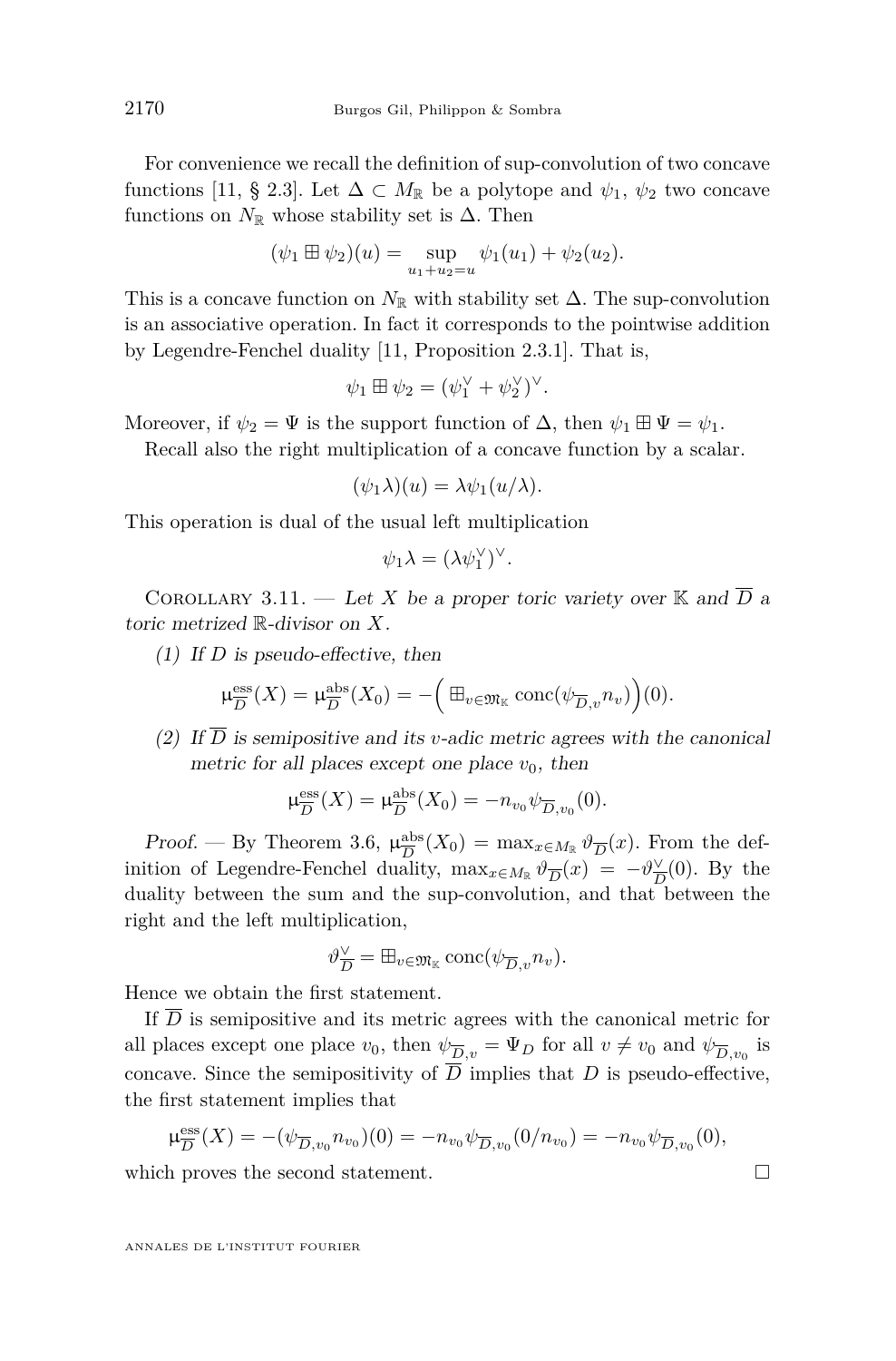<span id="page-27-0"></span>Remark 3.12. — If  $\overline{D}$  is semipositive and its *v*-adic metric agrees with the canonical metric for all places except one place  $v_0$ , then we can identify a dense set of points whose height agrees with  $\mu_{\overline{D}}^{\text{ess}}$  $\frac{\text{ess}}{D}(X)$ . Namely, each point

$$
p\in\mathbb{T}(\overline{\mathbb{K}})_{\text{tors}}\subset X_0(\overline{\mathbb{K}})
$$

satisfies  $val_v(p) = 0$  for all  $v \in \mathfrak{M}_{\mathbb{K}}$ . Hence

$$
h_{\overline{D}}(p) = -\sum_{v \in \mathfrak{M}_{K}} n_{v} \psi_{\overline{D}, v}(0) = -n_{v_{0}} \psi_{\overline{D}, v_{0}}(0) = \mu_{\overline{D}}^{\text{ess}}(X).
$$

We now want to extend Corollary [3.9](#page-25-0) to the other successive minima. To do this, we have to describe the restriction to an orbit of a toric metrized R-divisor in terms of its roof function.

Let X be a proper toric variety and  $\overline{D}$  a toric metrized R-divisor with *D* nef. Let  $\Sigma$  be the fan of *X* and  $\Delta_D$  the polytope associated to *D*. Recall that, as in [\[11,](#page-52-0) Example 2.5.13], to a cone  $\sigma \in \Sigma$  we can associate a face  $F_{\sigma} \subset \Delta_D$  given by

$$
F_{\sigma} = \{ x \in \Delta_D \mid \langle y - x, u \rangle \geq 0 \text{ for all } y \in \Delta_D, u \in \sigma \}.
$$

Choose an element  $m_{\sigma} \in M_{\mathbb{R}}$  in the affine space generated by the face *F*<sup>*σ*</sup>. Then the R-divisor *D* − div( $\chi$ <sup>-*m*<sub>*σ*</sub></sup>) intersects the orbit closure *V*( $\sigma$ ) properly, see [\[11,](#page-52-0) Proposition 3.3.14] for the case of Cartier divisors. We set

(3.9) 
$$
D_{\sigma} = (D - \text{div}(\chi^{-m_{\sigma}}))|_{V(\sigma)}
$$
 and  $\overline{D}_{\sigma} = (\overline{D} - \widehat{\text{div}}(\chi^{-m_{\sigma}}))|_{V(\sigma)}$ 

with  $\hat{\text{div}}(\chi^{-m_{\sigma}})$  as in [\[10,](#page-52-0) Definition 3.4]. In this situation,  $\Delta_{D_{\sigma}} = F_{\sigma} - m_{\sigma}$ .

PROPOSITION 3.13. — Let *X* be a proper toric variety and  $\overline{D}$  a toric metrized R-divisor with *D* nef. Let  $\Sigma$  be the fan of *X* and  $\sigma \in \Sigma$ . With notation as in (3.9), for all  $x \in F_{\sigma} - m_{\sigma}$ ,

$$
\vartheta_{\overline{D}_{\sigma}}(x)\geqslant \vartheta_{\overline{D}}(x+m_{\sigma}).
$$

Moreover, if  $\overline{D}$  is semipositive, the equality holds.

Proof. — For short, write  $\Psi = \Psi_D$  and  $\psi_v = \psi_{\overline{D},v}$ . Since *D* is nef, the function  $\Psi$  is concave. Since  $m_{\sigma} \in M_{\mathbb{R}}$  belongs to the affine space generated by the face  $F_{\sigma}$ , this implies that  $\Psi|_{\sigma} = m_{\sigma}$ . Let  $N_{\sigma}$  be the partial compactification of  $N_{\mathbb{R}}$  in the direction of  $\sigma$  [\[11,](#page-52-0) (4.1.5)]. Recall that there is an inclusion  $N(\sigma)_{\mathbb{R}} \subset N_{\sigma}$ . The function  $\Psi - m_{\sigma}$  extends to a continuous function on  $N_{\sigma}$  and thus can be restricted to  $N(\sigma)$ . We denote by  $\Psi(\sigma)$  this restriction. For each place  $v \in \mathfrak{M}_{\mathbb{K}}$ , the function  $\psi_v - m_{\sigma}$  can also be extended to a continuous function on  $N_{\sigma}$  and restricted to  $N(\sigma)$ . We denote by  $\psi_v(\sigma)$  this restriction.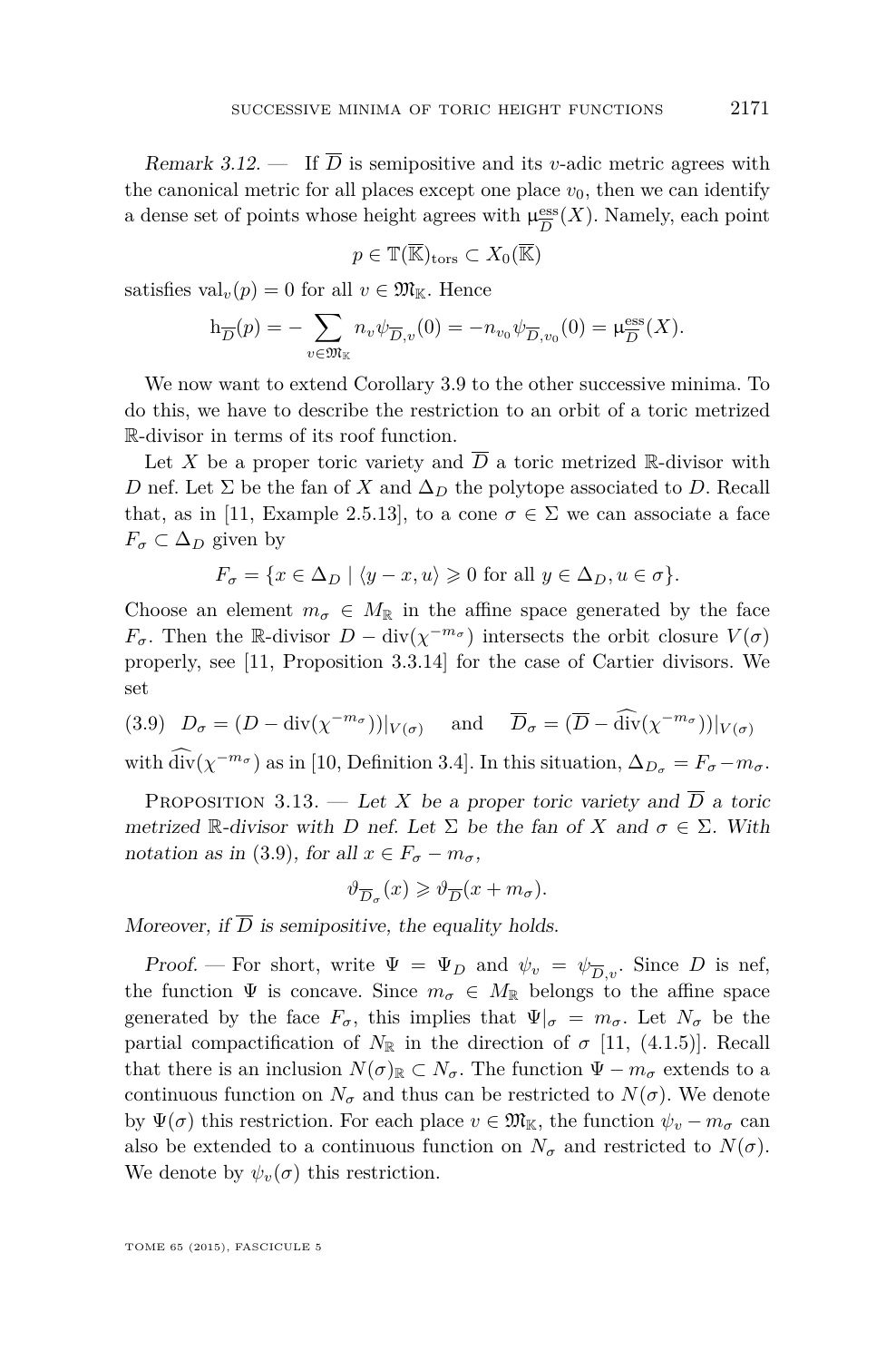<span id="page-28-0"></span>By the analogue of [\[11,](#page-52-0) Proposition 3.3.14] for R-divisors, the support function of  $D_{\sigma}$  is  $\Psi(\sigma)$ . By the commutative diagram in [\[11,](#page-52-0) Proposition 4.1.6] the metric induced on  $D_{\sigma}$  by the metric of *D* is given by the family of functions  $\{\psi_v(\sigma)\}_{v \in \mathfrak{M}_{\mathbb{K}}}$ .

Assume that  $\overline{D}$  is semipositive. Hence for every  $v \in \mathfrak{M}_{\mathbb{K}}$  the function  $\psi$ <sup>*v*</sup> is concave. We identify stab( $\Psi(\sigma)$ ) with  $F_{\sigma}$  by means of the translation by  $-m_{\sigma}$ . By the analogue for R-divisors of [\[11,](#page-52-0) Proposition 4.8.9], we have that, for all  $x \in F_{\sigma} - m_{\sigma}$ ,

$$
\psi_v(\sigma)^{\vee}(x) = \vartheta_{\overline{D},v}(x + m_{\sigma}).
$$

Summing up for  $v \in \mathfrak{M}_{\mathbb{K}}$ , we obtain the equality in this case.

We now drop the hypothesis of  $\overline{D}$  being semipositive. In this case, the functions  $\psi_v$  are not necessarily concave. Since *D* is nef, the function  $\Psi$  is concave. By Lemma [2.11,](#page-16-0) for each  $v \in \mathfrak{M}_{\mathbb{K}}$ , we have that  $|\text{conc}(\psi_v) - \Psi|$ is bounded. By  $[10,$  Proposition 4.19 $(1)$ , the family of functions  ${\rm (conc}(\psi_v)\}_{v \in \mathfrak{M}_\mathbb{K}}$  determines a semipositive toric metric on *D*. We denote by  $\overline{D}'$  the corresponding semipositive metrized R-divisor. Since for each function *f* with nonempty stability set

$$
\operatorname{conc}(f)^{\vee} = f^{\vee},
$$

we have that  $\vartheta_{\overline{D}'} = \vartheta_{\overline{D}}$ . Since  $\psi_v \leqslant \text{conc}(\psi_v)$  on  $N_{\mathbb{R}}$ , then  $\psi_v(\sigma) \leqslant$  $\text{conc}(\psi_v)(\sigma)$  on  $\widetilde{N}(\sigma)_{\mathbb{R}}$ . This implies that  $\vartheta_{\overline{D}_{\sigma},v} \geq \vartheta_{\overline{D}'_{\sigma},v}$  on  $F_{\sigma} - m_{\sigma}$  for all *v*. Since  $\overline{D}'$  is semipositive, it follows that, for all  $x \in F_{\sigma} - m_{\sigma}$ ,

$$
\vartheta_{\overline{D}_{\sigma}}(x)\geqslant \vartheta_{\overline{D}'_{\sigma}}(x)=\vartheta_{\overline{D}'}(x+m_{\sigma})=\vartheta_{\overline{D}}(x+m_{\sigma}),
$$
 which concludes the proof.

THEOREM 3.14. — Let *X* be a proper toric variety over  $\mathbb{K}$  and  $\overline{D}$  a toric metrized R-divisor on *X* with *D* nef.

(1) Let  $\Sigma$  be the fan of X and  $\sigma \in \Sigma$ . Then

$$
\mu_{\overline{D}}^{\text{abs}}(O(\sigma)) \ge \max_{x \in F_{\sigma}} \vartheta_{\overline{D}}(x).
$$

If  $\overline{D}$  is semipositive, then the equality holds. (2) For  $i = 1, \ldots, n + 1$ ,

$$
\mu^i_{\overline{D}}(X) \geqslant \min_{\sigma \in \Sigma^{\leqslant i-1}} \max_{x \in F_{\sigma}} \vartheta_{\overline{D}}(x).
$$

If  $\overline{D}$  is semipositive, then the equality holds.

Proof. — The first statement follows directly from Theorem [3.6](#page-21-0) and Proposition [3.13.](#page-27-0) The second statement follows from the first one together with Lemma [3.8\(2\)](#page-24-0).  $\Box$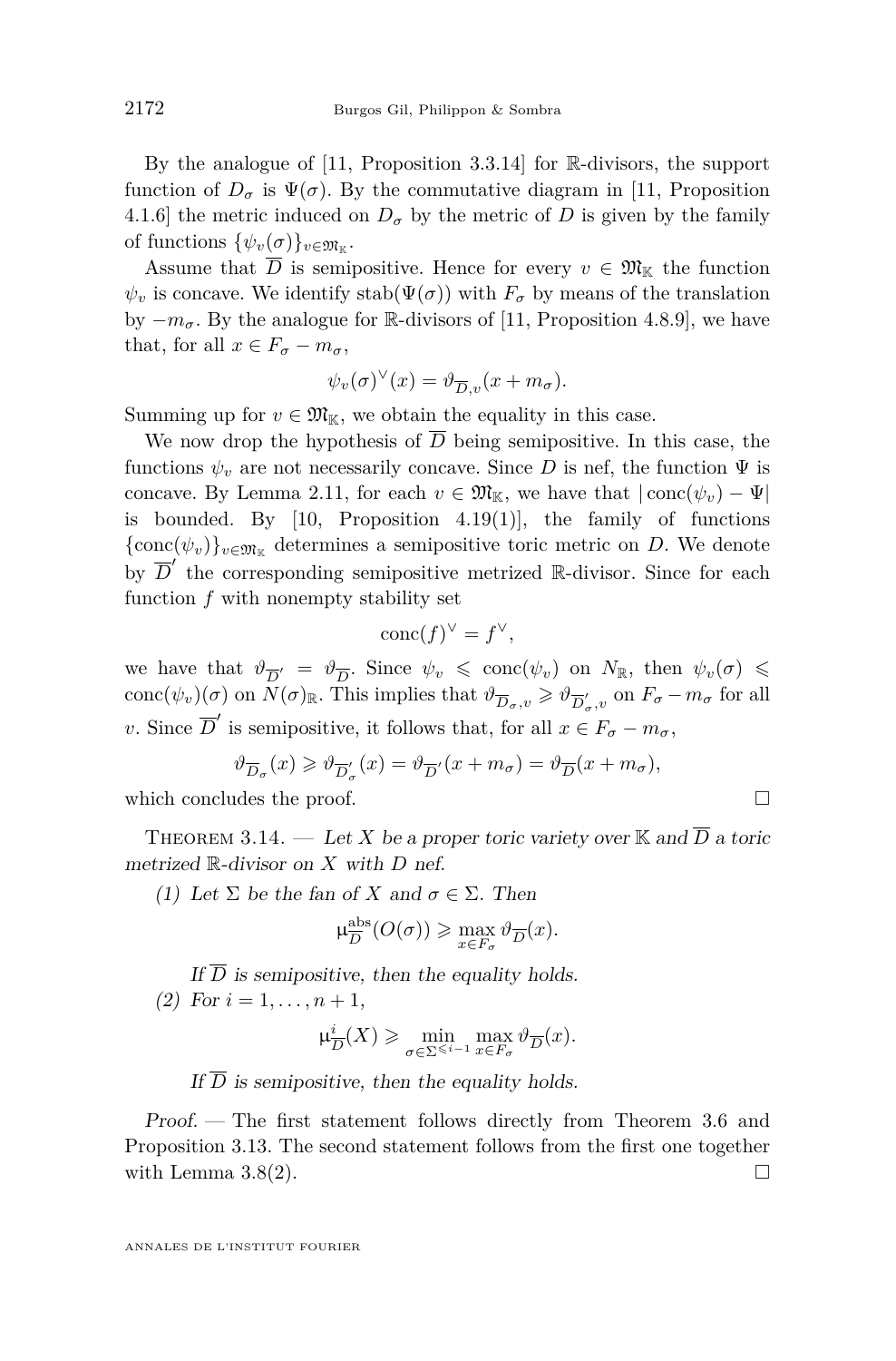<span id="page-29-0"></span>Remark 3.15.  $\frac{1}{D}$  Since  $\vartheta_{\overline{D}}$  is a concave function, its minimum is attained at the vertices of  $\Delta_D$ . Therefore, if  $\overline{D}$  is semipositive, we deduce

$$
\mu_{\overline{D}}^{\text{abs}}(X) = \min_{x \in \Delta_D} \vartheta_{\overline{D}}(x).
$$

This result was already implicit in [\[10,](#page-52-0) Theorem 2(2)]. It would be interesting to know if this formula and Corollary [3.9](#page-25-0) can be generalized to non-toric varieties.

When the divisor *D* is ample, we are able to give a version of Theorem [3.14\(2\)](#page-28-0) in terms of the polytope  $\Delta_D$  only.

THEOREM 3.16. — Let *X* be a proper toric variety over K and  $\overline{D}$  a semipositive toric metrized  $\mathbb{R}$ -divisor on *X* with *D* ample. Then, for  $i =$  $1, \ldots, n+1,$ 

$$
\mu_{\overline{D}}^{i}(X) = \min_{F \in \mathcal{F}(\Delta_D)^{n-i+1}} \max_{x \in F} \vartheta_{\overline{D}}(x),
$$

where  $\mathcal{F}(\Delta_D)^{n-i+1}$  is the set of faces of dimension  $n-i+1$  of the polytope.

Proof. — If *D* is ample, the correspondence  $\sigma \mapsto F_{\sigma}$  is a bijection that sends cones of dimension  $i - 1$  to faces of dimension  $n - i + 1$ . Thus, by Theorem [3.14\(2\)](#page-28-0), we deduce

$$
\mu_{\overline{D}}^{i}(X) = \min_{F \in \mathcal{F}(\Delta_D)^{\geqslant n-i+1}} \max_{x \in F} \vartheta_{\overline{D}}(x).
$$

where  $\mathcal{F}(\Delta_D)^{\geqslant n-i+1}$  is the set of faces of dimension greater of equal to *n* − *i* + 1. The concavity of  $\vartheta_{\overline{D}}$  implies that the minimum in the right hand side is attained in faces of dimension  $n - i + 1$ , hence the result.

Example 3.17. – The positivity conditions on *D* and  $\overline{D}$  in Theorems [3.14](#page-28-0) and 3.16 are necessary, as it can be seen in the following examples.

(1) Let X be a toric surface over K and let  $\overline{D}$  be a toric metrized Rdivisor such that the underlying divisor *D* is big but not nef and that there is a one dimensional orbit  $O(\sigma)$  such that  $\deg_D(O(\sigma)) < 0$ . In this case

$$
\mu_{\overline{D}}^2(X) \leq \mu_{\overline{D}}^{\text{abs}}(O(\sigma)) = -\infty
$$

but

$$
\min_{\sigma \in \Sigma^{\leqslant 1}} \max_{x \in F_{\sigma}} \vartheta_{\overline{D}}(x) \geqslant \min_{F \in \mathcal{F}(\Delta)} \max_{x \in F} \vartheta_{\overline{D}}(x) > -\infty.
$$

Thus the hypothesis *D* nef in Theorem [3.14\(2\)](#page-28-0) is necessary.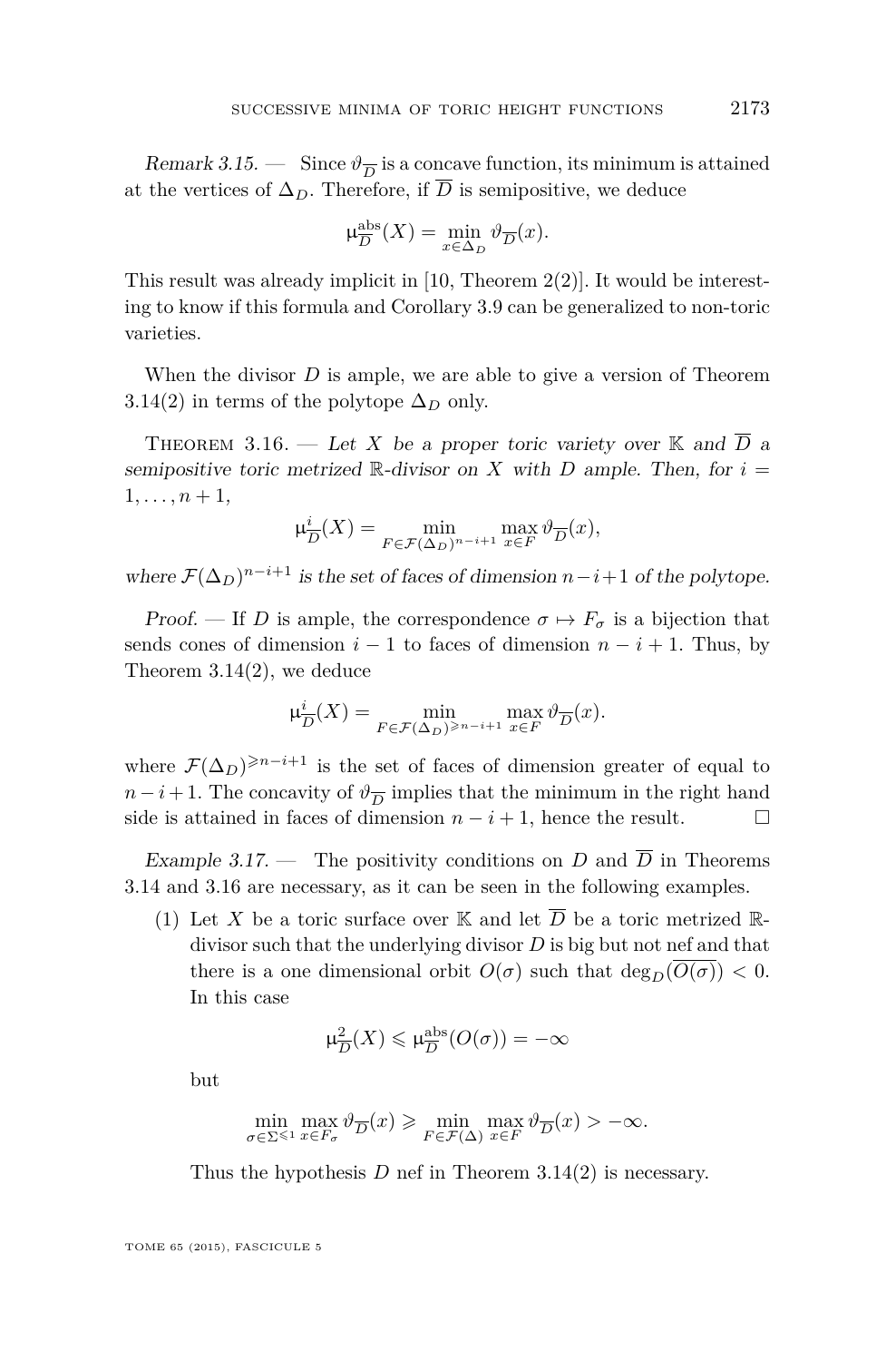(2) Consider  $X = \mathbb{P}_{\mathbb{Q}}^1$  and the divisor  $\infty = (0 : 1)$ . We consider the toric metric given by the canonical metric for  $v \neq \infty$  and

$$
\psi_{\infty}(u) = \begin{cases}\n u & \text{if } u \leq 0, \\
 0 & \text{if } 0 \leq u \leq 99, \text{ or } 101 \leq x, \\
 u - 99 & \text{if } 99 \leq u \leq 100, \\
 101 - u & \text{if } 100 \leq u \leq 101.\n\end{cases}
$$

Denote  $\overline{D}$  the obtained metrized R-divisor. The associated polytope is  $\Delta = [0, 1]$ , and the roof function is

$$
\vartheta_{\overline{D}}(x) = \begin{cases} 100x - 1 & \text{if } 0 \le x \le 1/100, \\ 0 & \text{if } 1/100 \le x \le 1. \end{cases}
$$

Since  $h_{\overline{D}}(p) \geq \text{val}_{\infty}(p) - \psi_{\infty}(\text{val}_{\infty}(p))$  we deduce  $h_{\overline{D}}(p) \geq 0$  for all  $p \in X(\overline{\mathbb{Q}})$  and then

$$
\mu_{\overline{D}}^1(X) = \mu_{\overline{D}}^2(X) = 0,
$$

but

$$
\min_{\sigma \in \Sigma^{\leqslant 1}} \max_{x \in F_{\sigma}} \vartheta_{\overline{D}}(x) = \min_{F \in \mathcal{F}(\Delta)^0} \max_{x \in F} \vartheta_{\overline{D}}(x) = -1.
$$

Thus, we see that the hypothesis  $\overline{D}$  semipositive is necessary for the equality in Theorem [3.14\(2\)](#page-28-0) to hold.

(3) Let X be the blow-up of  $\mathbb{P}^2_{\mathbb{Q}}$  at the point  $(1:0:0)$  and let  $\overline{D}$ be the preimage of the metrized divisor given by the hyperplane at infinity with the canonical metric at the non-Archimedan places and the Fubini-Study metric at the Archimedean place.

Let  $\sigma_0 \in \Sigma$  be the one dimensional cone corresponding to the exceptional divisor. Then  $F_{\sigma_0}$  is the vertex  $(0,0)$  and has dimension zero. Thus

$$
\mu_{\overline{D}}^2(X) = \min_{\sigma \in \Sigma^{\leq 1}} \max_{x \in F_{\sigma}} \vartheta_{\overline{D}}(x) = 0,
$$

while

$$
\min_{F \in \mathcal{F}(\Delta)^1} \max_{x \in F} \vartheta_{\overline{D}}(x) = \frac{1}{2} \log(2).
$$

Hence the hypothesis *D* ample is necessary in Theorem [3.16.](#page-29-0)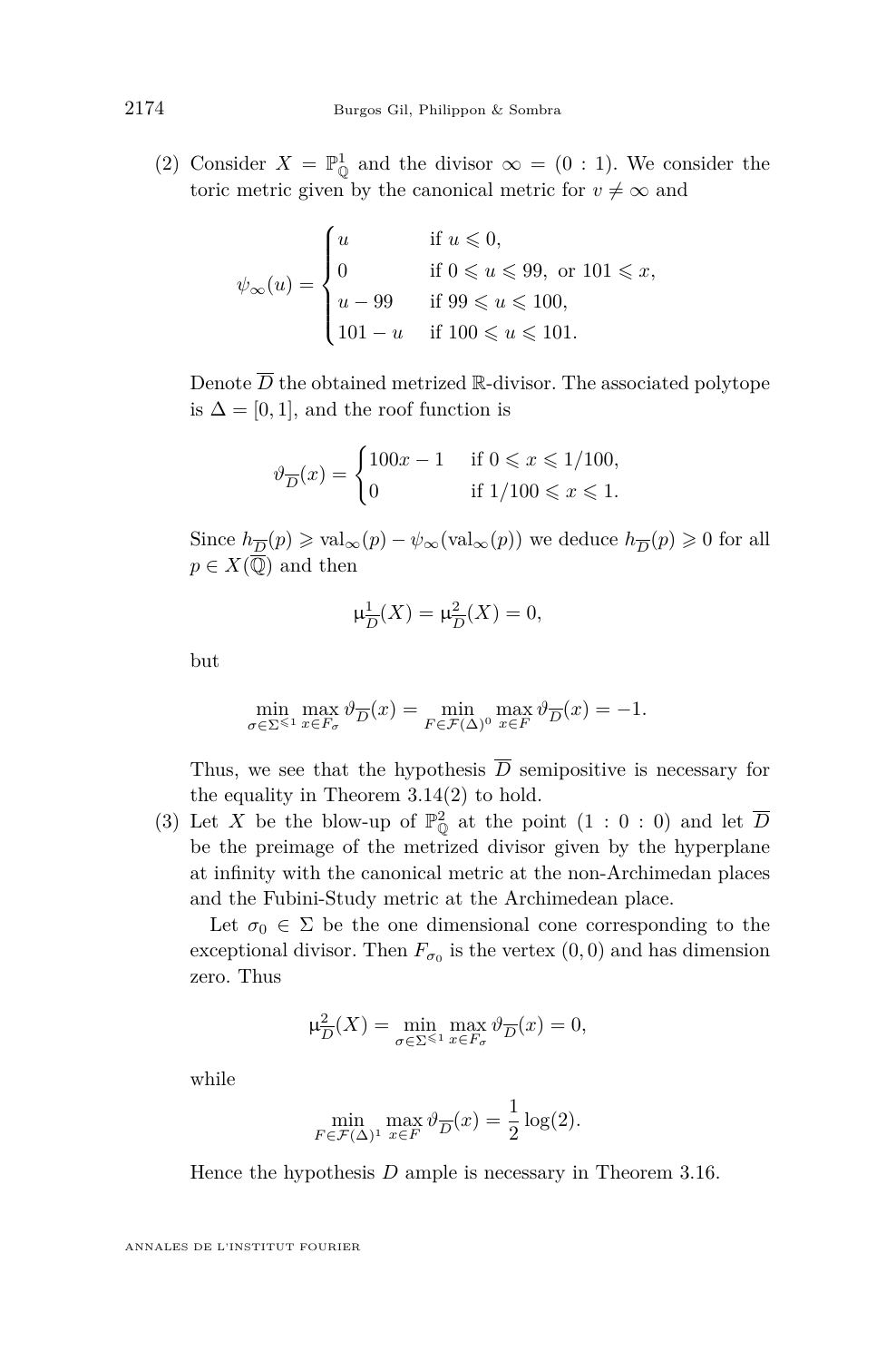#### **4. On Zhang's theorem on successive minima**

<span id="page-31-0"></span>Zhang's theorem on successive minima [\[29,](#page-53-0) Theorem 5.2], [\[30,](#page-53-0) Theorem 1.10], shows that the successive minima of a metrized divisor can be estimated in terms of the height and the degree of the ambient variety. This result plays an important rôle in Diophantine geometry in the direction of the Bogomolov conjecture and the Lehmer problem and its generalizations. It also plays a rôle in the study of the distribution of Galois orbits of points of small height.

We start by giving a proof of a variant of Zhang's theorem in the toric setting (Theorem [C](#page-5-0) in the introduction).

THEOREM 4.1. — Let X be a proper toric variety over  $K$  of dimension *n* and  $\overline{D}$  a semipositive toric metrized R-divisor on *X* such that *D* is big. Then

(4.1) 
$$
\sum_{i=1}^{n+1} \mu_{\overline{D}}^i(X) \leq \frac{\mathrm{h}_{\overline{D}}(X)}{\deg_D(X)} \leq (n+1)\mu_{\overline{D}}^{\text{ess}}(X).
$$

Proof. — For short write  $\Delta = \Delta_D$ . Since  $\overline{D}$  is a semipositive toric metrized divisor, necessarily *D* is generated by global sections [\[11,](#page-52-0) Corollary 4.8.5], hence, being toric  $\deg_D(X) = n! \operatorname{vol}_M(\Delta)$ . Since *D* is big, we also have vol $(\Delta) > 0$ . We first prove the inequality in the right hand side of (4.1). By Corollary [3.9,](#page-25-0)  $\mu_{\overline{D}}^{\text{ess}}$  $\frac{\text{ess}}{D}(X) \geq \vartheta_{\overline{D}}(x)$  for all  $x \in \Delta$ . Therefore, by [\[11,](#page-52-0) Theorem 5.2.5]

$$
h_{\overline{D}}(X) = (n+1)! \int_{\Delta} \vartheta_{\overline{D}} \, \mathrm{d} \mathrm{vol}_M \leqslant (n+1)! \int_{\Delta} \mu_{\overline{D}}^{\mathrm{ess}}(X) \, \mathrm{d} \mathrm{vol}_M
$$
  
=  $(n+1) \mu_{\overline{D}}^{\mathrm{ess}}(X) n! \, \mathrm{vol}_M(\Delta) = (n+1) \mu_{\overline{D}}^{\mathrm{ess}}(X) \deg_D(X).$ 

We now prove the left inequality. For each face  $F$  of  $\Delta$  we choose a point  $x_F \in F$  such that

$$
\vartheta_{\overline{D}}(x_F) = \max_{x \in F} \vartheta_{\overline{D}}(x).
$$

For each flag of faces

$$
\Xi = \{ F_0 \subsetneq F_1 \subsetneq \cdots \subsetneq F_n = \Delta \}
$$

with dim  $F_i = i$ , we denote

$$
\Delta_{\Xi} = \text{conv}(x_{F_0}, \ldots, x_{F_n}).
$$

Then  $\Delta_{\Xi}$  is a (possibly degenerate) simplex. Moreover

$$
\Delta = \bigcup_{\Xi} \Delta_{\Xi} \quad \text{and} \quad \text{int } \Delta_{\Xi} \cap \text{int } \Delta_{\Xi'} = \emptyset, \text{ if } \Xi \neq \Xi'.
$$

Let  $f: \Delta \to \mathbb{R}$  be the function determined by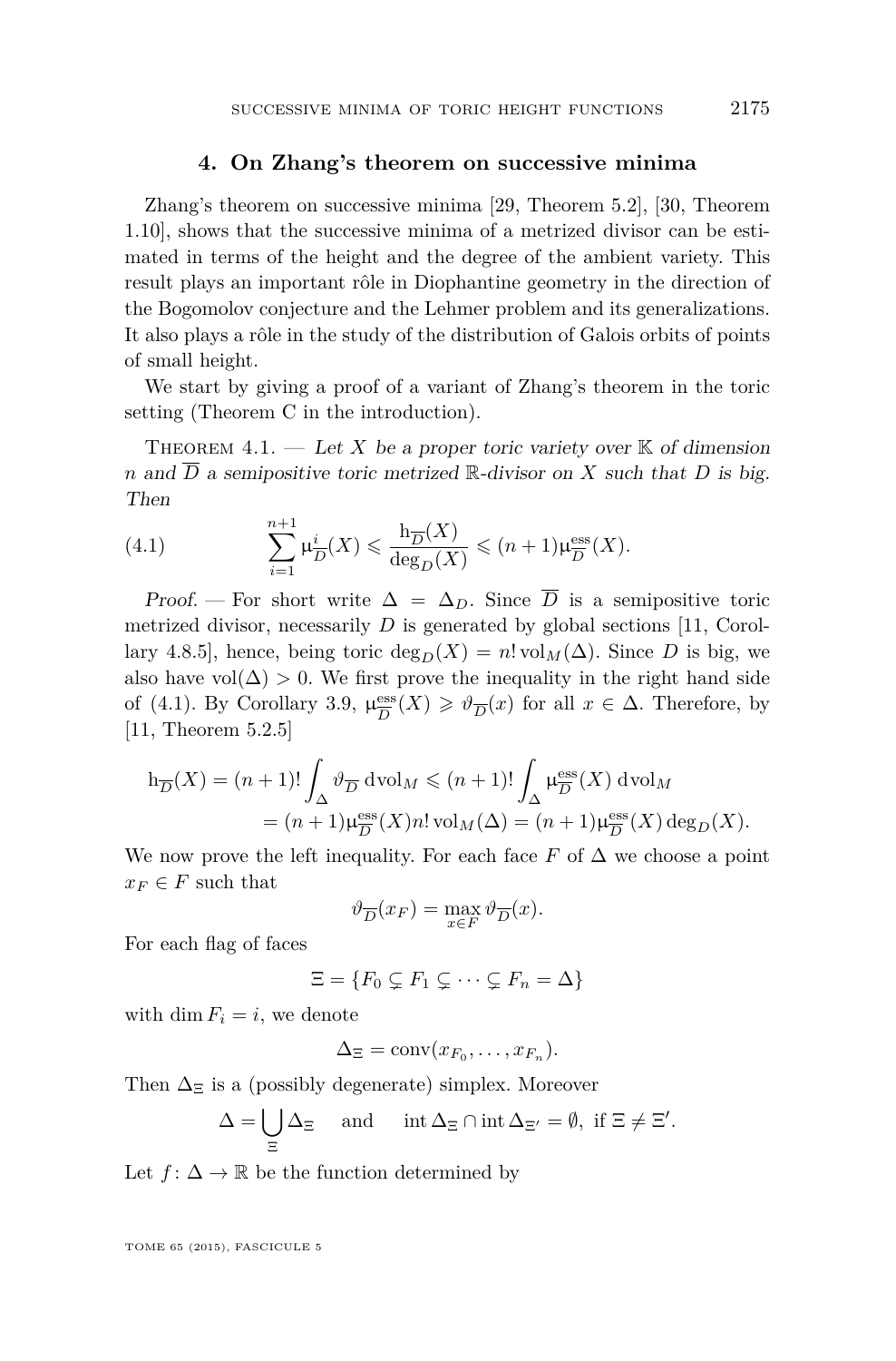- <span id="page-32-0"></span>(1) For each complete flag  $\Xi$ , the restriction  $f|_{\Delta_{\Xi}}$  is affine.
- (2) If *F* is a face of  $\Delta$  of dimension *i*, then  $f(x_F) = \mu_{\overline{D}}^{n-i+1}$  $\frac{n-i+1}{D}(X).$

Given a face *F* of  $\Delta$  of dimension *i*, there exists a cone  $\sigma \in \Sigma^{n-i}$  such that  $F = F_{\sigma}$ . Therefore, by Theorem [3.14\(2\)](#page-28-0),

$$
f(x_F) = \mu_{\overline{D}}^{n-i+1}(X) \le \max_{x \in F_{\sigma}} \vartheta_{\overline{D}}(x) = \vartheta_{\overline{D}}(x_F).
$$

Since  $\vartheta_{\overline{D}}$  is concave and *f* is affine in each simplex  $\Delta_{\Xi}$ , we deduce  $f(x)$  $\vartheta_{\overline{D}}(x)$  for all  $x \in \Delta$ . Therefore

$$
\int_{\Delta} \vartheta_{\overline{D}} \, \mathrm{d} \mathrm{vol}_M \geqslant \int_{\Delta} f \, \mathrm{d} \mathrm{vol}_M = \sum_{\Xi} \int_{\Delta_{\Xi}} f \, \mathrm{d} \mathrm{vol}_M \, .
$$

Since

$$
\sum_{\Xi} \int_{\Delta_{\Xi}} f \, \mathrm{d} \mathrm{vol}_M = \sum_{\Xi} \frac{\sum_{i=0}^n \mu_{\overline{D}}^{n-i+1}(X)}{n+1} \mathrm{vol}(\Delta_{\Xi}) = \frac{\sum_{i=1}^{n+1} \mu_{\overline{D}}^i(X)}{n+1} \mathrm{vol}(\Delta),
$$

we deduce

$$
h_{\overline{D}}(X) = (n+1)! \int_{\Delta} \vartheta_{\overline{D}} \, \mathrm{d} \mathrm{vol}_M
$$
  

$$
\geq n! \sum_{i=1}^{n+1} \mu_{\overline{D}}^i(X) \, \mathrm{vol}(\Delta) = \sum_{i=1}^{n+1} \mu_{\overline{D}}^i(X) \, \mathrm{deg}_D(X),
$$
  
proving the result.

COROLLARY 4.2. — Suppose that  $\overline{D}$  is nef. Then

$$
\mu_{\overline{D}}^{\text{ess}}(X) \leq \frac{\mathbf{h}_{\overline{D}}(X)}{\deg_D(X)} \leq (n+1)\mu_{\overline{D}}^{\text{ess}}(X).
$$

Proof. — Since  $\overline{D}$  is nef, all the successive minima are non-negative. Then the corollary follows directly from Theorem [4.1.](#page-31-0)

The following result improves [\[23,](#page-53-0) Théorème 1.4]. We show that, already for the universal line bundle on  $\mathbb{P}^n_{\mathbb{O}}$ , almost every configuration for the successive minima and the height satisfying the inequalities in  $(4.1)$ , can be realized.

PROPOSITION 4.3. — Let  $r \geq 1$  and  $\nu, \mu_1, \ldots, \mu_{r+1} \in \mathbb{R}$  such that

$$
\mu_1 \geqslant \cdots \geqslant \mu_{r+1}
$$
 and 
$$
\sum_{i=1}^{r+1} \mu_i \leqslant \nu < (r+1)\mu_1.
$$

Then there exists a semipositive toric metric on *H*, the divisor given by the hyperplane at infinity of  $\mathbb{P}^r_{\mathbb{Q}}$ , such that

$$
\mu_{\overline{H}}^i(\mathbb{P}^r) = \mu_i, \ i = 1, \dots, r+1, \text{ and } \mathbf{h}_{\overline{H}}(\mathbb{P}^r) = \nu.
$$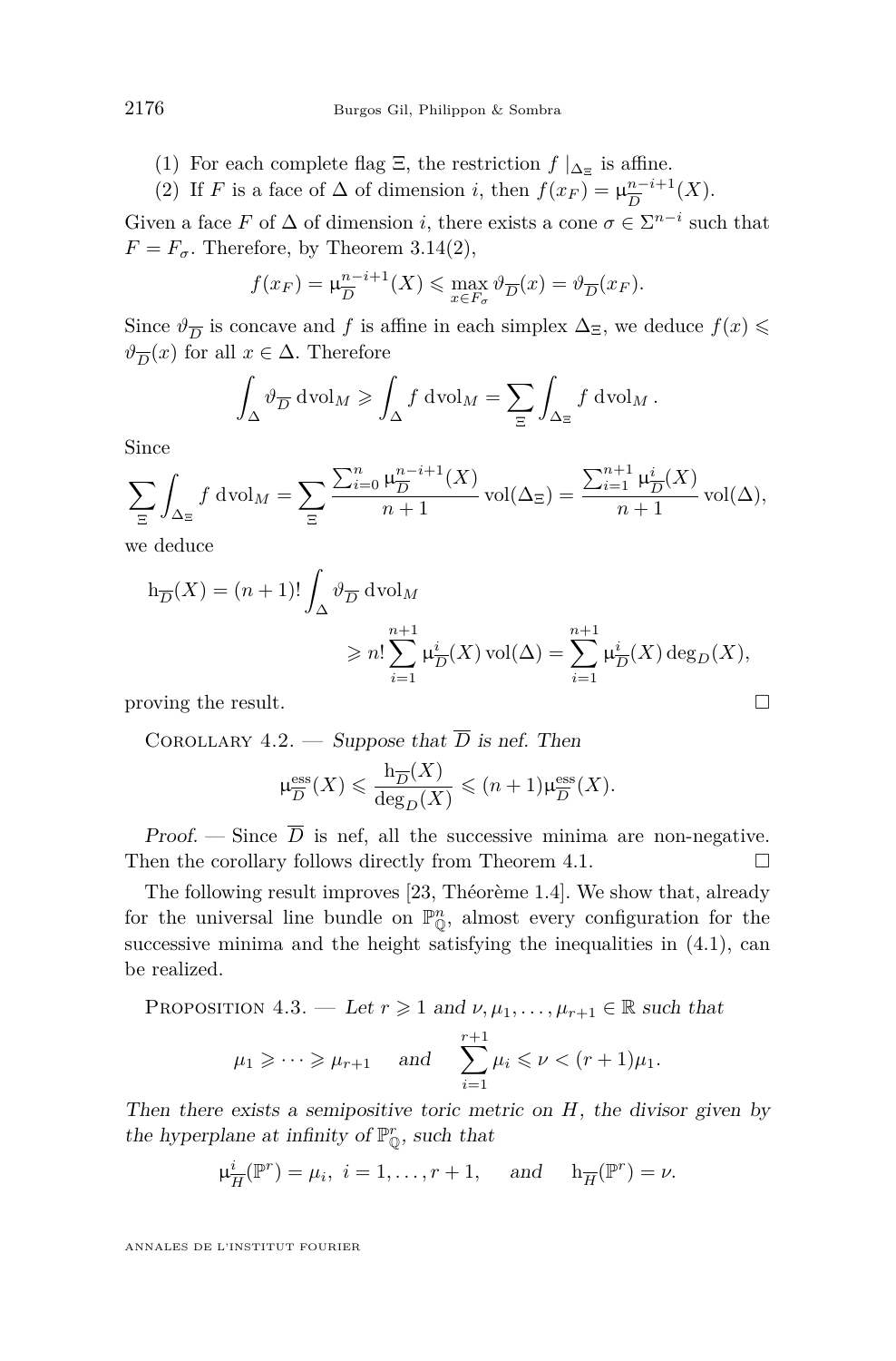<span id="page-33-0"></span>Proof. — Let  $e_1, \ldots, e_r$  be the standard basis of  $\mathbb{R}^r$  and  $\Delta^r$  = conv $(0, e_1, \ldots, e_r)$  the standard simplex of  $\mathbb{R}^r$ . For  $0 \leq t < 1$  consider the function  $\theta_t: \Delta^r \to \mathbb{R}$  defined as the smallest concave function on  $\Delta^r$ such that

$$
\theta_t(x) = \begin{cases} \mu_1 & \text{for } x \in t\Delta^r, \\ \mu_i & \text{for } x = e_{i-1} \text{ and } i = 2, \dots, r+1. \end{cases}
$$

Then the integral  $\int_{\Delta^r} \theta_t \, dx$  varies continuously in the interval

$$
\left[\frac{1}{(r+1)!} \sum_{i=1}^{r+1} \mu_i, \frac{1}{r!} \mu_1\right).
$$

In particular, there exists *t* such that the corresponding integral gives  $\frac{\nu}{(r+1)!}$ . Consider the semipositive toric metric  $(\Vert \cdot \Vert_v)_v$  on *H* given by, for  $v = \infty$ , the toric metric associated to  $\theta_t$  and, for  $v \neq \infty$ , the canonical metric. A straightforward calculation shows that this metric satisfies the required conditions.  $\Box$ 

For the right hand inequality in Theorem [4.1,](#page-31-0) we can relax the hypothesis of semipositivity of the metrized R-divisor, by replacing the height by the arithmetic volume or the *χ*-arithmetic volume of the divisor. In our present toric setting, the obtained lower bound of the essential minimum in terms of the *χ*-arithmetic volume extends [\[13,](#page-52-0) Lemme 5.1] to arbitrary global fields and metrized R-divisors.

PROPOSITION 4.4. — Let X be a proper toric variety over  $K$  of dimension *n* and  $\overline{D}$  a toric metrized  $\mathbb{R}$ -divisor on *X* such that *D* is big. Then

(4.2) 
$$
\mu_{\overline{D}}^{\text{ess}}(X) \geqslant \frac{\widehat{\text{vol}}_{\chi}(\overline{D})}{(n+1)\,\text{vol}(D)}.
$$

If  $\overline{D}$  is pseudo-effective, then

(4.3) 
$$
\mu_{\overline{D}}^{\text{ess}}(X) \geqslant \frac{\text{vol}(\overline{D})}{(n+1)\,\text{vol}(D)}.
$$

*Proof.* — For short write  $\Delta = \Delta_D$ . We first prove (4.2). By Corollary [3.9,](#page-25-0)  $\mu_{\overline{D}}^{\text{ess}}$  $\frac{\text{ess}}{D}(X)$  ≥  $\vartheta$ <sub>*D*</sub>(*x*) for all *x* ∈ ∆. Therefore, using the formula for the *χ*-arithmetic volume of a toric metrized R-divisor in [\[10,](#page-52-0) Theorem 1] and the classical formula for the volume of a toric variety with respect to a toric divisor, we have

(4.4) 
$$
\widehat{\text{vol}}_{\chi}(\overline{D}) = (n+1)! \int_{\Delta} \vartheta_{\overline{D}} \, \text{dvol}_M \leq (n+1)! \int_{\Delta} \mu_{\overline{D}}^{\text{ess}}(X) \, \text{dvol}_M
$$

$$
= (n+1) \mu_{\overline{D}}^{\text{ess}}(X) n! \text{vol}(\Delta) = (n+1) \mu_{\overline{D}}^{\text{ess}}(X) \text{vol}(D),
$$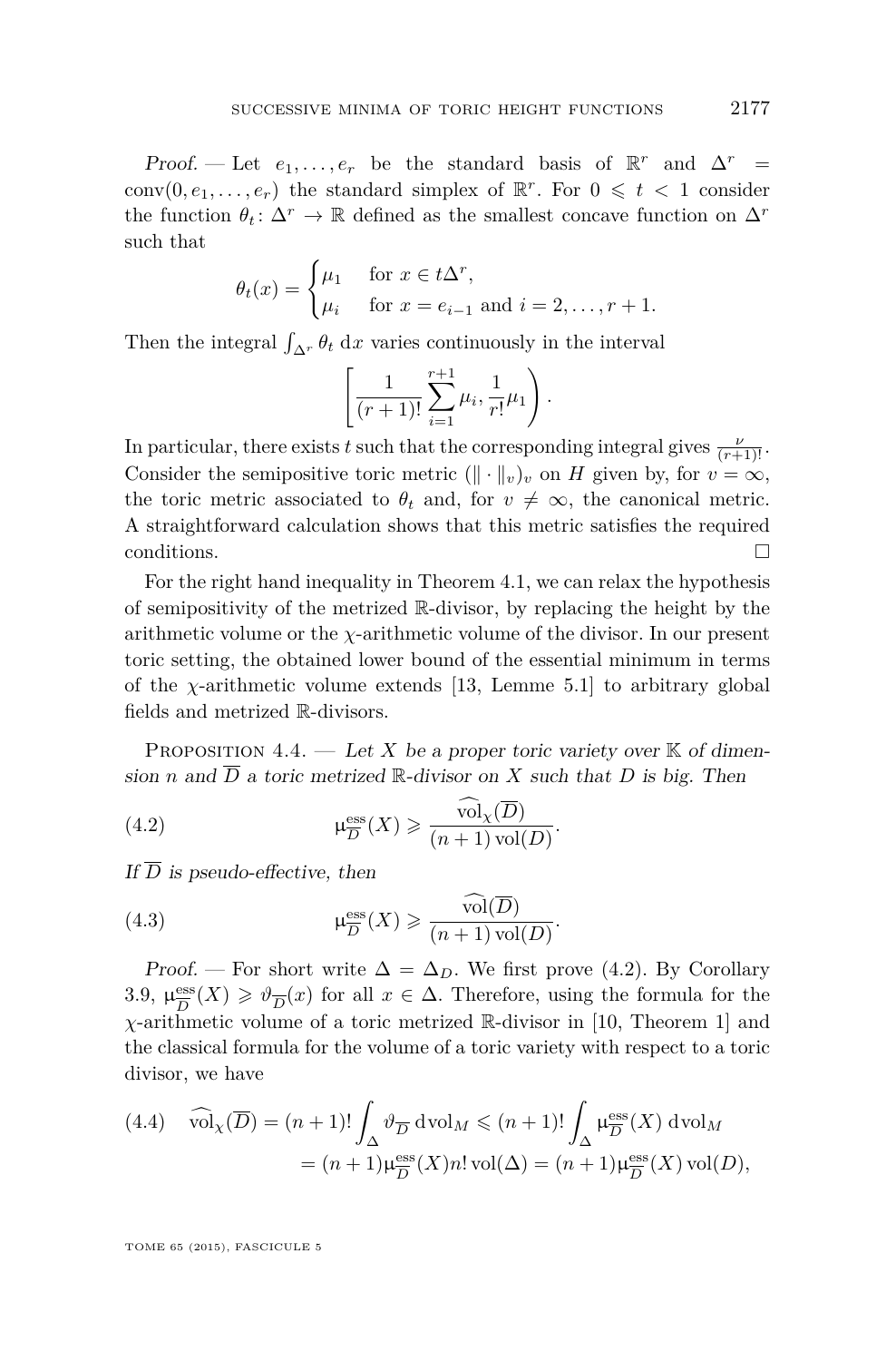<span id="page-34-0"></span>Since *D* is big, we have that  $vol(D) > 0$ , and the inequality follows.

By Corollary [3.10\(1\)](#page-25-0), if  $\overline{D}$  is pseudo-effective then  $\mu_{\overline{D}}^{\text{ess}}(X) \ge$  $\max(0, \vartheta_{\overline{D}}(x))$  for all  $x \in \Delta$ . The inequality [\(4.3\)](#page-33-0) follows similarly because, by using [\[10,](#page-52-0) Theorem 1] and Corollary [3.10\(1\)](#page-25-0),

(4.5) 
$$
\widehat{\text{vol}}(\overline{D}) = (n+1)! \int_{\Delta} \max(0, \vartheta_{\overline{D}}) \text{ dvol}_M
$$
  
 $\leq (n+1)! \int_{\Delta} \mu_{\overline{D}}^{\text{ess}}(X) \text{ dvol}_M = (n+1) \mu_{\overline{D}}^{\text{ess}}(X) \text{ vol}(D).$ 

Now we will characterize when equality occurs in the lower bounds in Proposition [4.4.](#page-33-0) First we need a technical lemma.

LEMMA 4.5. — Let  $\Psi: N_{\mathbb{R}} \to \mathbb{R}$  be a conic function such that  $stab(\Psi)$ has nonempty interior, and  $f: N_{\mathbb{R}} \to \mathbb{R}$  a continuous function such that  $|f - \Psi|$  is bounded. Let  $u_0 \in N_{\mathbb{R}}$  and  $\gamma \in \mathbb{R}$ . The following conditions are equivalent:

(1) 
$$
f^{\vee}(x) = \langle x, u_0 \rangle + \gamma
$$
 for all  $x \in \text{stab}(\Psi)$ ;

- (2) conc $(f)(u) = \text{conc}(\Psi)(u u_0) \gamma$  for all  $u \in N_{\mathbb{R}}$ ;
- (3)  $f(u_0) = -\gamma$  and  $f(u) \leqslant \text{conc}(\Psi)(u u_0) \gamma$  for all  $u \in N_{\mathbb{R}}$ .

Proof. — Set  $\Delta = \text{stab}(\Psi)$ , which is a convex subset of  $M_{\mathbb{R}}$  and agrees with stab( $f$ ) by the hypothesis  $|f - \Psi|$  bounded.

 $(1) \Rightarrow (2)$ : the function f is asymptotically conic in the sense of [\[10,](#page-52-0) Definition A.3]. Hence stab(conc(*f*)) = stab(*f*) =  $\Delta$  and conc(*f*) =  $f^{\vee\vee}$ . Thus

(4.6) 
$$
\operatorname{conc}(f)(u) = (f^{\vee})^{\vee} = \inf_{x \in \Delta} \langle x, u - u_0 \rangle - \gamma.
$$

Analogously

$$
\text{conc}(\Psi)(u) = (\Psi^{\vee})^{\vee} = \inf_{x \in \Delta} \langle x, u \rangle.
$$

Thus, the right hand side of (4.6) agrees with conc( $\Psi$ )( $u - u_0$ ) –  $\gamma$ .

(2)  $\Rightarrow$  (1): This follows from the fact that  $f^{\vee} = \text{conc}(f)^{\vee}$ 

 $(1) \Rightarrow (3)$ : Since, for any function with non empty stability set,

$$
(4.7) \t f(u) \leqslant \text{conc}(f)(u)
$$

the bound for  $f(u)$  follows from the implication  $(1) \Rightarrow (2)$ . Thus we only have to show that  $f(u_0) = -\gamma$ .

By equations (4.6) and (4.7), we have  $f(u_0) \leq -\gamma$ . Thus assume that  $f(u_0) = -\gamma - \varepsilon$  for some  $\varepsilon > 0$ .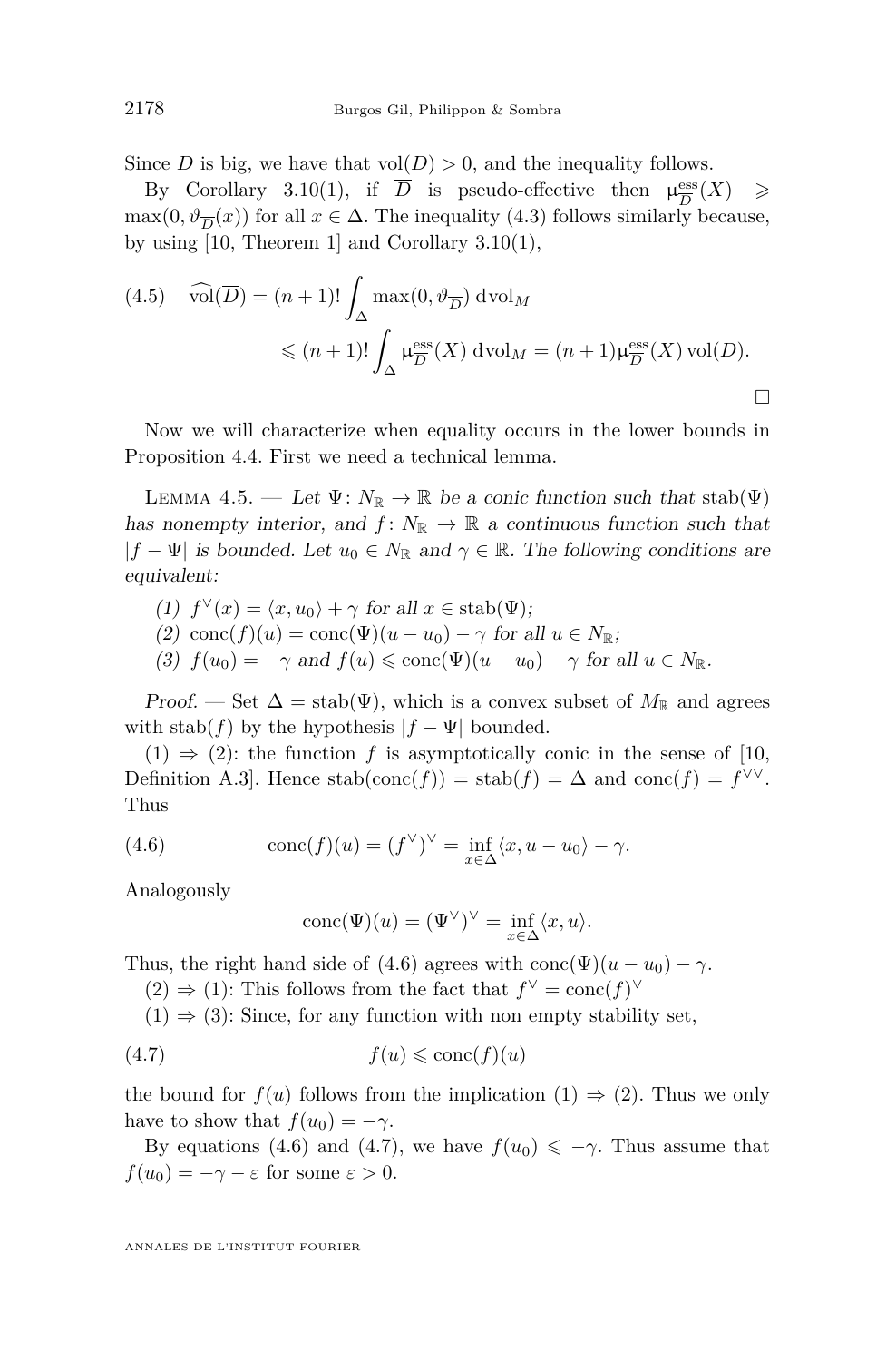<span id="page-35-0"></span>Let  $x_0$  be a point in the interior of  $\Delta$  and choose a norm  $\|\cdot\|$  on  $N_{\mathbb{R}}$ . By [\(4.6\)](#page-34-0) and [\(4.7\)](#page-34-0), and using that  $x_0$  belongs to the interior of  $\Delta$ , we deduce that there exists  $K > 0$  such that for all  $u \in N_{\mathbb{R}}$ 

$$
(4.8) \quad f(u) - \langle x_0, u - u_0 \rangle \leq \inf_{x \in \Delta} \langle x - x_0, u - u_0 \rangle - \gamma \leq -K \|u - u_0\| - \gamma.
$$

By the continuity of *f* there is  $\eta > 0$  such that, if  $||u - u_0|| \leq \eta$  then

$$
f(u) - \langle x_0, u - u_0 \rangle \leqslant -\gamma - \varepsilon/2.
$$

By the inequality (4.8), if  $||u - u_0|| \ge \eta$ , then  $f(u) - \langle x_0, u - u_0 \rangle \le -\gamma - \eta K$ . Put  $s = \min(\varepsilon/2, \eta K) > 0$ . Hence

$$
f(u) \leqslant \langle x_0, u - u_0 \rangle - \gamma - s
$$

for all  $u \in N_{\mathbb{R}}$ . Thus

$$
f^{\vee}(x_0) = \inf_{u \in N_{\mathbb{R}}} \langle x_0, u \rangle - f(u)
$$
  
\n
$$
\geq \inf_{u \in N_{\mathbb{R}}} \langle x_0, u \rangle - \langle x_0, u - u_0 \rangle + \gamma + s = \langle x_0, u_0 \rangle + \gamma + s,
$$

contradicting [\(1\)](#page-34-0). Therefore  $f(u_0) = -\gamma$  finishing the proof of [\(3\)](#page-34-0).

 $(3) \Rightarrow (1)$  $(3) \Rightarrow (1)$  $(3) \Rightarrow (1)$ : let  $x \in \Delta$ . We have that

$$
f^{\vee}(x) = \inf_{u \in N_{\mathbb{R}}} \langle x, u \rangle - f(u).
$$

Hence, the inequality in [\(3\)](#page-34-0) implies that  $f^{\vee}(x) \geq \langle x, u_0 \rangle + \gamma$  and, on the other hand,  $f^{\vee}(x) \leq \langle x, u_0 \rangle - f(u_0) = \langle x, u_0 \rangle + \gamma$ , which implies the statement.  $\Box$ 

Recall that  $H_{\mathbb{F}} \subset \bigoplus_{w \in \mathfrak{M}_{\mathbb{F}}} N_{\mathbb{R}}$  is the hyperplane defined in [\(2.6\)](#page-10-0).

PROPOSITION 4.6. — Let *X* be a proper toric variety over  $K$  of dimension *n* and  $\overline{D}$  a toric metrized R-divisor on *X* such that *D* is big.

(1) The equality

$$
\mu_{\overline{D}}^{\text{ess}}(X) = \frac{\text{vol}_{\chi}(\overline{D})}{(n+1)\,\text{vol}(D)}
$$

holds if and only if there exist real numbers  $(\gamma_v)_v \in \bigoplus_{v \in \mathfrak{M}_{\mathbb{K}}} \mathbb{R}$ , and vectors  $(u_v)_v \in H_{\mathbb{K}} \subset \bigoplus_{v \in \mathfrak{M}_{\mathbb{K}}} N_{\mathbb{R}}$ , indexed by the set of places of K, such that

(a)  $\psi_{\overline{D}_v}(u_v) = -\gamma_v$ , for all  $v \in \mathfrak{M}_{\mathbb{K}}$  and

 $(b)$   $\psi_{\overline{D},v}(u) \leqslant \text{conc}(\Psi_D)(u - u_v) - \gamma_v$  for all  $v \in \mathfrak{M}_{\mathbb{K}}$ .

(2) If  $\overline{D}$  is big, then the equality

$$
\mu_{\overline{D}}^{\text{ess}}(X) = \frac{\text{vol}(\overline{D})}{(n+1)\,\text{vol}(D)}
$$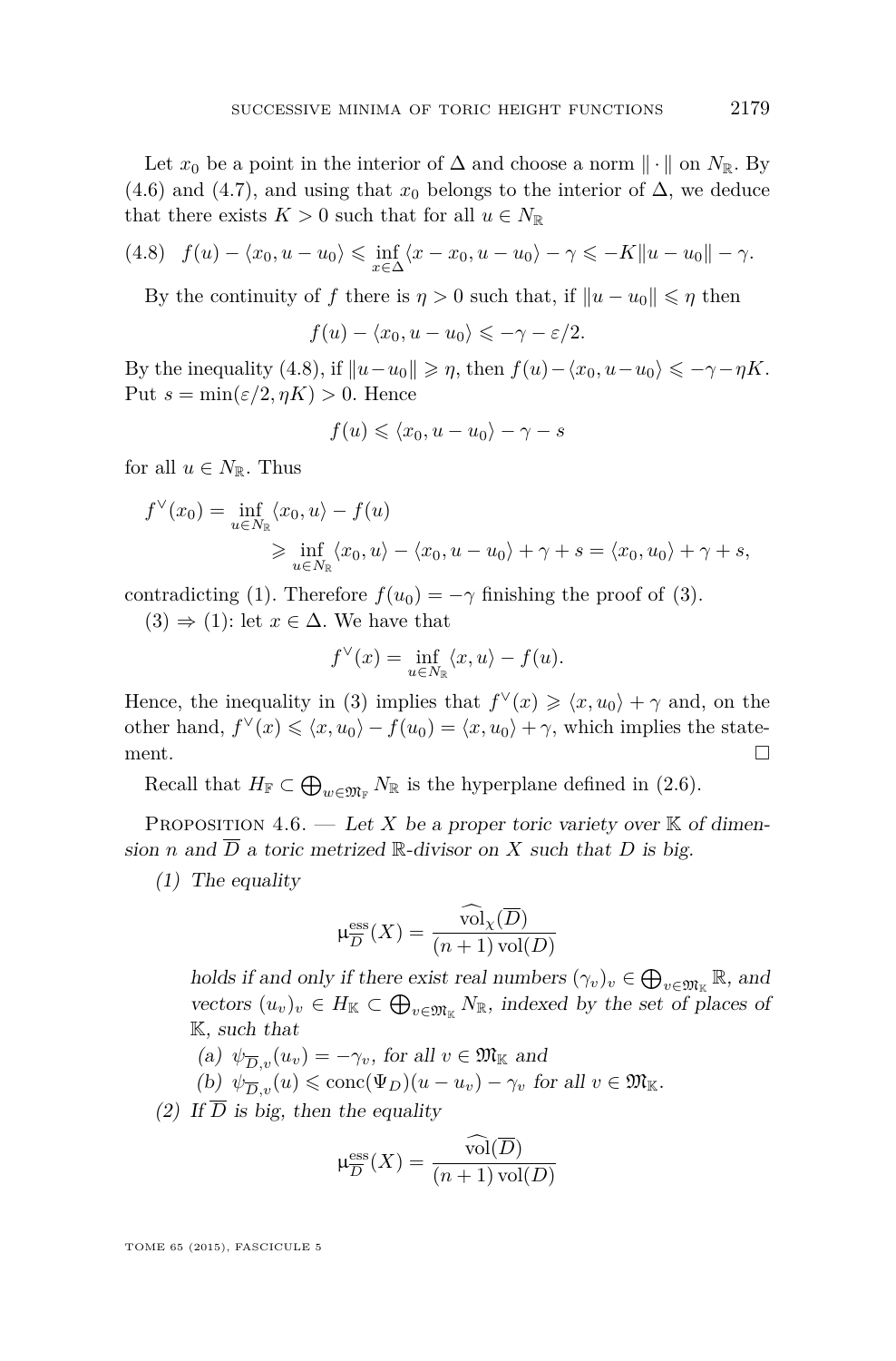<span id="page-36-0"></span>holds if and only if there exist  $(\gamma_v)_v \in \bigoplus_{v \in \mathfrak{M}_{\mathbb{K}}} \mathbb{R}$  and  $(u_v)_v \in H_{\mathbb{K}} \subset$  $\bigoplus_{v \in \mathfrak{M}_{\mathbb{K}}} N_{\mathbb{R}}$  such that (a)  $\sum_{v} n_v \gamma_v > 0$ , (b)  $\psi_{\overline{D},v}(u_v) = -\gamma_v$ , for all  $v \in \mathfrak{M}_{\mathbb{K}}$  and  $(c)$   $\psi_{\overline{D},v}(u) \leqslant \text{conc}(\Psi_D)(u - u_v) - \gamma_v$  for all  $v \in \mathfrak{M}_{\mathbb{K}}$ .

Proof. — For short we write  $\Delta = \Delta_D$ . We first prove [\(1\)](#page-35-0). By [\(4.4\)](#page-33-0), the equality for the essential minimum holds if and only if, for all  $x \in \Delta$ ,

(4.9) 
$$
\vartheta_{\overline{D}}(x) = \mu_{\overline{D}}^{\text{ess}}(X).
$$

Since  $\vartheta_{\overline{D}} = \sum_{v} n_v \vartheta_{\overline{D},v}$ , the functions  $\vartheta_{\overline{D},v}$  are concave and the weights  $n_v$ are positive, it follows that all the functions  $\vartheta_{\overline{D},v}$  are affine and their linear parts add to zero. Hence, (4.9) holds if and only if there exists a collection of real numbers  $\{\gamma_v\}_v$ , with  $\gamma_v = 0$  for all but a finite number of *v* and  $(u_v)_v \in H_{\mathbb{K}}$  such that, for all  $x \in \Delta$ ,

(4.10) 
$$
\vartheta_{\overline{D},v}(x) = \langle u_v, x \rangle + \gamma_v.
$$

By [\[10,](#page-52-0) Proposition 4.16(1)], the functions  $|\psi_{\overline{D},v}-\Psi_D|$  are bounded. Therefore, Lemma [4.5](#page-34-0) implies that (4.10) is equivalent to the conditions [\(1a\)](#page-35-0) and [\(1b\)](#page-35-0), since  $\mu_{\overline{D}}^{\text{ess}}$  $\frac{\text{ess}}{D}(X) = \vartheta_{\overline{D}} = \sum_{v} n_v \gamma_v.$ 

The proof of [\(2\)](#page-35-0) is similar, but using equation [\(4.5\)](#page-34-0) and observing that Corollary [3.10\(2\)](#page-25-0) implies the extra condition (2a).

Proposition [4.6](#page-35-0) also gives a criterion for when the right inequality in Theorem [4.1](#page-31-0) is an equality.

COROLLARY 4.7. — Let *X* be a proper toric variety over  $K$  of dimension *n* and  $\overline{D}$  a semipositive toric metrized R-divisor on *X* such that *D* is big. Then the equality

$$
\frac{\mathrm{h}_{\overline{D}}(X)}{\deg_D(X)} = (n+1)\mu_{\overline{D}}^{\mathrm{ess}}(X)
$$

holds if and only if there exist  $(\gamma_v)_v \in \bigoplus_{v \in \mathfrak{M}_{\mathbb{K}}} \mathbb{R}$  and  $(u_v)_v \in H_{\mathbb{K}} \subset$  $\bigoplus_{v \in \mathfrak{M}_{\mathbb{K}}} N_{\mathbb{R}}$  such that, for  $v \in \mathfrak{M}_{\mathbb{K}}$ ,

$$
\psi_{\overline{D},v}(u) = \Psi_D(u - u_v) - \gamma_v \quad \text{ for all } u \in N_{\mathbb{R}}.
$$

*Proof.* — Since *D* is assumed to be semipositive, we have that  $h_{\overline{D}}(X) =$  $\widehat{\text{vol}_X}(\overline{D})$  and all the functions  $\psi_{\overline{D}_y}$  are concave. Thus the corollary follows from Proposition [4.6\(1\)](#page-35-0) and Lemma [4.5.](#page-34-0)

Remark 4.8. — If a metrized R-divisor  $\overline{D} = (D, (\|\cdot\|_v)_{v \in \mathfrak{M}_{\mathbb{K}}} )$  satisfies the equivalent conditions of Corollary 4.7, then its metric is very close to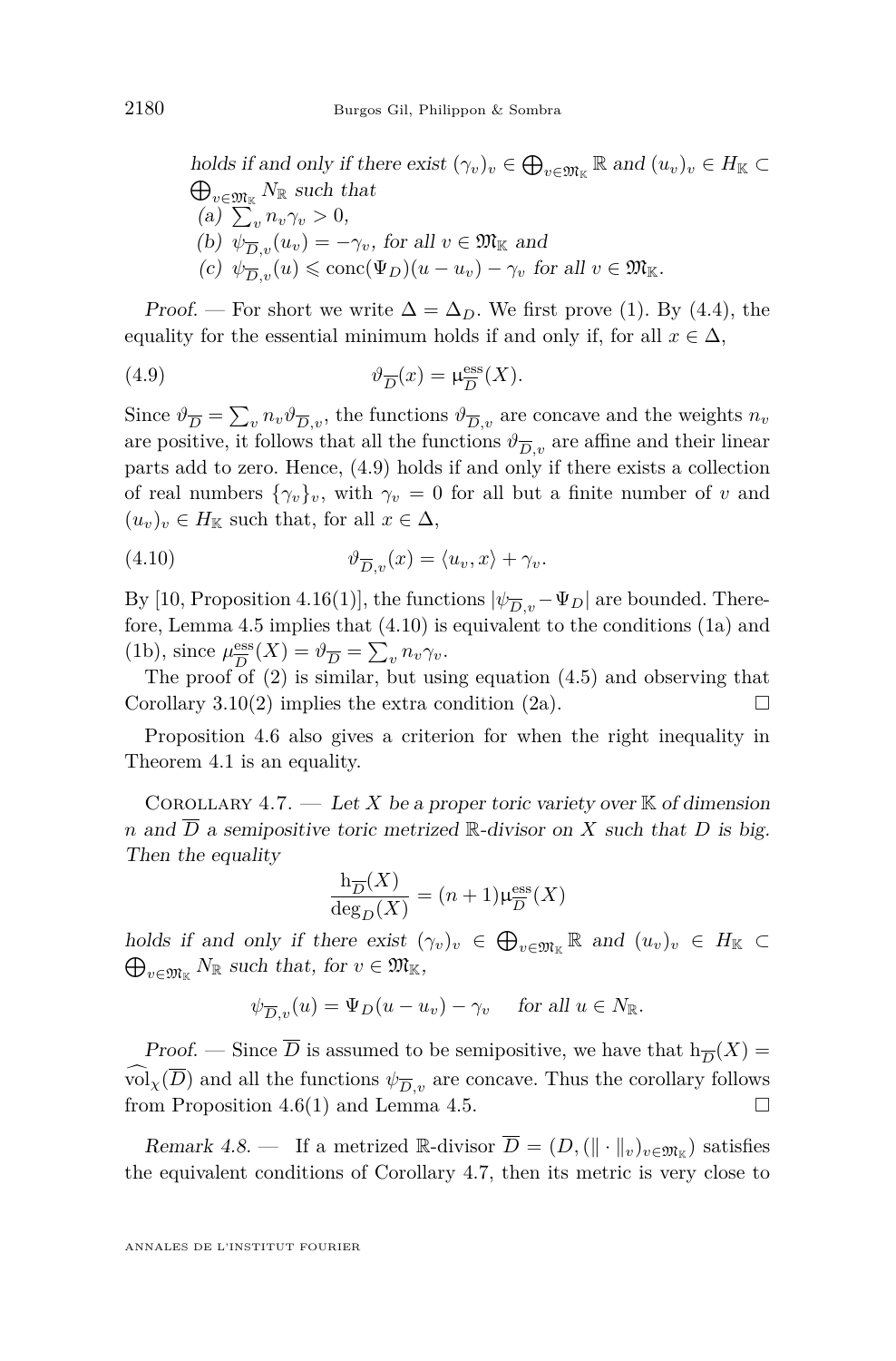$$
\|\cdot\|_v = \mathrm{e}^{-\gamma_v} t^* \|\cdot\|_{\mathrm{can},v}.
$$

#### **5. Examples**

<span id="page-37-0"></span>The previous results allow us to compute the successive minima of several examples. The difficulty of the computations increases with the number of places where the metric differs from the canonical one. The following subsections are ordered increasingly according to this level of difficulty.

#### **5.1. Canonical metric**

As a first example, we show that the essential minimum of a toric variety with respect to a pseudo-effective toric R-divisor equipped with the canonical metric at all the places as in Example [3.5,](#page-20-0) is zero.

PROPOSITION  $5.1.$  — Let X be a proper toric variety over K of dimension *n* and  $\overline{D}$  a toric metrized R-divisor with the canonical metric. Then

$$
\mu_{\overline{D}}^{\text{ess}}(X) = \begin{cases} 0 & \text{if } D \text{ is pseudo-effective,} \\ -\infty & \text{otherwise.} \end{cases}
$$

Moreover, if *D* is nef, then  $\mu_{\overline{j}}^i$  $\frac{i}{D}(X) = 0$  for  $i = 1, ..., n + 1$ .

Proof. — Since the metric of  $\overline{D}$  is the canonical one, we have that, for all  $v \in \mathfrak{M}_{\mathbb{K}}$ , the local roof function  $\vartheta_{\overline{D},v}$  is zero on  $\Delta_D$ , and so the global roof function  $\vartheta_{\overline{D}}$  is also zero on  $\Delta_D$ . The result then follows from Corollary [3.9,](#page-25-0) since  $\Delta_D \neq \emptyset$  if and only if *D* is pseudo-effective.

If *D* is nef, the result about the successive minima follows similarly from Theorem [3.14\(2\)](#page-28-0).  $\Box$ 

#### **5.2. Weighted** *L p* **-metrics on toric varieties.**

In the next three subsections we consider the case when only one metric (the Archimedean one in Q) differs from the canonical one. This will allow us to use Corollary [3.11\(2\)](#page-26-0).

We introduce a general family of Archimedean metrics on toric varieties. To this end, let *X* be a proper toric variety of dimension *n* over Q, with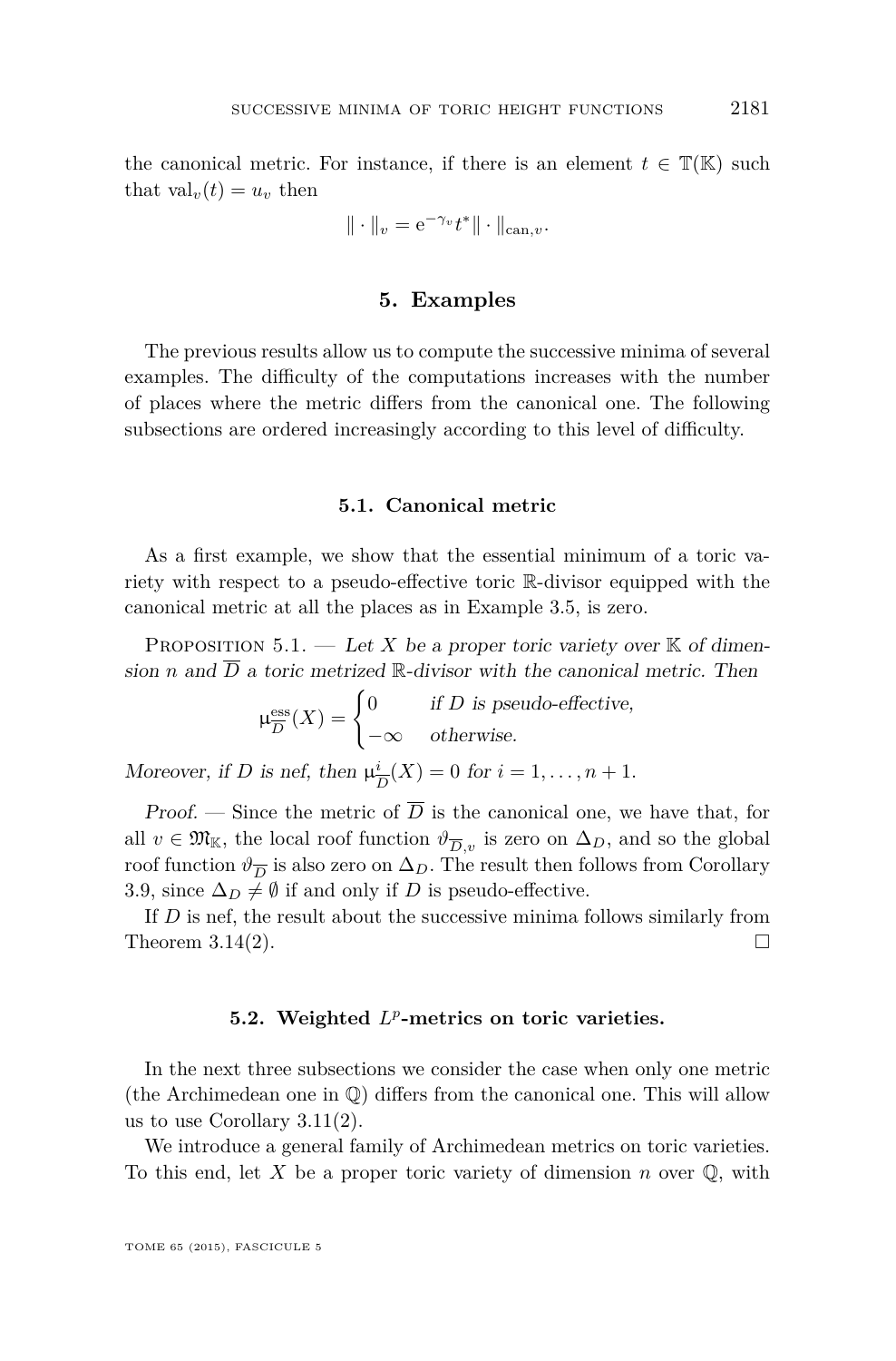<span id="page-38-0"></span>fan  $\Sigma$ , *D* a nef toric divisor on *X* and  $\Delta = \Delta_D$  the polytope associated to *D*. The support function associated to *D* is the support function of  $\Delta$ . It is given, for  $u \in N_{\mathbb{R}}$ , by

(5.1) 
$$
\Psi(u) = \min_{m \in \Delta \cap M} \langle m, u \rangle = \min_{m \in \mathcal{F}(\Delta)^0} \langle m, u \rangle.
$$

Let  $\alpha = (\alpha_m)_{m \in M \cap \Delta}$  be a collection of non-negative real numbers such that, if *m* is a vertex of  $\Delta$ , then  $\alpha_m > 0$ . Let  $\Lambda > 0$  be a real number. We consider the metric on  $\mathcal{O}(D)$  over  $X_0(\mathbb{C})$  given, for  $p \in X_0(\mathbb{C})$ , by

$$
||s_D(p)||_{\Lambda,\alpha} = \left(\sum_{m \in \Delta \cap M} \alpha_m |\chi^m(p)|^{\Lambda}\right)^{\frac{-1}{\Lambda}}
$$

*.*

The function associated to this metric,  $\psi_{\Lambda,\alpha} : N_{\mathbb{R}} \to \mathbb{R}$ , is given by

$$
\psi_{\Lambda,\alpha}(u) = \frac{-1}{\Lambda} \log \bigg( \sum_{m \in \Delta \cap M} \alpha_m e^{-\Lambda \langle m, u \rangle} \bigg).
$$

PROPOSITION 5.2. — The function  $\psi_{\Lambda,\alpha}$  is concave and  $|\psi_{\Lambda,\alpha} - \Psi|$  is bounded. Therefore, the metric  $\|\cdot\|_{\Lambda,\alpha}$  extends to a continuous semipositive metric on  $\mathcal{O}(D)$  over  $X(\mathbb{C})$ .

Proof. — Each function  $\alpha_m e^{-\Lambda \langle m, u \rangle}$  is log-convex. Since sums of log-convex functions are log-convex [\[8,](#page-52-0) § 3.5.2], we deduce that  $\psi_{\Lambda,\alpha}$  is concave.

For the second statement we first observe that

$$
\min_{m \in \mathcal{F}(\Delta)^0} \alpha_m \max_{m \in \mathcal{F}(\Delta)^0} e^{-\Lambda \langle m, u \rangle} \leq \sum_{m \in \Delta \cap M} \alpha_m e^{-\Lambda \langle m, u \rangle}
$$
  

$$
\leq \#(\Delta \cap M) \max_{m \in \Delta \cap M} \alpha_m \max_{m \in \Delta \cap M} e^{-\Lambda \langle m, u \rangle}.
$$

Using the equality (5.1), we deduce that  $|\psi_{\Lambda,\alpha}-\Psi|$  is bounded.

The last statement follows then from [\[11,](#page-52-0) Theorem 4.8.1].  $\Box$ 

Let  $\overline{D}$  be the metrized divisor given by *D*, the metric  $\|\cdot\|_{\Lambda,\alpha}$  at the Archimedean place and the canonical metric at the non-Archimedean places. Hence, the adelic family of functions associated to *D* is given by  $\psi_{\Lambda,\alpha}$  at the Archimedean place and by  $\Psi$  at the non-Archimedean places.

Example 5.3. — When  $\Delta$  is the standard simplex, the toric variety is the projective space and the divisor is the hyperplane at infinity. When  $\Lambda = 2$  and  $\alpha_m = 1$  for all  $m \in \Delta \cap M = \mathcal{F}(\Delta)^0$  we recover the Fubini-Study metric. When  $\Lambda = 2$  and  $\alpha_m$  are arbitrary positive numbers, we recover the case of the weighted Fubini-Study metric as in [\[10,](#page-52-0) Example 6.5. For general  $\Lambda$  we obtain weighted versions of the  $L^p$  metric.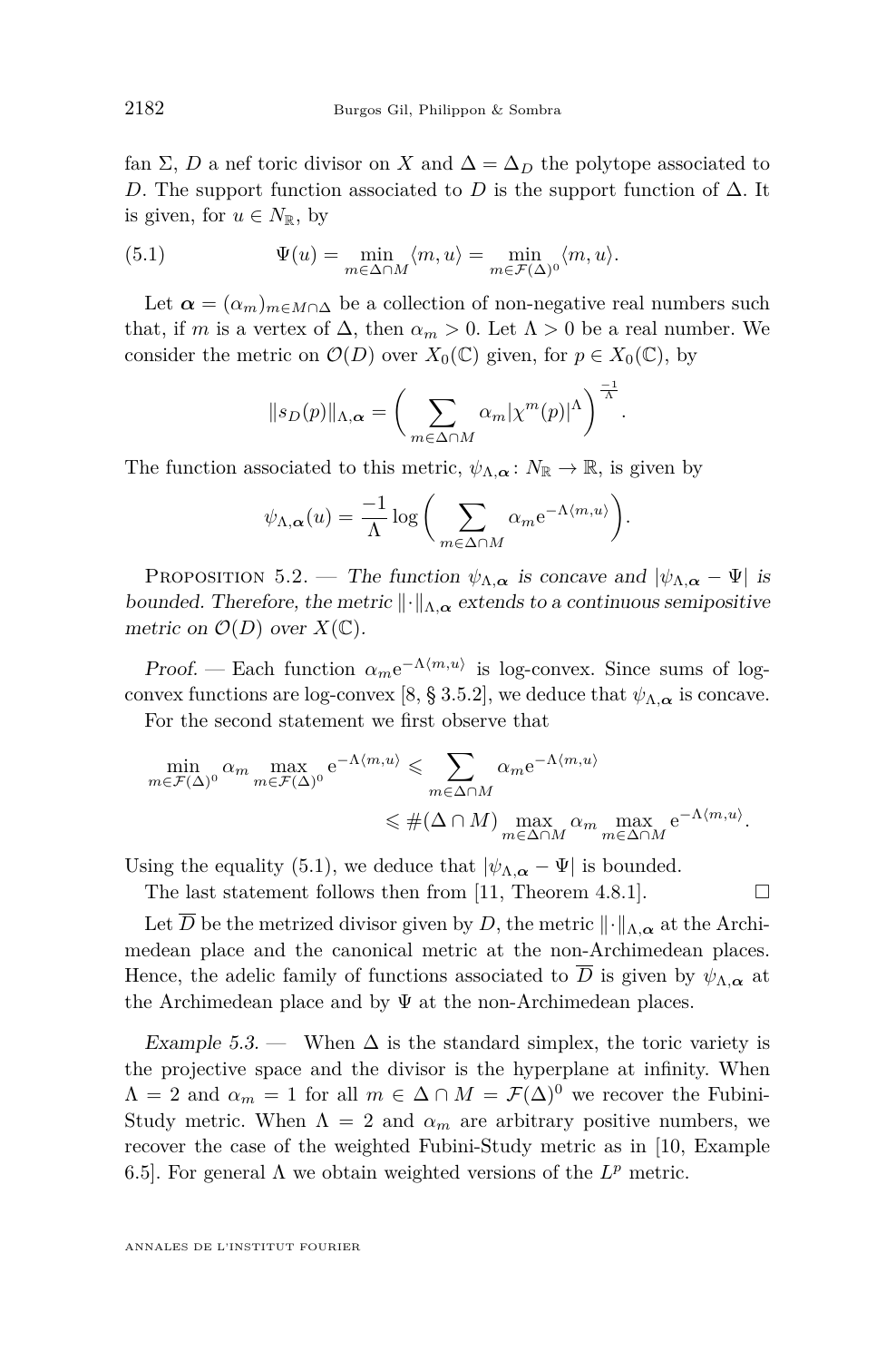<span id="page-39-0"></span>Thus the metrics we are considering in this section are the natural generalization to arbitrary proper toric varieties over Q of the weighted Fubini-Study metric and weighted  $L^p$ -metric. In fact, they are the inverse images of the weighted Fubini-Study and weighted *L p* -metrics on the projective space by a suitable toric morphism.

We first compute the absolute minima of the orbits of *X*.

PROPOSITION 5.4. — Let  $\sigma \in \Sigma$  and  $F_{\sigma} \subset \Delta$  the corresponding face. Then

$$
\mu^{\rm abs}(O(\sigma)) = \frac{1}{\Lambda} \log \Big( \sum_{m \in F_{\sigma} \cap M} \alpha_m \Big).
$$

Proof. — Let  $N(\sigma) = N/(\mathbb{R}\sigma \cap N)$  and  $M(\sigma) \subset M$  be the dual lattice. Choose  $m_0 \in F_\sigma \cap M$ . The divisor  $D' = D + \text{div}(\chi^{m_0})$  intersects properly the closure of the orbit  $V(\sigma) = \overline{O(\sigma)}$ . The polytope of  $D'|_{V(\sigma)}$  is  $F_{\sigma} - m_0 \subset M(\sigma)_{\mathbb{R}}$ . The metric of *D* induces a metric on  $D'|_{V(\sigma)}$ . By [\[11,](#page-52-0) Corollary 4.3.18] at every non-Archimedean place the induced metric is the canonical metric. Let  $\pi_{\sigma}: N_{\mathbb{R}} \to N(\sigma)_{\mathbb{R}}$  be the projection. By [\[11,](#page-52-0) Proposition 4.8.9], the function associated to the metric on the Archimedean place is given, for  $v \in N(\sigma)_{\mathbb{R}}$ , by

$$
\psi(v) = \sup_{u \in \pi_{\sigma}^{-1}(v)} \frac{-1}{\Lambda} \log \bigg( \sum_{m \in \Delta \cap M} \alpha_m e^{-\Lambda(m - m_0, u)} \bigg).
$$

Fix  $v \in M(\sigma)_{\mathbb{R}}$  and  $u \in \pi_{\sigma}^{-1}(v)$ . If  $m \in F_{\sigma}$ , then  $\langle m - m_0, u \rangle$  does not depend on the choice of *u* and agrees with  $\langle m - m_0, v \rangle$ , when we consider  $m - m_0 \in M(\sigma)$ . If  $m \notin F_{\sigma}$ , we choose  $u_0$  in the relative interior of  $\sigma$ . Then

$$
\lim_{\lambda \to \infty} \langle m - m_0, u + \lambda u_0 \rangle = \infty.
$$

Hence, we deduce

$$
\psi(v) = \frac{-1}{\Lambda} \log \bigg( \sum_{m \in F_{\sigma} \cap M} \alpha_m e^{-\Lambda \langle m - m_0, v \rangle} \bigg).
$$

By Corollary [3.11,](#page-26-0)

$$
\mu^{\rm abs}(O(\sigma)) = -\psi(0) = \frac{1}{\Lambda} \log \bigg( \sum_{m \in F_{\sigma} \cap M} \alpha_m \bigg).
$$

We can compute now the successive minima of X with respect to  $\overline{D}$ . THEOREM 5.5. — Let notation be as above. Then, for  $i = 1, \ldots, n + 1$ ,

$$
\mu_{\overline{D}}^i(X) = \min_{\sigma \in \Sigma^{i-1}} \frac{1}{\Lambda} \log \Big( \sum_{m \in F_{\sigma} \cap M} \alpha_m \Big).
$$

TOME 65 (2015), FASCICULE 5

 $\Box$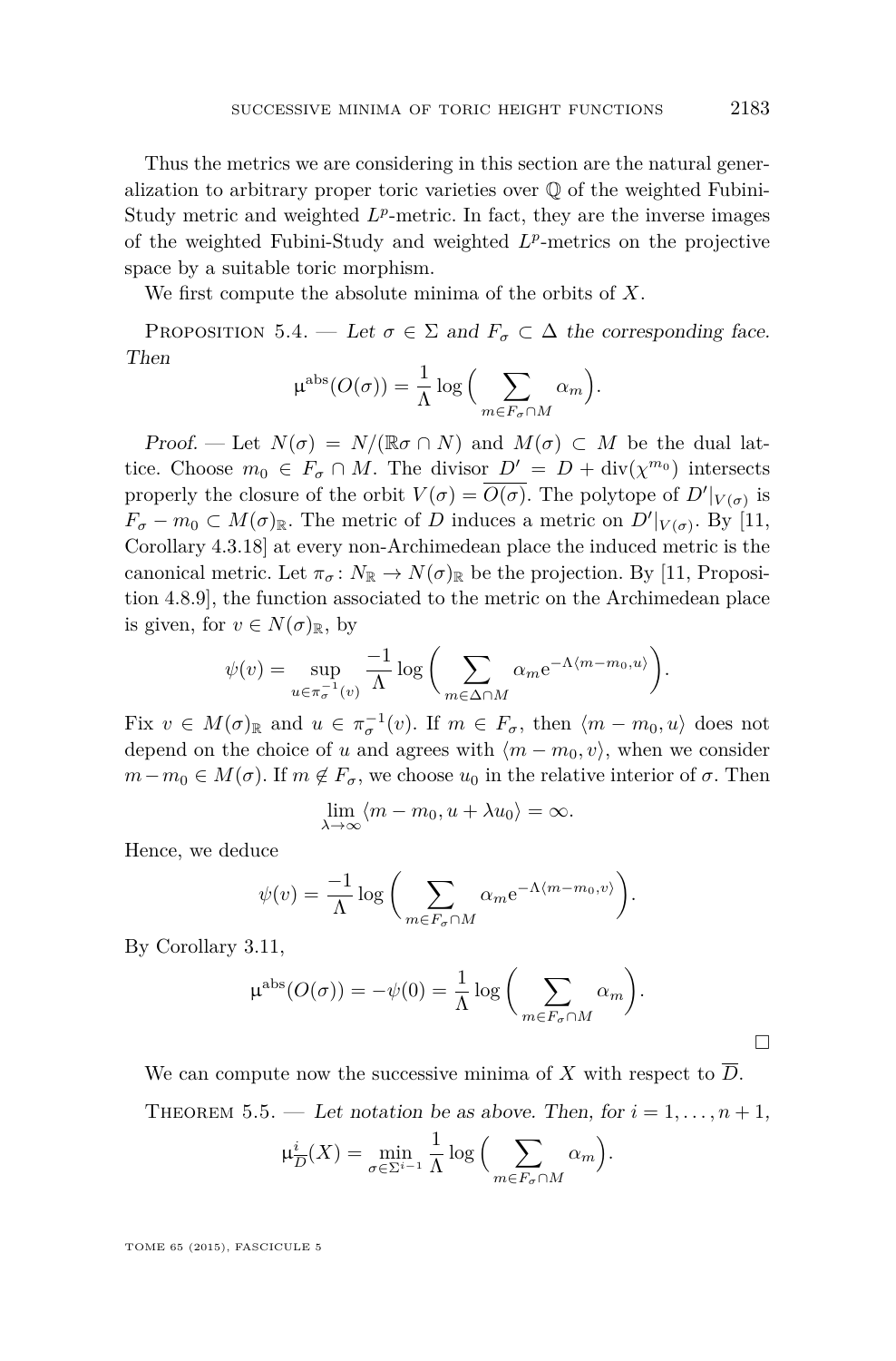<span id="page-40-0"></span>If furthermore *D* is ample, then

$$
\mu_{\overline{D}}^i(X) = \min_{F \in \mathcal{F}(\Delta)^{n-i+1}} \frac{1}{\Lambda} \log \Big( \sum_{m \in F \cap M} \alpha_m \Big).
$$

Proof. — The first part follows directly from Proposition [5.4,](#page-39-0) Lemma [3.8\(2\)](#page-24-0) and the observation that, if  $\sigma \subset \tau$ , then  $F_{\tau} \subset F_{\sigma}$ . The second statement follows from the first and the fact that, when *D* is ample, the correspondence between cones of  $\Sigma$  and faces of  $\Delta$  gives a bijection between cones of dimension  $i - 1$  and faces of dimension  $n - i - 1$ .

The example below and those in § [5.5](#page-46-0) and [5.6](#page-49-0) share a common setting that we summarize here.

Setting  $5.6$ . — Let  $K$  be a global field,  $\mathbb{P}^r$  the projective space of dimension  $r$  over  $K$  and  $H$  the divisor corresponding to the hyperplane at infinity. Then  $\mathbb{P}^r$  is a toric variety and  $H$  is an ample toric divisor.

Let  $e_1, \ldots, e_r$  be the standard basis of  $(\mathbb{R}^r)^{\vee} = \mathbb{R}^r$  and set also  $e_0 = 0$ . The polytope associated to  $H$  is the standard simplex of  $\mathbb{R}^r$ :

$$
\Delta^r = \text{conv}(e_0, \ldots, e_r).
$$

The toric divisor *H* corresponds to the support function of this polytope  $\Psi_{\Delta^r} \colon \mathbb{R}^r \to \mathbb{R}$ , that is

$$
\Psi_{\Delta^r}(u_1,\ldots,u_r)=\min(0,u_1,\ldots,u_r).
$$

Let *N* be a lattice of rank *n* and *M* the dual lattice. Let  $\iota: N \hookrightarrow \mathbb{Z}^r$  be an injective linear map. We set  $m_j = \iota^{\vee} e_j \in M$  for the *j*-th coordinate of *ι*,  $j = 1, ..., r$ , and also  $m_0 = \iota^{\vee} e_0 = 0$ . Let  $p = (p_0 : \cdots : p_r) \in \mathbb{P}^r_0(\mathbb{K}) \simeq$  $(\mathbb{K}^{\times})^r$  be a rational point and consider the monomial map  $\varphi_{p,\iota} \colon \mathbb{T} \to \mathbb{P}^r$ given, for  $t \in \mathbb{T}$ , by

$$
\varphi_{p,\iota}(t)=(p_0\chi^{m_0}(t):\cdots:p_r\chi^{m_r}(t)).
$$

The image  $\text{im}(\varphi_{p,\iota})$  is the translate of a subtorus of the open orbit  $\mathbb{P}^r_0 \simeq \mathbb{G}_m^r$ by the point  $p$ . We set  $Y$  for its closure in  $\mathbb{P}^r$ .

Let  $\Sigma$  be the complete fan on  $N_{\mathbb{R}}$  induced by *ι* and  $\Sigma_{\Delta^r}$ , and set  $\Psi =$  $\iota^* \Psi_{\Delta^r}$ . We denote by *X* and *D* the proper toric variety over K and the toric Cartier divisor on *X* associated to this data. Set  $\Delta = \text{conv}(m_0, \ldots, m_r)$  $M_{\mathbb{R}}$ . We can verify that  $\Sigma$  coincides with the normal fan of  $\Delta$  and that  $\Psi$ is the support function of this polytope. In particular,  $\Psi$  is strictly concave on Σ, the divisor *D* is ample, and  $\Delta_D = \Delta$ .

Therefore, the monomial map  $\varphi_{p,\iota}$  extends to a toric morphism  $X \to \mathbb{P}^r$ that we denote also by  $\varphi_{p,\iota}$  as in [\[11,](#page-52-0) (3.2.3)]. Let *Y* denote the image of  $\varphi_{p,\iota}$ . If  $\iota(N)$  is a saturated sublattice of  $\mathbb{Z}^r$ , then *X* is the normalization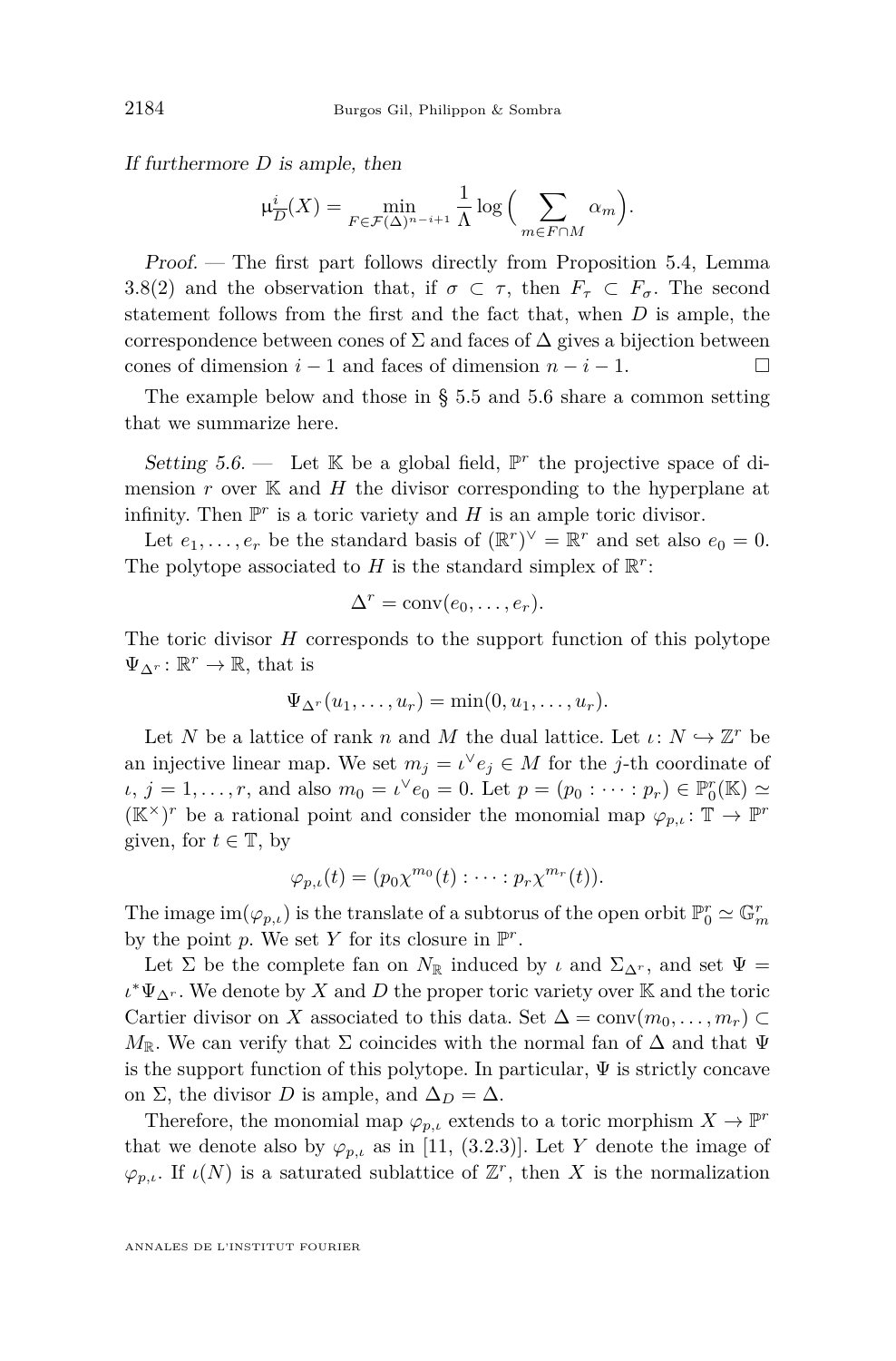<span id="page-41-0"></span>of *Y*. In general, the map  $X \to Y$  is finite and its degree is given by the index of the Z-module  $\iota(N)$  in its saturation. The definition of  $\Psi$  implies that  $D = \varphi_{p,\iota}^* H$ .

Example 5.7. — We place ourselves in the Setting [5.6](#page-40-0) with  $\mathbb{K} = \mathbb{Q}$ and  $p = (1 : \cdots : 1)$  the distinguished point of the principal orbit of  $\mathbb{P}^r$ . Thus we consider the projective space  $\mathbb{P}^r$  as a toric variety. We equip the divisor at infinity *H* with the Fubini-Study metric at the Archimedean place and the canonical metric at the non-Archimedean places. We denote  $\overline{H}^{\text{FS}}$  the obtained metrized divisor. As in Example [5.3](#page-38-0) this corresponds to the standard simplex,  $\Lambda = 2$  and  $\alpha_m = 1$ . Thus Theorem [5.5](#page-39-0) implies

$$
\mu_{\overline{H}^{\text{FS}}}^i(\mathbb{P}^r) = \frac{1}{2}\log(r+2-i).
$$

We consider now the metrized divisor on *X* given by

$$
\overline{D}^{\text{FS}} = \varphi_{p,\iota}^* \overline{H}^{\text{FS}}.
$$

Then, since *D* is ample and the map  $X \to Y$  is finite, by Theorem [5.5](#page-39-0) and Proposition [3.4\(2\)](#page-19-0),

$$
\mu_{\overline{D}^{\text{FS}}}(X) = \mu_{\overline{H}^{\text{FS}}}(Y) = \min_{F \in \mathcal{F}(\Delta)^{n-i+1}} \frac{1}{2} \log(\#\{j \mid m_j \in F\}).
$$

Hence we recover the computation of the successive minima of subtori with respect to the Fubini-Study metric in [\[25\]](#page-53-0).

As an illustration, we consider the quadric  $Q \subset \mathbb{P}^3$  defined as the image of the monomial map

$$
\mathbb{P}^2 \longrightarrow \mathbb{P}^3, \quad (t_0, t_1, t_2) \longmapsto (t_0 : t_0 t_1 : t_0 t_2 : t_1 t_2).
$$

The polytope  $\Delta$  is the unit square  $[0, 1]^2$ . Considering the lattice points in its different faces, we deduce that

$$
\mu_{\overline{H}^{FS}}^1(Q) = \log(2), \quad \mu_{\overline{H}^{FS}}^2(Q) = \frac{1}{2}\log(2), \quad \mu_{\overline{H}^{FS}}^3(Q) = 0.
$$

#### **5.3. Weighted projective spaces**

Let  $\Delta \subset M_{\mathbb{R}}$  be a lattice simplex of dimension *n* and  $(X, D)$  the associated polarized toric variety over  $\mathbb{Q}$ . Let  $u_0, \ldots, u_n$  be a set of vectors of  $N_{\mathbb{R}}$ , orthogonal to the faces of  $\Delta$  and pointing inwards. The variety *X* is a weighted projective space if and only if the primitive vectors colinear to  $u_0, \ldots, u_n$  generate the lattice *N* while, for a general lattice simplex  $\Delta$ , the toric variety  $X$  is a fake weighted projective space, see [\[9\]](#page-52-0).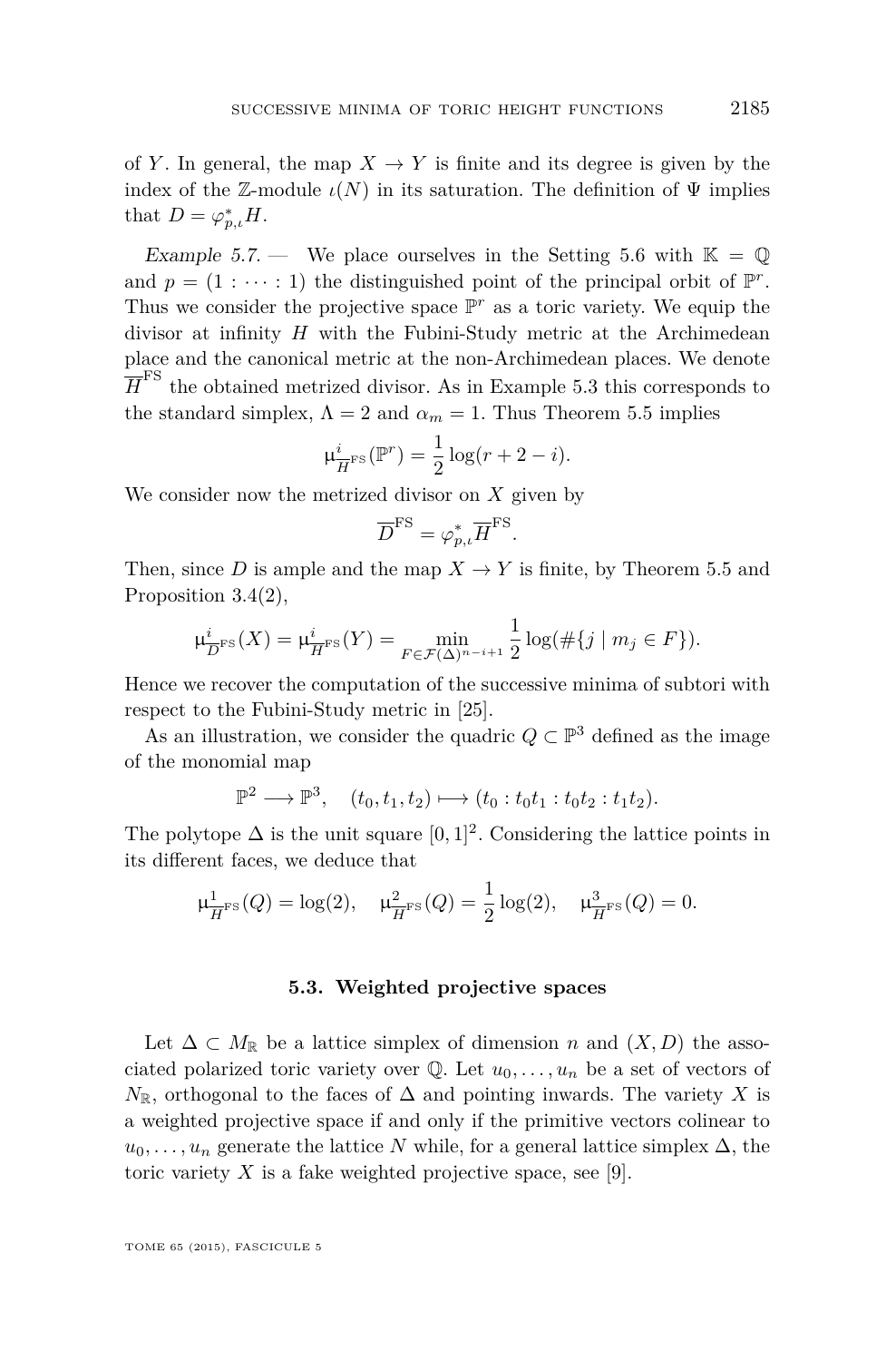<span id="page-42-0"></span>In this section we are going to consider a family of Archimedean metrics on this kind of polarized toric varieties. To this end choose a system of affine functions on  $M_{\mathbb{R}}$ ,  $\ell_i(x) = \langle u_i, x \rangle - \lambda_i$ ,  $i = 0, \ldots, n$ , such that

$$
\Delta = \{x \in M_{\mathbb{R}} \mid \ell_i(x) \geqslant 0, i = 0, \ldots, n\}.
$$

Let  $c_i$ ,  $i = 0, \ldots, n$  be a collection of positive real numbers such that  $\sum_{i=0}^{n} c_i u_i = 0$ . We consider the function on  $\Delta$  given by

$$
\vartheta(x) := -\sum_{i=0}^n c_i \ell_i(x) \log(\ell_i(x)).
$$

This function is concave [\[10,](#page-52-0) Lemma 6.2.1(1)]. We endow *D* with the canonical metric at all the finite places of  $\mathbb Q$  and with the metric associated to  $\vartheta$  under the correspondence of [\[11,](#page-52-0) Theorem 4.8.1(2)] at the Archimedean one. This is a particular case of the metrics associated to polytopes de-scribed in [\[11,](#page-52-0)  $\S$  6.2].

Let  $s_D$  be the toric section of  $\mathcal{O}(D)$ ,  $m_0, \ldots, m_n$  the vertices of  $\Delta$ , ordered in such a way that  $\ell_i(m_i) > 0$ , and  $\Lambda := -\left(\sum_{i=0}^n c_i \lambda_i\right)^{-1}$ . Note that  $\Lambda > 0$ because  $-\sum_{i=0}^{n} c_i \lambda_i = \sum_{i=0}^{n} c_i \ell_i(x) > 0.$ 

The next proposition shows that the metrics considered in this section are a particular case of the metrics considered in the previous section.

PROPOSITION 5.8. — The Legendre-Fenchel dual of  $\vartheta$  is the concave function

$$
\psi(u) = \frac{-1}{\Lambda} \log \bigg( \sum_{i=0}^{n} \Lambda c_i e^{-\Lambda \langle m_i, u \rangle} \bigg).
$$

Therefore the metric at the Archimedan place is given, for  $p \in X_0(\mathbb{C})$ , by

$$
||s_D(p)||_{\infty} = \left(\sum_{i=0}^n \Lambda c_i |\chi^{m_i}(p)|^{\Lambda}\right)^{\frac{-1}{\Lambda}}.
$$

Proof. — We consider first the case of the simplex standard ∆*<sup>n</sup>* and the concave function

$$
\vartheta_0(x) = \frac{-1}{\Lambda} \sum_{i=0}^n x_i \log(x_i/\Lambda c_i),
$$

where we write  $x_0 = 1 - \sum_{i=1}^n x_i$ . Arguing as in [\[11,](#page-52-0) Example 2.4.3], one checks that

$$
\psi_0(u) := \vartheta_0^{\vee}(u) = \frac{-1}{\Lambda} \log \left( \sum_{i=0}^n \Lambda c_i e^{-\Lambda u_i} \right),
$$

where  $u = (u_1, ..., u_n)$  and  $u_0 = 0$ .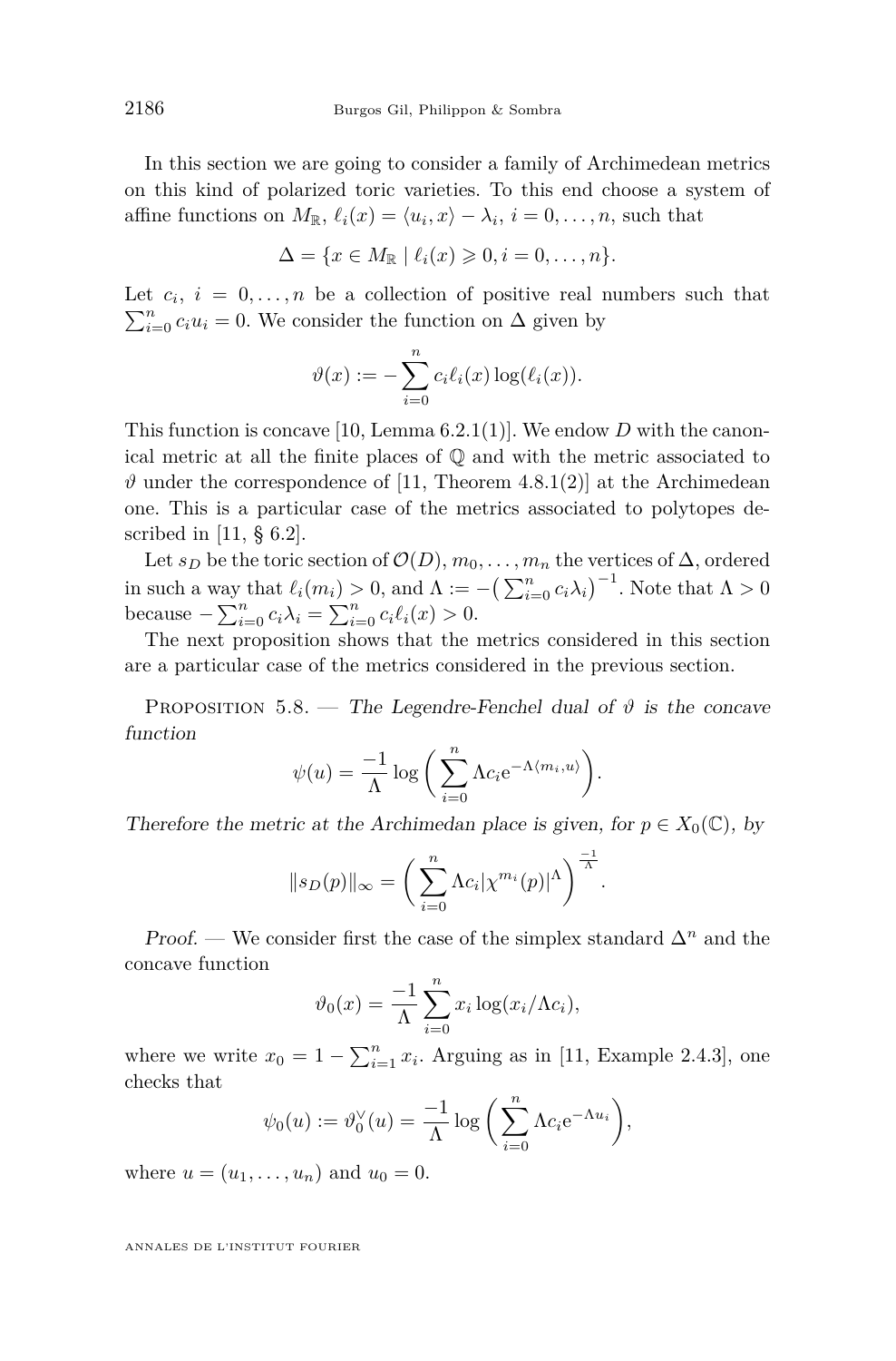We now consider the function  $\varphi \colon M_{\mathbb{R}} \to {\mathbb{R}}^n$  given by

$$
\varphi(x) = \left(\frac{\ell_1(x)}{\ell_1(m_1)}, \ldots, \frac{\ell_n(x)}{\ell_n(m_n)}\right).
$$

This affine function sends  $\Delta$  to the standard simplex. Note that, by the definition of  $c_i$  and  $\Lambda$ , we have

$$
\ell_i(m_i) = \frac{1}{\Lambda c_i} \quad \text{ and } \quad \sum_{i=0}^n \frac{\ell_i(x)}{\ell_i(m_i)} = 1.
$$

Using these relations one can verify that  $\vartheta = \varphi^* \vartheta_0$ . We write  $\varphi(x) =$  $H(x) + a$ , where *H* is a linear isomorphism and  $a \in \mathbb{R}^n$ . Then, by [\[11,](#page-52-0) Proposition  $2.3.8(2)$ ],

(5.2) 
$$
\psi(u) = (H^{\vee})_{*}(\psi_{0} - a)(u) = \psi_{0}((H^{\vee})^{-1}u) - \langle H^{-1}a, u \rangle.
$$

Let  $e_1, \ldots, e_n$  be the standard basis of  $\mathbb{R}^n$  and put  $e_0 = 0$ . Since  $\varphi^{-1}$  sends  $e_i$  to  $m_i$ , we deduce that

$$
(H^{\vee})^{-1}u = (\langle m_1 - m_0, u \rangle, \dots, \langle m_n - m_0, u \rangle)
$$

and that  $H^{-1}a = m_0$ . Substituting this in equation (5.2) we obtain the first statement of the proposition. The second statement follows directly from the first.

The faces of  $\Delta$  are in one-to-one correspondence with the nonempty subsets  $I \subset \{0, \ldots, n\}$  by the formula

$$
F_I = \{ x \in \Delta \mid \ell_j(x) = 0, j \notin I \}.
$$

Therefore, Proposition [5.8](#page-42-0) and Theorem [5.5](#page-39-0) imply that the successive minima of *X* are given by

$$
\mu_{\overline{D}}^{i}(X) = \min_{\substack{I \subset \{0,\ldots,n\} \\ \#I = n-i+2}} \left( \frac{1}{\Lambda} \log \left( \sum_{j \in I} \Lambda c_j \right) \right), \quad i = 1,\ldots,n+1.
$$

In contrast with the previous example, for the metrics of this section we can also compute explicitly the height of  $X$  with respect to  $D$  [\[11,](#page-52-0) (6.2.4)]:

$$
\frac{\mathrm{h}_{\overline{D}}(X)}{\mathrm{deg}_D(X)} = \frac{n+1}{\Lambda} \sum_{j=2}^{n+1} \frac{1}{j} + \frac{1}{\Lambda} \sum_{i=0}^n \log(\Lambda c_i).
$$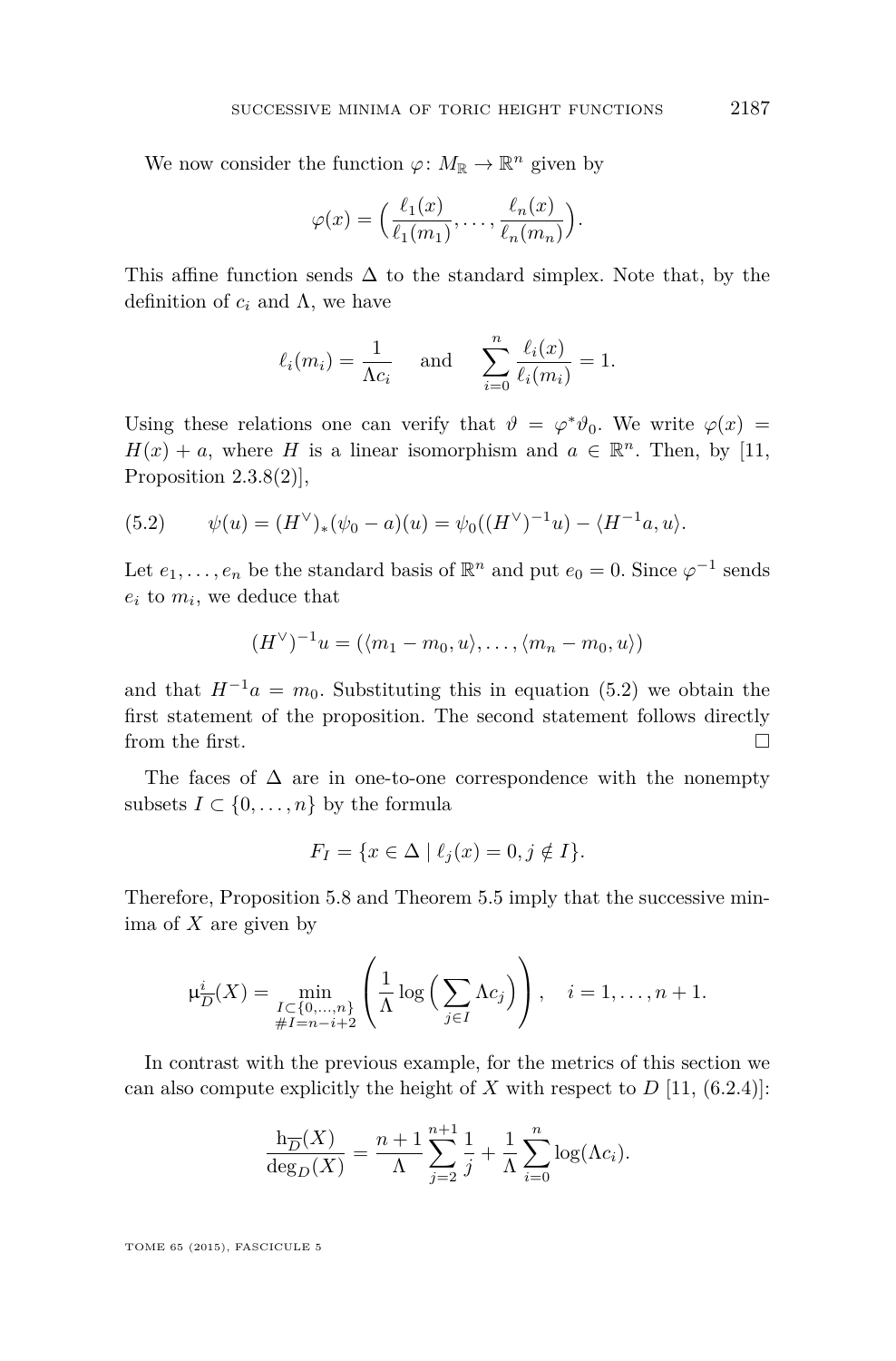#### **5.4. Toric bundles**

<span id="page-44-0"></span>In this section, we compute the successive minima of the toric bundles that we considered in [\[11,](#page-52-0) § 7.2]. Let  $n \geq 0$  and write  $\mathbb{P}^n = \mathbb{P}^n_{\mathbb{Q}}$  for short. Let  $a_r \geqslant \cdots \geqslant a_0 \geqslant 1$  be integers, consider the bundle  $\mathbb{P}(E) \to \mathbb{P}^n$  of hyperplanes of the vector bundle

$$
E = \mathcal{O}(a_0) \oplus \mathcal{O}(a_1) \oplus \cdots \oplus \mathcal{O}(a_r) \longrightarrow \mathbb{P}^n,
$$

where  $\mathcal{O}(a_j)$  denotes the  $a_j$ -th power of the universal line bundle of  $\mathbb{P}^n$ . This bundle is a smooth toric variety over  $\mathbb Q$  of dimension  $n + r$ .

We consider its universal line bundle  $\mathcal{O}_{\mathbb{P}(E)}(1)$ , that is the line bundle corresponding to the Cartier divisor  $D := a_0 D_0 + D_1$ , where  $D_0$  denotes the inverse image in  $\mathbb{P}(E)$  of the hyperplane at infinity of  $\mathbb{P}^n$  and  $D_1 =$  $\mathbb{P}(0 \oplus \mathcal{O}(a_1) \oplus \cdots \oplus \mathcal{O}(a_r)).$  It is an ample Cartier divisor.

As explained in [\[11,](#page-52-0) § 7.2], there is a standard splitting  $N_{\mathbb{R}} = \mathbb{R}^{n+r}$ . This splitting gives us coordinates  $(x, y) = (x_1, \ldots, x_n, y_1, \ldots, y_r)$  on  $M_{\mathbb{R}} =$  $\mathbb{R}^{n+r}$ . We set  $y_0 = 1 - \sum_{i=1}^r y_i$ ,  $L(y) = \sum_{j=0}^r a_j y_j$  and  $x_0 = L(y) - \sum_{i=1}^n x_i$ . With this notation, the polytope associated to *D* is

$$
\Delta_D := \{ (x, y) \in \mathbb{R}^{n+r} \mid x_0, \dots, x_n, y_0, \dots, y_r \geq 0 \}.
$$

At the Archimedean place, we equip *D* with the smooth metric induced by the Fubini-Study metric in each summand of *E*. If we denote by *s<sup>D</sup>* the toric section associated to *D*, this metric is given, for  $(z, w) \in (\mathbb{C}^\times)^{n+r} \simeq$  $\mathbb{P}(E)_0(\mathbb{C})$ , by

(5.3) 
$$
||s_D(z, w)||_{\infty} = \left(\sum_{j=0}^r |w_j|^2 \left(\sum_{i=0}^n |z_i|^2\right)^{a_j}\right)^{-\frac{1}{2}}
$$

with  $w_0 = z_0 = 1$ . We also equip *D* with the canonical metric at the non-Archimedean places and we denote by  $\overline{D}$  the obtained semipositive metrized divisor. Clearly,

(5.4) 
$$
||s_D(z, w)||_{\infty} = \left(\sum_{m \in \Delta_D \cap M} \alpha_m |\chi^m(z, w)|^2\right)^{-\frac{1}{2}}
$$

for certain weights  $\alpha_m \in \mathbb{R}_{\geq 0}$ . Hence, this is again a particular case of the metrics considered in § [5.2.](#page-37-0)

PROPOSITION  $5.9.$  — With the previous notation

$$
\mu_{\overline{D}}^{\text{ess}}(\mathbb{P}(E)) = \frac{1}{2}\log((n+1)^{a_0} + \cdots + (n+1)^{a_r}).
$$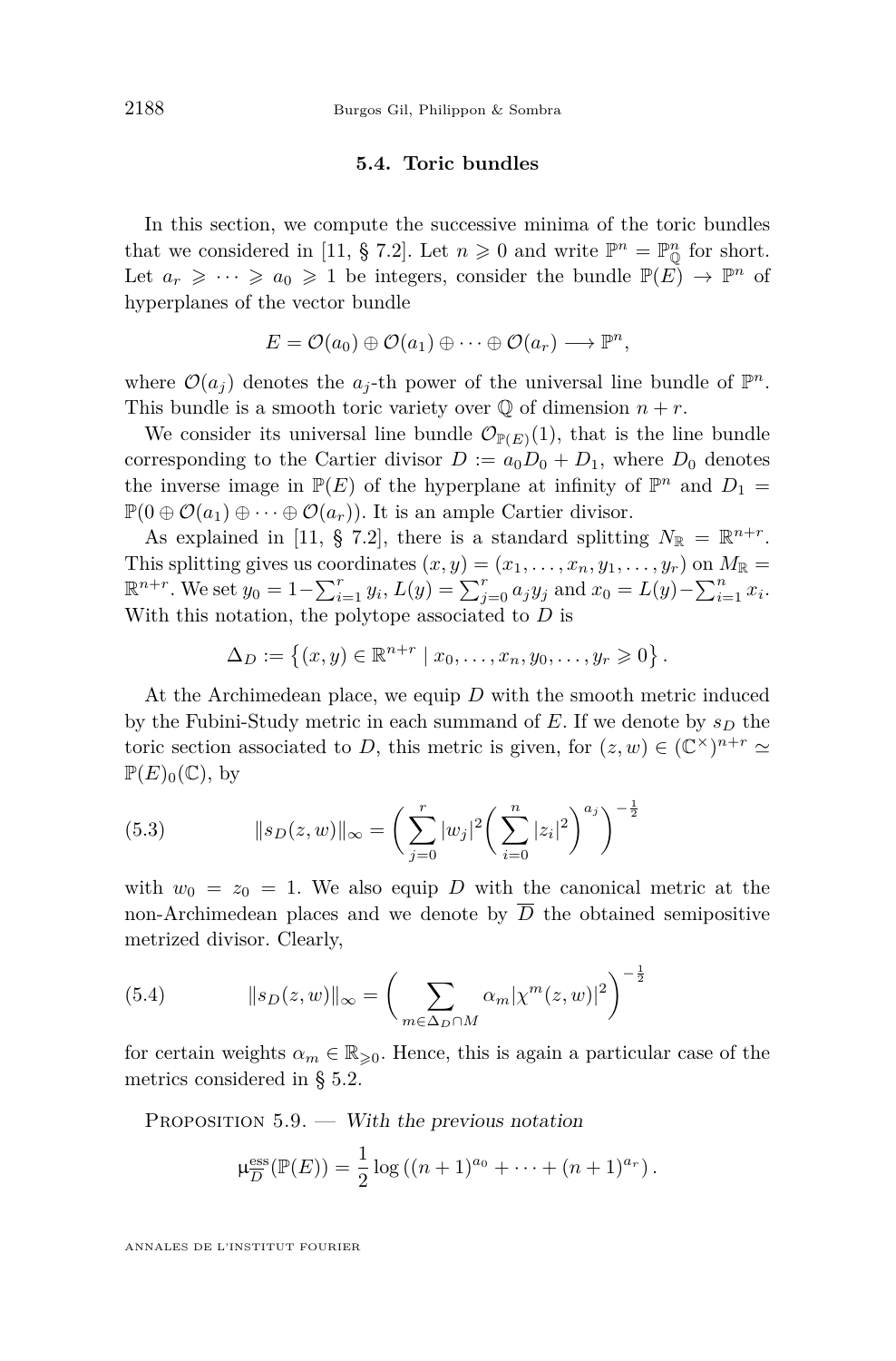<span id="page-45-0"></span>Proof.  $-$  By Theorem [5.5,](#page-39-0) we deduce from  $(5.4)$  that

$$
\mu_{\overline{D}}^{\text{ess}}(\mathbb{P}(E)) = \frac{1}{2} \log \left( \sum_{m \in \Delta_D} \alpha_m \right).
$$

To compute the sum inside the logarithm, it is enough to evaluate the expression for  $||s_D(z, w)||_{\infty}^{-2}$  given by [\(5.3\)](#page-44-0) at  $w_j = z_i = 1$  for all *j*, *i*, which gives the stated formula.  $\Box$ 

PROPOSITION 5.10. — Let  $1 \leq i \leq n+r+1$ . Then

$$
\mu_{\overline{D}}^{i}(\mathbb{P}(E)) = \min_{\max(0,i-r-1)\leq \ell \leq \min(i-1,n)} \left( \frac{1}{2} \log \left( \sum_{j=0}^{r+1-i+\ell} (n+1-\ell)^{a_j} \right) \right).
$$

Proof. — By Theorem [5.5](#page-39-0)

(5.5) 
$$
\mu_{\overline{D}}^{i}(\mathbb{P}(E)) = \min_{F \in \mathcal{F}(\Delta_D)^{n+r-i+1}} \frac{1}{2} \log \Big( \sum_{m \in F \cap M} \alpha_m \Big),
$$

where the weights  $\alpha_m$  in [\(5.4\)](#page-44-0) are defined by the equation

(5.6) 
$$
\sum_{j=0}^{r} |w_j|^2 \left(\sum_{i=0}^{n} |z_i|^2\right)^{a_j} = \sum_{m \in \Delta_D \cap M} \alpha_m |\chi^m(z, w)|^2
$$

with  $z_0 = w_0 = 1$ . In order to compute  $\sum_{m \in F \cap M} \alpha_m$  easily without developing equation (5.6) we use the following trick. Let

$$
m=(x_1,\ldots,x_n,y_1,\ldots,y_r)\in\Delta_D\cap M,
$$

as before we put  $y_0 = 1 - \sum_{j=1}^r y_j$  and  $x_0 = L(y) - \sum_{i=1}^n x_i$  and write

$$
\chi_0^m(z_0,\ldots,z_n,w_0,\ldots,w_r)=\prod_{i=0}^n z_i^{x_i}\prod_{j=0}^r w_j^{y_j}.
$$

We claim that

(5.7) 
$$
\sum_{j=0}^{r} |w_j|^2 \left(\sum_{i=0}^{n} |z_i|^2\right)^{a_j} = \sum_{m \in \Delta_D \cap M} \alpha_m |\chi_0^m(z, w)|^2
$$

for all  $(z_0, \ldots, z_n, w_0, \ldots, w_r) \in \mathbb{C}^{n+r+2}$ . We consider the bigrading that gives  $z_i$  bidegree (1,0) and  $w_j$  bidegree ( $-a_j$ , 1). Then both sides of equation (5.7) are bihomogeneous of bidegree (0*,* 1) and they agree whenever  $z_0 = w_0 = 1$ . Therefore they agree on  $\mathbb{C}^{n+r+2}$ .

The faces of  $\Delta_D$  of dimension  $n + r - h$  are the slices obtained cutting  $\Delta_D$  by hyperplanes  $x_i = 0$ ,  $i \in I$  and  $y_j = 0$ ,  $j \in J$ , with  $I \subsetneq \{0, \ldots, n\}$ ,  $J \subsetneq \{0, \ldots, r\}$  and  $\#I + \#J = h$ . We denote  $F_{I,J}$  such a face. Consider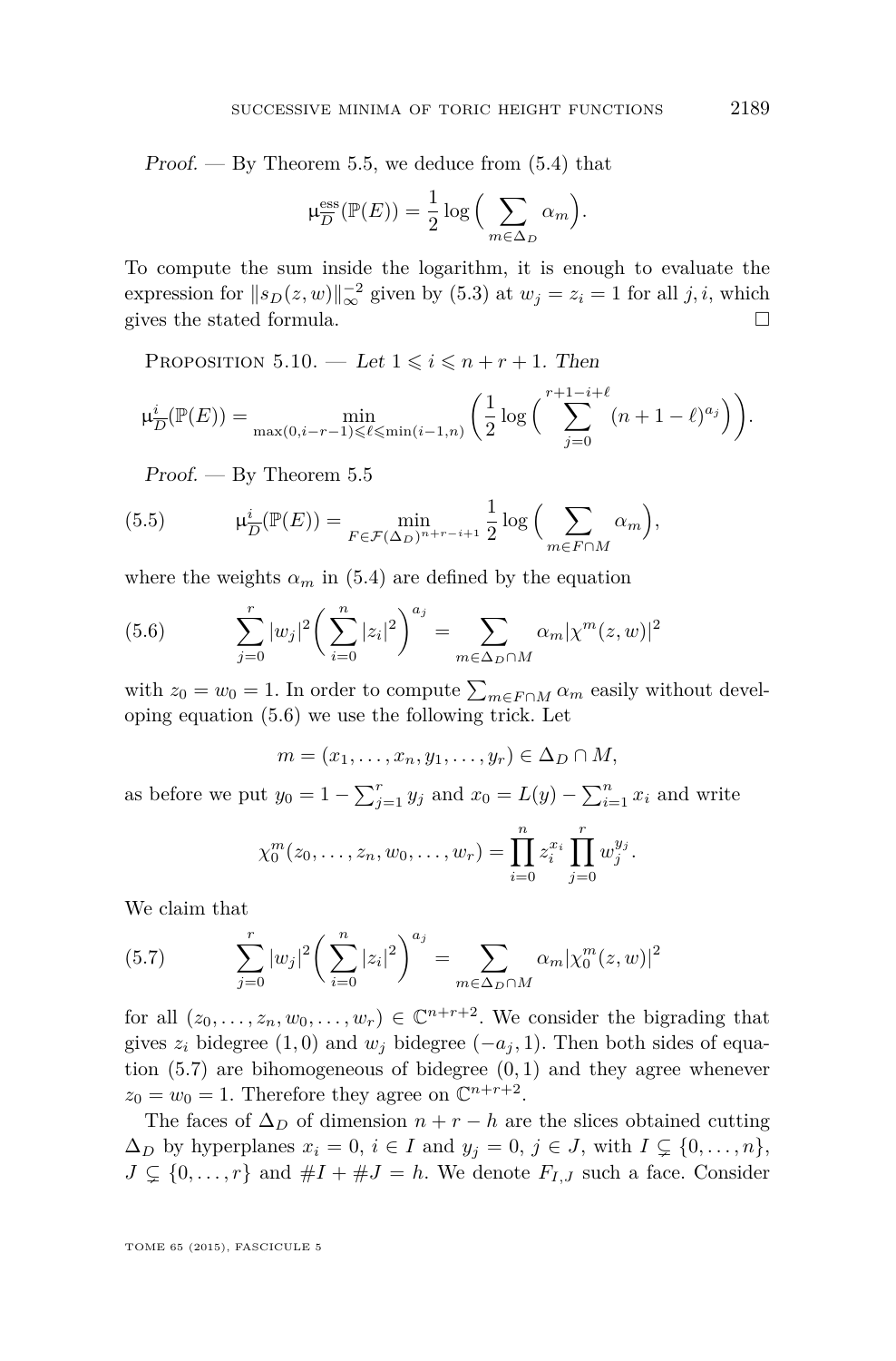<span id="page-46-0"></span>the point  $p_{I,J} \in \mathbb{C}^{n+r+2}$  given by  $z_i = 0$  if  $i \in I$ ,  $z_i = 1$  if  $i \notin I$ ,  $w_j = 0$  if  $j \in J$ ,  $w_j = 1$  if  $j \notin J$ . This point satisfies

$$
\chi_0^m(p_{I,J}) = \begin{cases} 1 & \text{if } m \in F_{I,J} \cap M, \\ 0 & \text{if } m \in (\Delta_D \setminus F_{I,J}) \cap M. \end{cases}
$$

Evaluating [\(5.7\)](#page-45-0) at the point  $p_{I,J}$  we obtain

$$
\sum_{j \notin J} (n+1 - \#I)^{a_j} = \sum_{m \in F_{I,J} \cap M} \alpha_m.
$$

Thus, by  $(5.5)$ ,  $\mu_{\overline{\ell}}^i$  $\frac{i}{D}(\mathbb{P}(E))$  is the minimum of  $\frac{1}{2}\log\left(\sum_{j\notin J}(n+1-\#I)^{a_j}\right)$ over all *I*, *J* satisfying  $#I + #J = i - 1$ . We obtain the result by writing  $\ell = \#I$  and taking into account that we ordered the  $a_j$  so that  $a_r \geqslant \cdots \geqslant$  $a_0 \geqslant 1.$ 

In particular, when  $i = 1$  then  $\ell$  necessarily takes the value 0 and we recover Proposition [5.9.](#page-44-0) Whereas for  $n+1 \leq i \leq n+r+1$  it can be shown that the minimum is attained with  $\ell = n$ . For this value the sum inside the logarithm equals  $n + r + 2 - i$  and we get

$$
\mu_{\overline{D}}^{i}(\mathbb{P}(E)) = \frac{1}{2}\log(n+r+2-i) \text{ for } i = n+1,\dots,n+r+1.
$$

Remarkably, as in § [5.3,](#page-41-0) in this example the roof function and the height of  $\mathbb{P}(E)$  with respect to  $\overline{D}$  are also computed, see [\[11,](#page-52-0) § 7.2].

Example 5.11. — The particular case  $n = r = 1$  corresponds to the Hirzebruch surfaces: for  $b \geq 0$ , we have  $\mathbb{F}_b = \mathbb{P}(\mathcal{O}(0) \oplus \mathcal{O}(b)) \simeq \mathbb{P}(\mathcal{O}(a_0) \oplus$  $\mathcal{O}(a_0 + b)$  for any  $a_0 \geq 1$ . Although the surface does not depend on the choice of  $a_0$ , the divisor does. We set  $a_1 = a_0 + b$ . Then we obtain

$$
\mu_{\overline{D}}^{\text{ess}}(\mathbb{F}_b) = \frac{1}{2}\log(2^{a_0} + 2^{a_1}), \quad \mu_{\overline{D}}^2(\mathbb{F}_b) = \frac{1}{2}\log(2), \quad \mu_{\overline{D}}^{\text{abs}}(\mathbb{F}_b) = 0.
$$

#### **5.5. Translates of subtori with the canonical metric**

In this section and the next one we study examples where more that one *v*-adic metric may be different from the canonical one. We place ourselves in Setting [5.6.](#page-40-0) We equip *H* with the canonical metric at all the places and denote  $\overline{H}^{\text{can}}$  the obtained toric metrized divisor. Write  $\overline{D} = \varphi_{p,\iota} \overline{H}^{\text{can}}$ . Note that the metric induced on *D* is not necessarily the canonical one.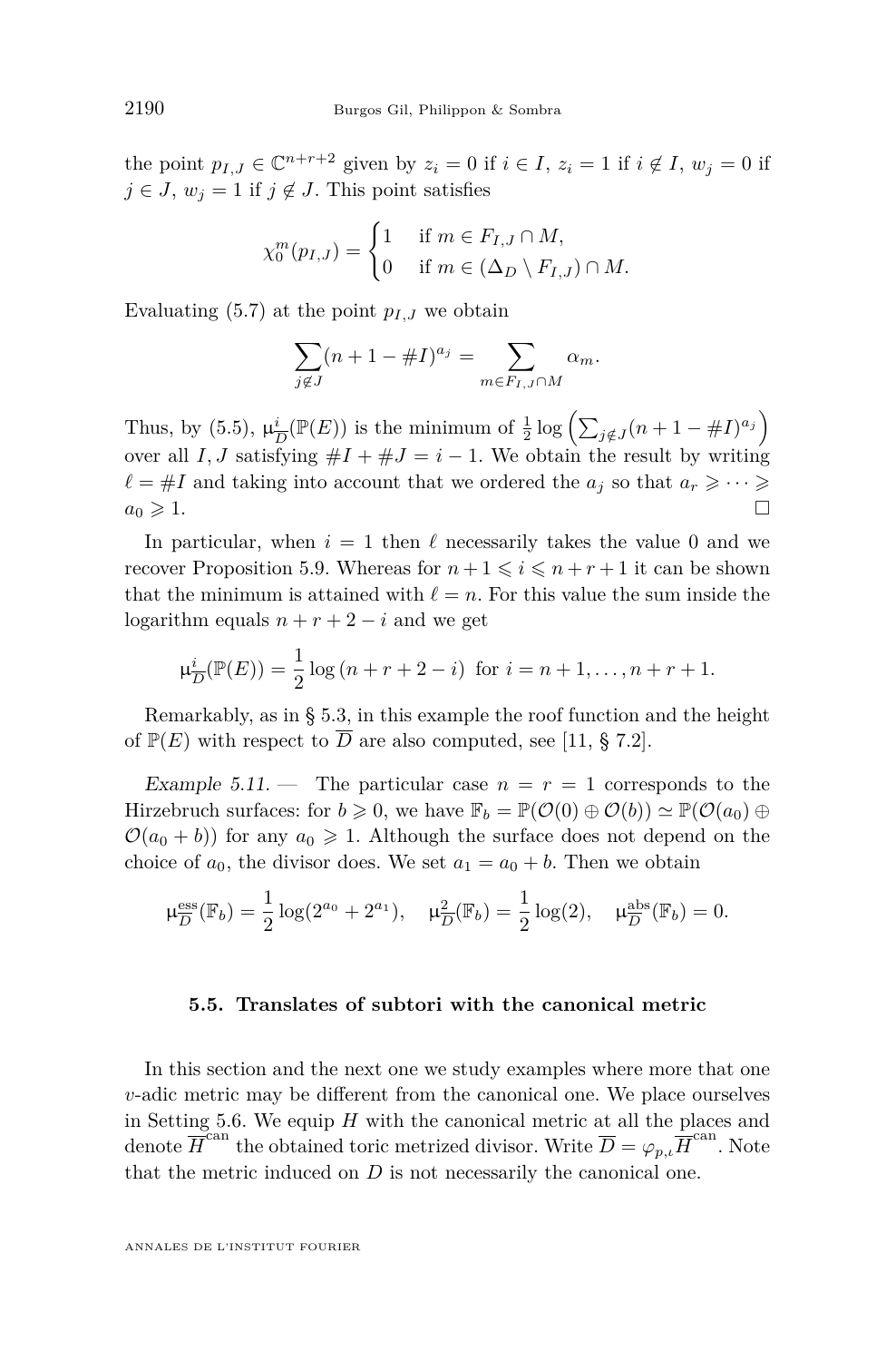<span id="page-47-0"></span>PROPOSITION 5.12. — With the previous notation, for each  $v \in \mathfrak{M}_{\mathbb{K}}$ let  $\vartheta_v : \Delta \to \mathbb{R}$  be the function parametrizing the upper envelope of the polytope

$$
\Delta_v := \mathrm{conv}((m_0, \log |p_0|_v), \ldots, (m_r, \log |p_r|_v)) \subset M_{\mathbb{R}} \times \mathbb{R}
$$

and set  $\vartheta = \sum_{v \in \mathfrak{M}_{\mathbb{K}}} n_v \vartheta_v$ . Then,  $\vartheta$  is the roof function of *D*. In particular, for  $i = 1, ..., n + 1$ ,

$$
\mu_{\overline{D}}^{i}(X) = \mu_{\overline{D}}^{i}(Y) = \min_{F \in \mathcal{F}(\Delta)^{n-i+1}} \max_{x \in F} \vartheta(x).
$$

Proof. — By [\[11,](#page-52-0) Example 5.1.16], the function  $\vartheta$  coincides with the roof function of *D*. Since *D* is ample and *D* is semipositive, Theorem [3.16](#page-29-0) then gives the formula for the successive minima of *X*. The fact that the successive minima of *X* and *Y* coincide follows from Proposition [3.4\(2\)](#page-19-0).  $\Box$ 

By Proposition 5.12, the computation of the successive minima of a translate of a subtori and of its normalization amounts to the computation of the maximum of a piecewice affine function over a polytope. This is a problem of linear programming. To do this in a concrete case, consider the polytopes  $\Delta_v$  and the functions  $\vartheta_v$  in Proposition 5.12 and apply the following steps:

- (a) for each *v* such that  $\vartheta_v \neq 0$ , compute the regular subdivision  $\Pi_v$  of  $\Delta$  given by the projection of the faces of the polytope  $\Delta_v$ ;
- (b) compute a subdivision  $\Pi$  refining  $\Pi_v$  for all *v*. This subdivision can be constructed by intersecting all the polyhedra in the different Π*<sup>v</sup>* as in [\[11,](#page-52-0) Definition 2.1.8];
- (c) the function  $\vartheta$  is affine on each polytope of  $\Pi$ . Hence, for each face *F* of  $\Delta$ , the maximum max<sub>*x*∈*F*</sub>  $\vartheta(x)$  is realized at a vertex of  $\Pi$  and to compute it we only need the values of  $\vartheta$  at the finite set  $F \cap \Pi^0$ . Thus we obtain

$$
\mu_{\overline{D}}^{i}(X) = \mu_{\overline{D}}^{i}(Y) = \min_{F \in \mathcal{F}(\Delta)^{n-i+1}} \max_{x \in F \cap \Pi^{0}} \vartheta(x).
$$

Observe that, for each place *v*, the vertices of the subdivision  $\Pi_v$  in (a) are lattice points. If the dimension of *Y* is one, this implies that we can choose  $\Pi$  in (b) such that all its vertices are lattice points. This is the case in the example in the introduction. By contrast, in higher dimension, we may need  $\Pi$  to have non-lattice vertices as shown in the next example.

Example 5.13. — Consider the quadric  $S \subset \mathbb{P}^3$  defined as the closure of the monomial map

$$
\mathbb{T}^2 \longrightarrow \mathbb{P}^3, \quad (t_1, t_2) \longmapsto (1: 2t_1: 4t_2: t_1t_2).
$$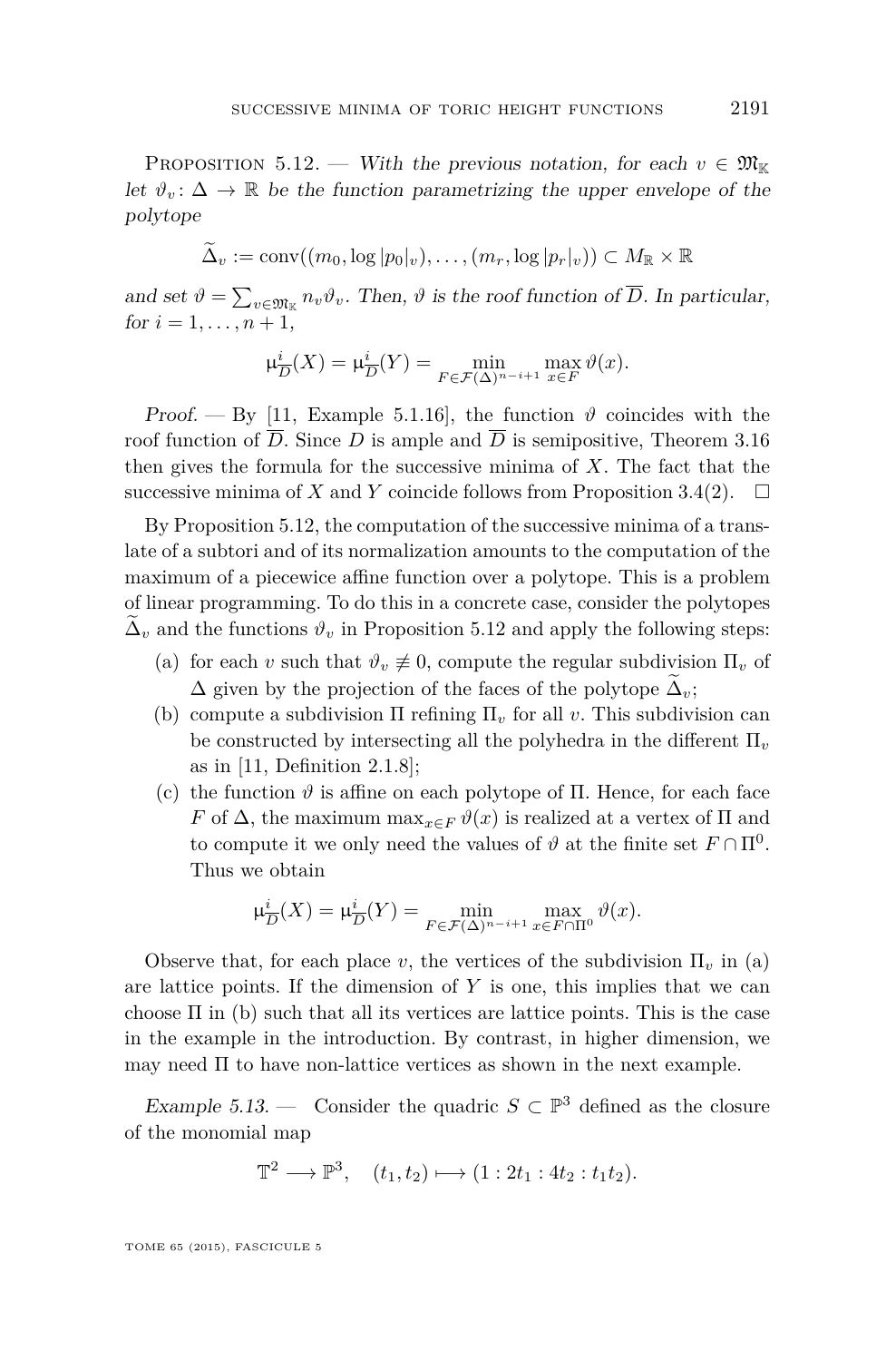As before let  $\overline{D}$  be the restriction of the metrized divisor  $\overline{H}$  to *S*. The corresponding *v*-adic roof functions are described by the diagram in Figure 5.1. These functions are the minimal concave piecewise affine functions on the square with the prescribed values at the vertices. The subdivisions  $\Pi_{\nu}$ are also given in the diagram.



Figure 5.1. Local roof functions

The global roof function and the subdivision Π are given in Figure 5.2. From this picture, it follows that  $\mu_{\overline{D}}^{\text{ess}}$  $\frac{\text{ess}}{D}(S) = \frac{3}{2} \log(2)$  and  $\mu_{\overline{L}}^2$  $\frac{2}{D}(S) = \mu_{\overline{I}}^3$  $\frac{3}{D}(S) =$ 0*.*



Figure 5.2. Global roof function

Remark  $5.14.$  — The method used in this example can be applied to compute the successive minima of any toric variety over  $\mathbb K$  with a semipositive toric metrized  $\mathbb R$ -divisor  $\overline D$  such that  $D$  is ample and the associated functions  $\psi_{\overline{D},v}$  are piecewise affine. In this case, for each *v*, the local roof function  $\vartheta_v$  is not given by Proposition [5.12,](#page-47-0) but it is computed as the Legendre dual of  $\psi_{\overline{D},v}$ . Moreover, if one is only interested in the essential minimum, we can drop the ampleness and semipositiveness assumptions.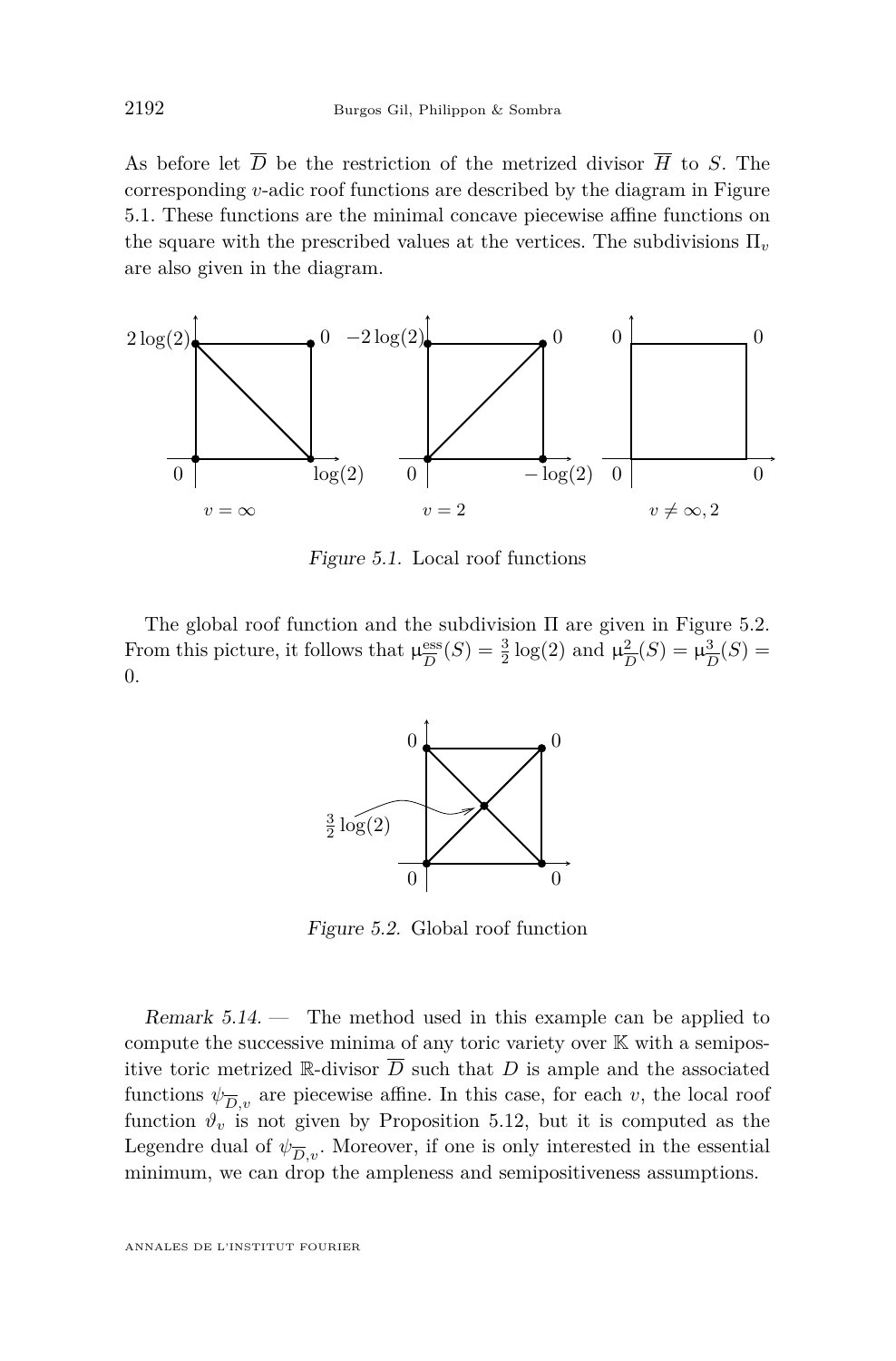#### <span id="page-49-0"></span>**5.6. Translates of subtori with the Fubini-Study metric**

We consider now the case when *X* is a toric variety over  $\mathbb{Q}$  and  $\overline{D}$  is a semipositive toric metrized R-divisor, with *D* ample and such that, for every non-Archimedean place  $v \in \mathfrak{M}_{\mathbb{K}}$ , the function  $\psi_{\overline{D},v}$  is piecewise affine and for  $v = \infty$ , the function  $\psi_{\overline{D},v}$  is smooth. This is the case when the non-Archimedean metrics are defined by means of a model and the Archimedean metric is smooth, which is the situation classically considered in Arakelov geometry.

Let  $S \subset \mathfrak{M}_{\mathbb{K}}$  be the finite subset containing all non-Archimedean places with  $\psi_{\overline{D},v} \neq \Psi_D$ .

LEMMA  $5.15.$  — With the previous notation, the essential minimum of *X* with respect to  $\overline{D}$  is computed by applying the following steps.

- (a) For each place  $v \in S$  we compute the function  $\vartheta_{\overline{D},v}$  as the Legendre-Fenchel dual of  $\psi_{\overline{D},v}$ .
- (b) Set  $\vartheta_S = \sum_{v \in S} \vartheta_{\overline{D}, v}$  and compute its Legendre-Fenchel dual  $\psi_S$ .
- (c) Find a value  $u_0 \in N_{\mathbb{R}}$  such that

$$
\partial \psi_{\overline{D},\infty}(-u_0) \in \partial \psi_S(u_0).
$$

In this condition, the left hand side is the differential of a smooth function and hence a vector, while the right hand side is the supdifferential of a concave piecewise affine function and hence is a set of vectors.

(d) The essential minimum of *X* with respect to  $\overline{D}$  is given by

$$
\mu_{\overline{D}}^{\text{ess}}(X) = -\psi_S(u_0) - \psi_{\overline{D},\infty}(-u_0).
$$

Proof. — By Corollary [3.11,](#page-26-0) we know that

$$
\mu_{\overline{D}}^{\text{ess}}(X) = -\Big(\big(\boxplus_{v \in S} \psi_{\overline{D},v}\big) \boxplus \psi_{\overline{D},\infty}\Big)(0).
$$

By [\[11,](#page-52-0) Proposition 2.3.1], the sup-convolution is dual to the sum and so  $\boxplus_{v \in S} \psi_{\overline{D},v} = \psi_S$ . Hence

$$
\mu_{\overline{D}}^{\mathrm{ess}}(X) = -\Big(\psi_S \boxplus \psi_{\overline{D},\infty}\Big)(0) = -\sup_{u \in N_{\mathbb{R}}} \big(\psi_S(u) + \psi_{\overline{D},\infty}(-u)\big).
$$

Since the stability sets of  $\psi_S$  and  $\psi_{\overline{D}, \infty}$  agree, by [\[24,](#page-53-0) Theorem 16.4], the supremum is attained at some point. By the concavity of the functions, the supremum is attained at any point  $u_0$  satisfying the condition

$$
0 \in \partial(\psi_S(u) + \psi_{\overline{D}, \infty}(-u))(u_0),
$$

which is equivalent to the condition given in step  $(c)$ .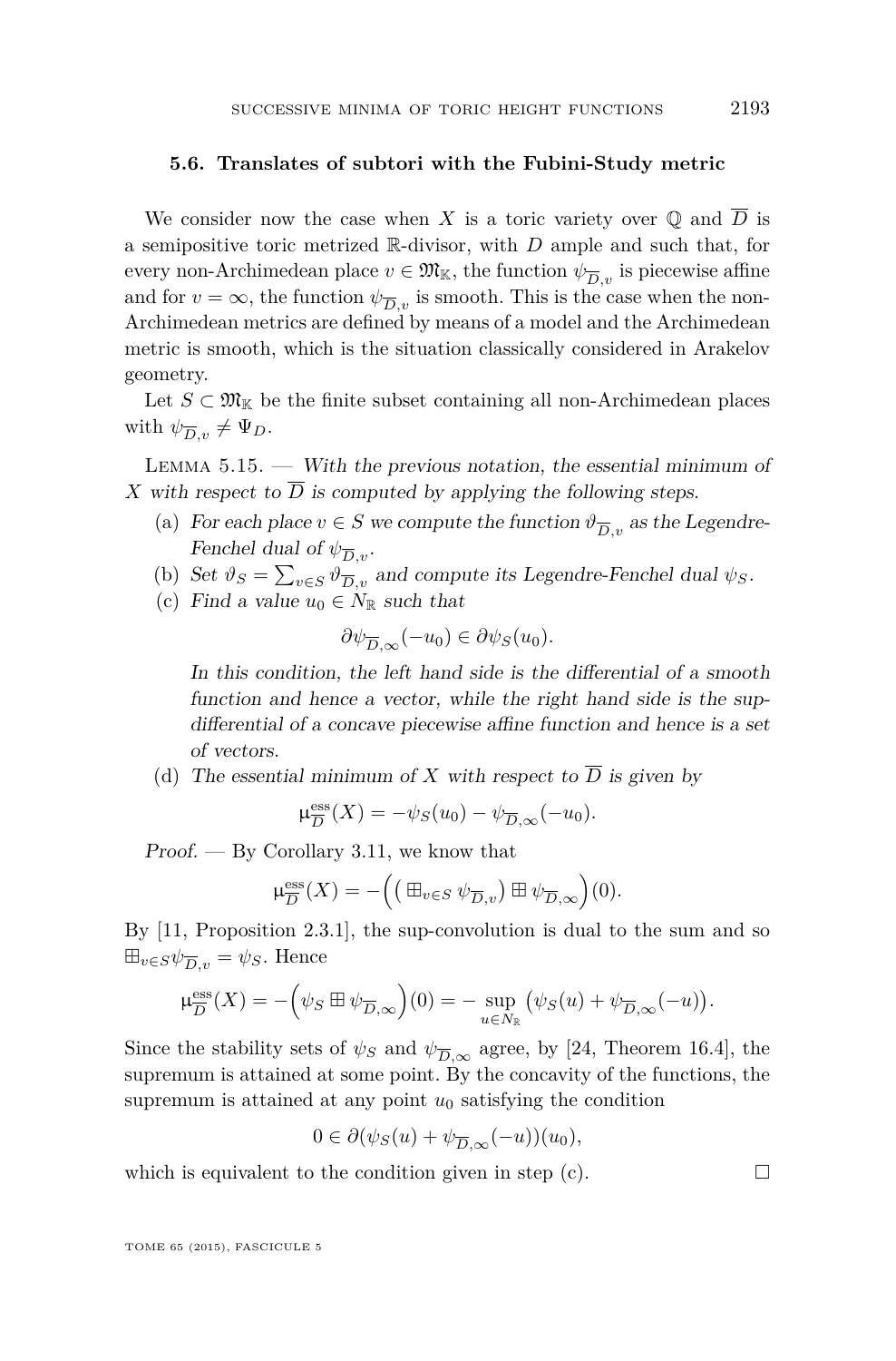We place ourselves again in Setting [5.6](#page-40-0) with  $\mathbb{K} = \mathbb{Q}$  and we equip *H* with the Fubini-Study metric at the Archimedean place and the canonical metric at the non-Archimedean places. We denote  $\overline{H}^{\text{FS}}$  the obtained toric metrized divisor and we set  $\overline{D} = \varphi_{p,\iota}^* \overline{H}^{\text{FS}}$ .

In this case the pair  $(X,\overline{D})$  satisfies the hypothesis of Lemma [5.15.](#page-49-0) Moreover, for each Archimedean place *v*, the function  $\vartheta_{\overline{D},v}$  is given by the function  $\vartheta_v$  in Proposition [5.12,](#page-47-0) hence step [\(a\)](#page-49-0) is already done. For the Archimedean place the function  $\psi_{\overline{D}, \infty}$  is given by

$$
\psi_{\overline{D},\infty}(u) = -\frac{1}{2} \log \left( \sum_{j=0}^r |p_j|^2 e^{-2\langle m_j, u \rangle} \right).
$$

We illustrate the recipe in Lemma [5.15](#page-49-0) in the following examples, where  $\overline{D}$ denotes the metrized divisor defined as before.

Example 5.16. — Let  $C \subset \mathbb{P}^2_{\mathbb{Q}}$  be the quadric curve over  $\mathbb{Q}$  given as the image of the map

$$
\mathbb{P}^1 \longrightarrow \mathbb{P}^2, \quad (t_0 : t_1) \longmapsto \left(t_0^2 : \frac{1}{4} t_0 t_1 : \frac{1}{2} t_1^2\right).
$$

Then, for  $v \neq 2, \infty$ , we have  $\psi_{\overline{D}_v} = \Psi_D$  and the corresponding metric agrees with the canonical metric. Moreover

$$
\psi_{\overline{D},2}(u) = \min(0, u - 2\log(2), 2u - \log(2)),
$$
  

$$
\psi_{\overline{D},\infty}(u) = -\frac{1}{2}\log\left(1 + \frac{1}{16}e^{-2u} + \frac{1}{4}e^{-4u}\right).
$$

In this case  $\psi_S = \psi_{\overline{D},2}$  and  $\partial \psi_S$  is given by

$$
\partial \psi_S(u) = \begin{cases}\n2 & \text{if } u < -\log(2), \\
[1, 2] & \text{if } u = -\log(2), \\
1 & \text{if } -\log(2) < u < 2\log(2), \\
[0, 1] & \text{if } u = 2\log(2), \\
0 & \text{if } 2\log(2) < u.\n\end{cases}
$$

Then, analyzing the function  $\partial \psi_{\overline{D}, \infty}(-u)$ , we deduce that the point  $u_0$  that satisfies the condition in step [\(c\)](#page-49-0) belongs to the interval − log(2) *< u <* 2 log(2). Thus we have to solve the equation  $\partial \psi_{\overline{D}, \infty}(-u) = 1$ , whose only solution is  $u_0 = \frac{1}{2} \log(2)$ . Thus

$$
\mu_{\overline{D}}^{\text{ess}}(C) = -\psi_{\overline{D},2}\left(\frac{1}{2}\log(2)\right) - \psi_{\overline{D},\infty}\left(-\frac{1}{2}\log(2)\right) = \frac{1}{2}\log(17).
$$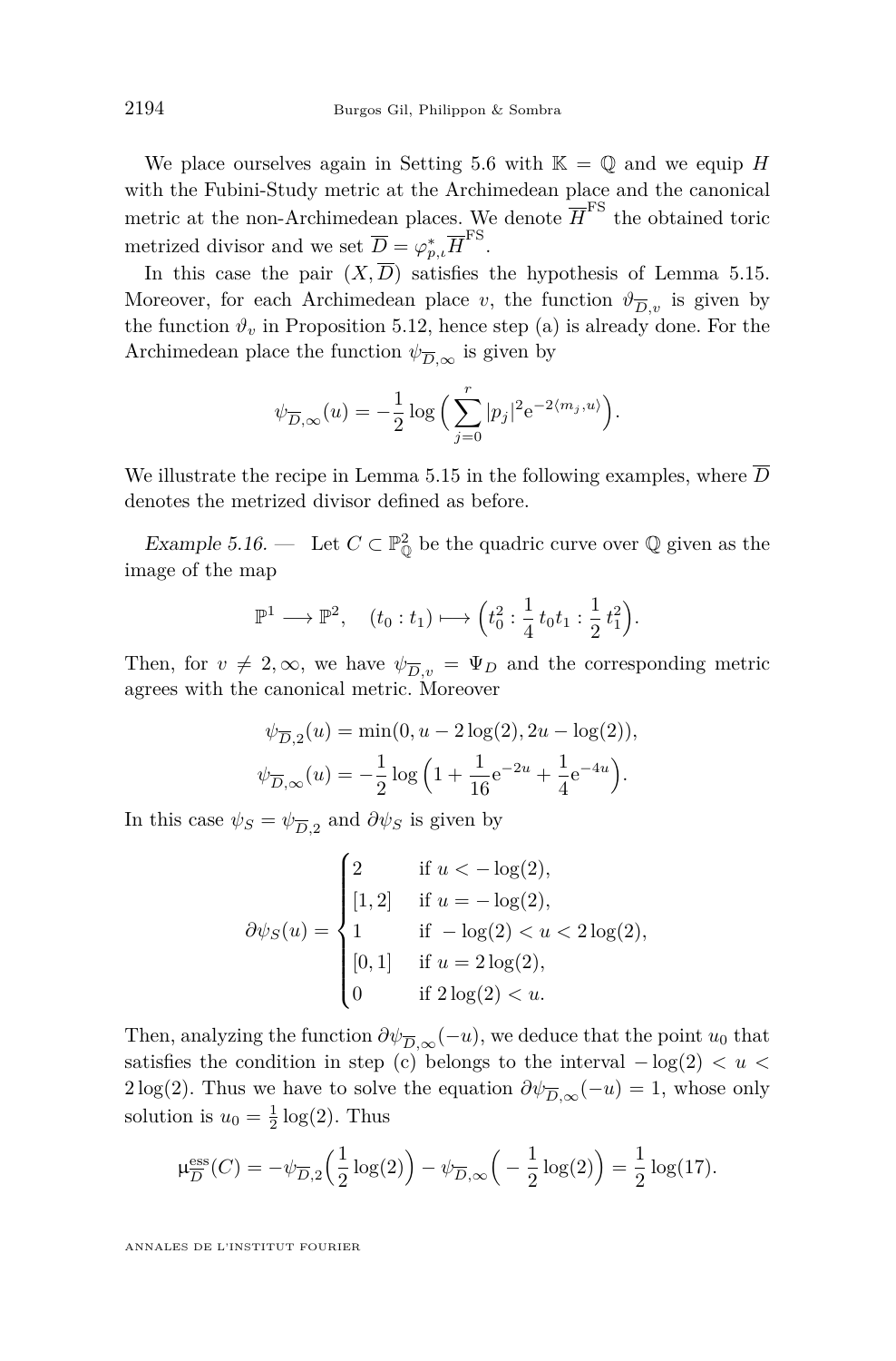Example  $5.17.$  - Consider the quadric surface of Example [5.13,](#page-47-0) but recall that now  $\overline{D}$  has the restriction of the Fubini-Study metric at the Archimedean place instead of the restriction of the canonical one.

For  $v \neq 2, \infty$ , the function  $\psi_{\overline{D},v} = \Psi_D$ . Hence  $\psi_S = \psi_{\overline{D},2}$ . The function  $\psi_S$  and its sup-differential is illustrated in Figure 5.3. In this figure, we see a polyhedral decomposition of the plane. The two vertices of this polyhedral decomposition are the points  $(-\log(2), \log(2))$  and  $(2\log(2), -2\log(2))$ .

The function  $\psi_{S}$  is affine in each of the four maximal polyhedra and its value on each polyhedra is given in the figure. In the interior of each of these polyhedra, the sup-differential contains a single vector also given in the figure. The sup-differential at a point belonging to a non-maximal polyhedra is the convex envelope of the sup-differentials of the neighbouring maximal polyhedra. For instance,

$$
\partial \psi_S(u_1, u_2) = \text{conv}((0, 0), (1, 0), (1, 1)) \quad \text{if} \quad -\log(2) = u_1 = -u_2,
$$
  

$$
\partial \psi_S(u_1, u_2) = \text{conv}((0, 0), (1, 1)) \quad \text{if} \quad -\log(2) < u_1 = -u_2 < 2\log(2).
$$



*Figure 5.3.* Function  $\psi$ <sup>*S*</sup> and its gradient

The function  $\psi_{\overline{D}, \infty}$  is given by

$$
\psi_{\overline{D},\infty}(u_1, u_2) = -\frac{1}{2}\log(1 + 4e^{-2u_1} + 16e^{-2u_2} + e^{-2(u_1 + u_2)}).
$$

One checks that

$$
0 < \frac{\partial \psi_{\overline{D}, \infty}}{\partial u_1}(u_1, u_2), \frac{\partial \psi_{\overline{D}, \infty}}{\partial u_2}(u_1, u_2) < 1.
$$

This implies that a point  $u_0$  satisfying the condition of step [\(c\)](#page-49-0) belongs to the interval  $-\log(2) < u_1 = -u_2 < 2 \log(2)$ . Thus we have to solve the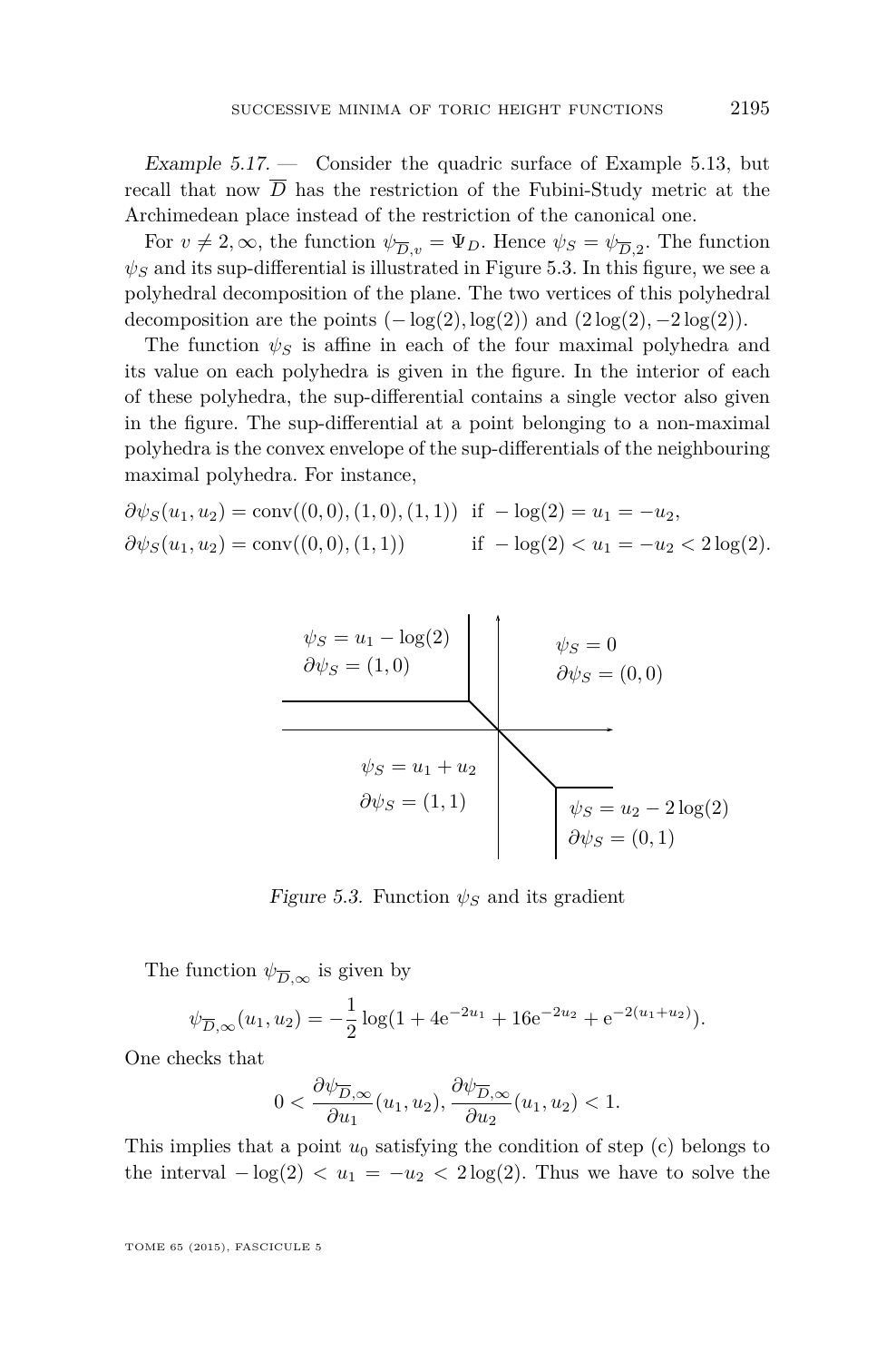<span id="page-52-0"></span>equation

$$
\frac{\partial \psi_{\overline{D},\infty}}{\partial u_1}(-u_1,-u_2) = \frac{\partial \psi_{\overline{D},\infty}}{\partial u_2}(-u_1,-u_2), \quad \text{with } u_1 = -u_2.
$$

This equation has a single solution at the point  $u_0 = \frac{1}{2}(\log(2), -\log(2)).$ Thus

$$
\mu_{\overline{D}}^{\text{ess}}(S) = -\psi_S(u_0) - \psi_{\overline{D},\infty}(-u_0) = \log(3\sqrt{2}).
$$

#### BIBLIOGRAPHY

- [1] F. Amoroso & E. Viada, "Small points on subvarieties of a torus", Duke Math. J. **150** (2009), no. 3, p. 407-442.
- [2] M. Avendaño, T. Krick & M. Sombra, "Factoring bivariate sparse (lacunary) polynomials", J. Complexity **23** (2007), no. 2, p. 193-216.
- [3] M. H. BAKER & R. RUMELY, "Equidistribution of small points, rational dynamics, and potential theory", Ann. Inst. Fourier (Grenoble) **56** (2006), no. 3, p. 625-688.
- [4] R. Berman & S. Boucksom, "Growth of balls of holomorphic sections and energy at equilibrium", Invent. Math. **181** (2010), no. 2, p. 337-394.
- [5] Y. Bilu, "Limit distribution of small points on algebraic tori", Duke Math. J. **89** (1997), no. 3, p. 465-476.
- [6] E. BOMBIERI & W. GUBLER, Heights in Diophantine geometry, New Mathematical Monographs, vol. 4, Cambridge University Press, Cambridge, 2006, xvi+652 pages.
- [7] J.-B. Bost, H. Gillet & C. Soulé, "Heights of projective varieties and positive Green forms", J. Amer. Math. Soc. **7** (1994), no. 4, p. 903-1027.
- [8] S. Boyd & L. VANDENBERGHE, Convex optimization, Cambridge University Press, Cambridge, 2004, xiv+716 pages.
- [9] W. Buczynska, Fake weighted projective spaces, Memoir, Warsaw Univ. (Poland), 2002, <http://arxiv.org/abs/0805.1211v1>.
- [10] J. I. BURGOS GIL, A. MORIWAKI, P. PHILIPPON & M. SOMBRA, "Arithmetic positivity on toric varieties", to appear in J. Alg. Geom., [http://arxiv.org/abs/1210.](http://arxiv.org/abs/1210.7692) [7692](http://arxiv.org/abs/1210.7692).
- [11] J. I. Burgos Gil, P. Philippon & M. Sombra, "Arithmetic geometry of toric varieties. Metrics, measures and heights", Astérisque (2014), no. 360, p. vi+222.
- [12] A. Chambert-Loir, "Mesures et équidistribution sur les espaces de Berkovich", J. Reine Angew. Math. **595** (2006), p. 215-235.
- [13] A. Chambert-Loir & A. Thuillier, "Mesures de Mahler et équidistribution logarithmique", Ann. Inst. Fourier (Grenoble) **59** (2009), no. 3, p. 977-1014.
- [14] H. CHEN, "Differentiability of the arithmetic volume function", J. Lond. Math. Soc. (2) **84** (2011), no. 2, p. 365-384.
- [15] S. David & P. Philippon, "Minorations des hauteurs normalisées des sous-variétés des tores", Ann. Scuola Norm. Sup. Pisa Cl. Sci. (4) **28** (1999), no. 3, p. 489-543.
- [16] P. Dèbes, "Density results for Hilbert subsets", Indian J. Pure Appl. Math. **30** (1999), no. 1, p. 109-127.
- [17] C. FAVRE  $\&$  J. RIVERA-LETELIER, "Équidistribution quantitative des points de petite hauteur sur la droite projective", Math. Ann. **335** (2006), no. 2, p. 311-361.
- [18] W. GUBLER, "Local and canonical heights of subvarieties", Ann. Scuola Norm. Sup. Pisa Cl. Sci. (5) **2** (2003), no. 4, p. 711-760.
- [19] M. Hindry & J. H. Silverman, Diophantine geometry, Graduate Texts in Mathematics, vol. 201, Springer-Verlag, New York, 2000, An introduction, xiv+558 pages.